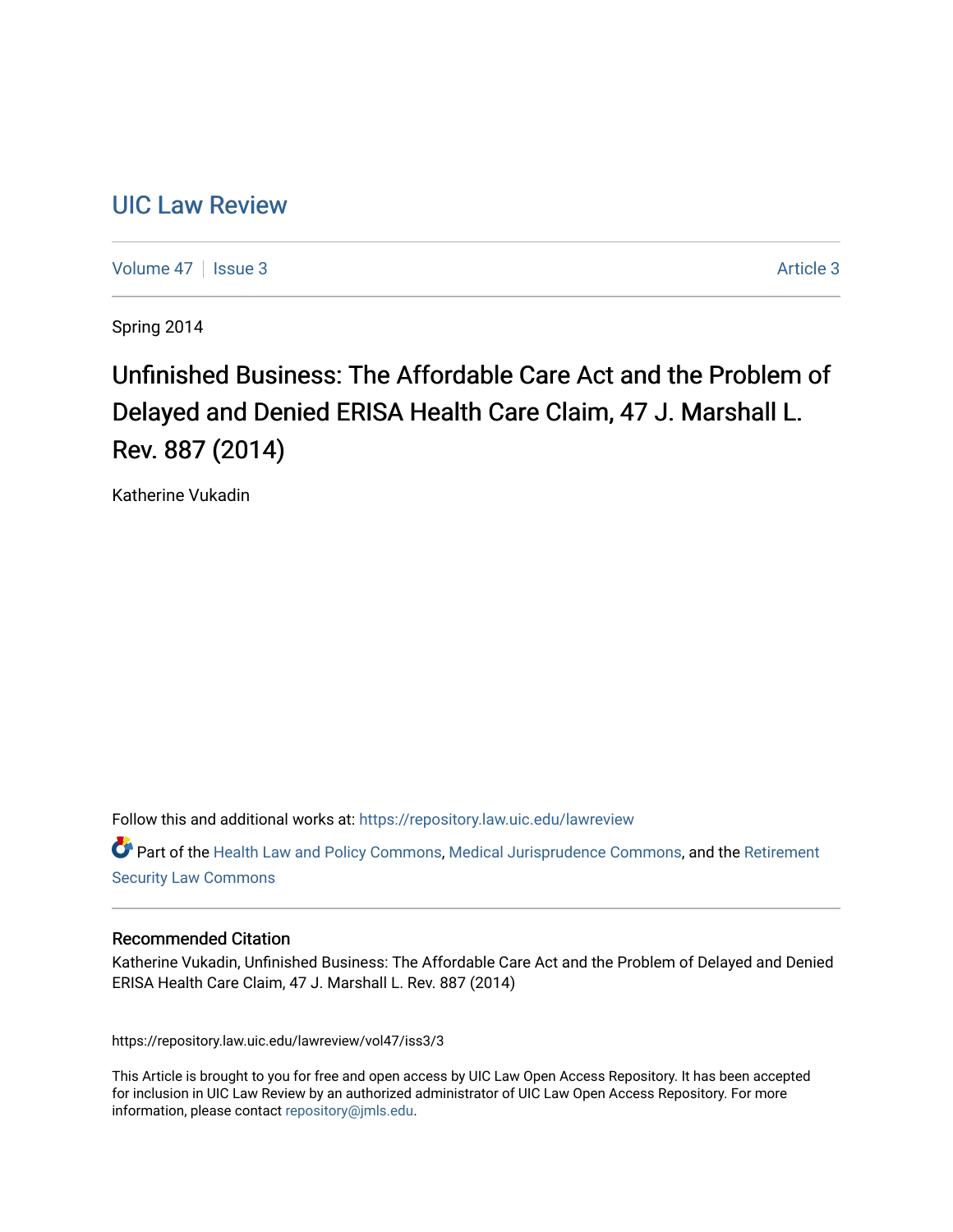## UNFINISHED BUSINESS: THE AFFORDABLE CARE ACT AND THE PROBLEM OF DELAYED AND DENIED ERISA HEALTHCARE CLAIMS

## KATHERINE T. VUKADIN[\\*](#page-1-0)

| II. ERISA PREEMPTION REFORM AS A LONGSTANDING TENET OF                                                                                                                                                                                                                                                                                                                                                                                               |  |
|------------------------------------------------------------------------------------------------------------------------------------------------------------------------------------------------------------------------------------------------------------------------------------------------------------------------------------------------------------------------------------------------------------------------------------------------------|--|
| A. ERISA's Limited Remedies and the Preemption                                                                                                                                                                                                                                                                                                                                                                                                       |  |
| The ACA's Amendments to ERISA's Claims<br>$\mathbf{A}$                                                                                                                                                                                                                                                                                                                                                                                               |  |
| B. Claims Processing and the Individual Plan                                                                                                                                                                                                                                                                                                                                                                                                         |  |
| External Review as a Barrier to Relief in Federal<br>C.                                                                                                                                                                                                                                                                                                                                                                                              |  |
| IV. THE INCOMPLETE PROMISE OF HEALTHCARE REFORM 917<br>Enhanced Claims Processing Protections for<br>A.                                                                                                                                                                                                                                                                                                                                              |  |
| $\begin{minipage}{.4\linewidth} \textbf{Preemption as Cost Control} \textbf{.} \textbf{.} \textbf{.} \textbf{.} \textbf{.} \textbf{.} \textbf{.} \textbf{.} \textbf{.} \textbf{.} \textbf{.} \textbf{.} \textbf{.} \textbf{.} \textbf{.} \textbf{.} \textbf{.} \textbf{.} \textbf{.} \textbf{.} \textbf{.} \textbf{.} \textbf{.} \textbf{.} \textbf{.} \textbf{.} \textbf{.} \textbf{.} \textbf{.} \textbf{.} \textbf{.} \textbf{.} \textbf{.$<br>B. |  |
|                                                                                                                                                                                                                                                                                                                                                                                                                                                      |  |

<span id="page-1-0"></span><sup>\*</sup> Associate Professor of Law, Thurgood Marshall School of Law; J.D. 1999, The University of Texas School of Law; B.A. 1991, University of Houston. I thank Barry R. Furrow for his thoughtful insights. I am grateful to Eric Hopkins for his excellent research assistance, and I thank Anne Traverse and Davor S. Vukadin for their unfailing support.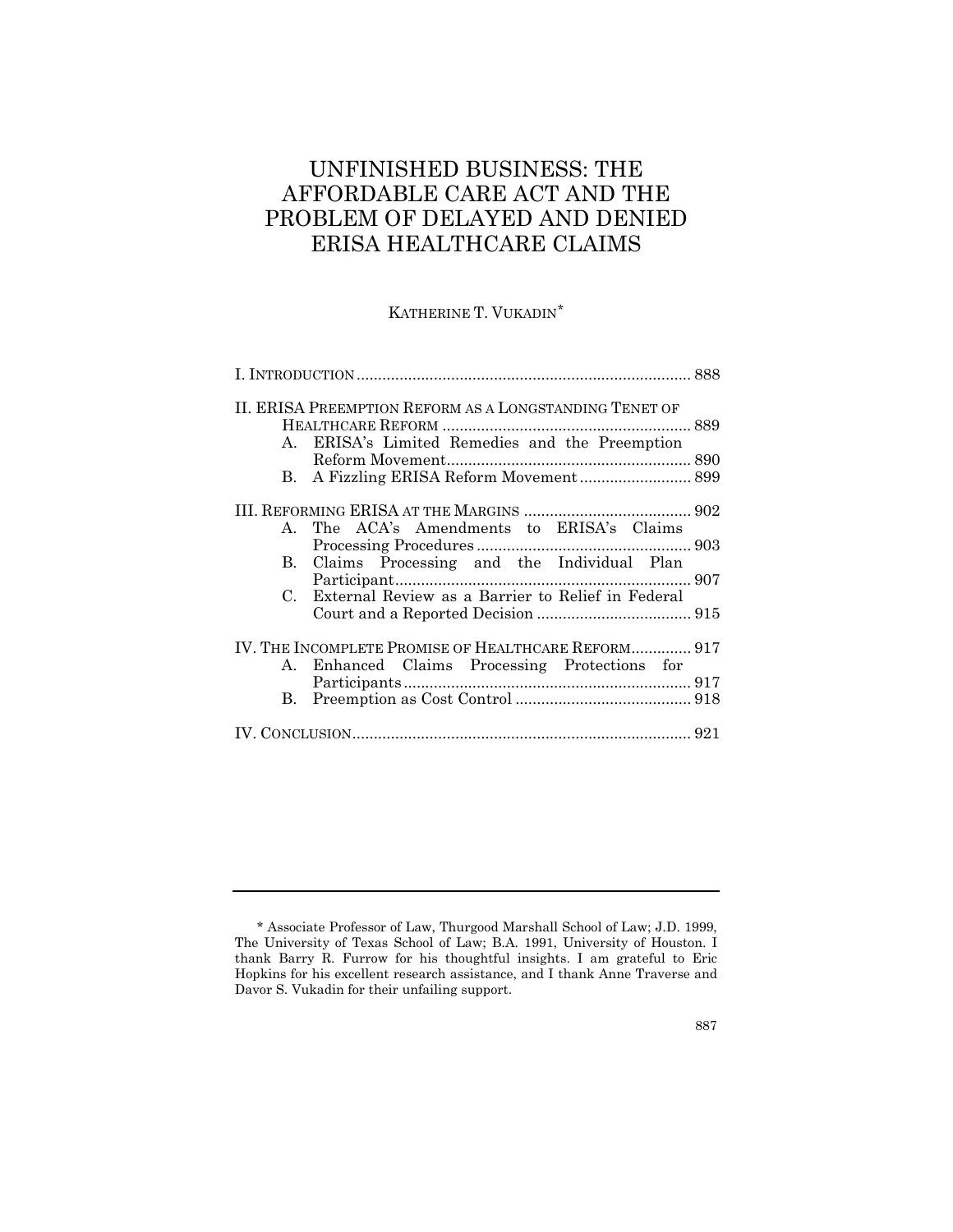### I. INTRODUCTION

The Affordable Care Act  $(ACA)^1$  $(ACA)^1$  grew out of a longstanding desire to bring universal healthcare coverage to Americans.[2](#page-2-1) But universal healthcare was not the only goal. Some longed to see ERISA's preemption of state-law remedies softened, so that healthcare claims in ERISA plans could no longer be delayed and denied with impunity. Reform of ERISA's preemption provision was for years a rallying cry for judges forced to mete out ERISA preemption's stark consequences; judges observed repeatedly that there should be some sort of disincentive to improper denials.[3](#page-2-2)

While the ACA now extends coverage to more Americans, ERISA preemption remains unchanged. So, when ERISA healthcare plans—which insure most Americans—improperly delay or deny healthcare claims, the plans still risk nothing more than the eventual payment of that claim's value. ERISA preemption takes away state law remedies and replaces all of them with an ERISA claim, whose remedy is at most the value of the denied benefit. Plans need not compensate participants for consequences resulting from the plans' claims processing mistakes. The ACA leaves these rules untouched. With preemption reform extinguished, the ACA instead offers little more than change at the margins to claims processing, together with the new availability of external review for ERISA claim denials.

This article posits that ERISA claims processing and preemption reform is the unfinished business of the ACA—without

<span id="page-2-0"></span><sup>1.</sup> Patient Protection and Affordable Care Act of 2010, Pub. L. No. 111-148, 124 Stat. 199 (2010).

<span id="page-2-1"></span><sup>2.</sup> The ACA's goal is to "expand health insurance coverage while also reforming the health care delivery system to improve quality and value. It also includes provisions to eliminate disparities in health care, strengthen public health and health access, invest in the expansion and improvement of the health workforce, and encourage consumer and patient wellness in both the community and the workplace." *Reform Overview: Summary of the Health Reform Legislation*, Health Reform GPS, http://healthreformgps.org/summaryof-the-legislation/ (last visited Mar. 1, 2014).

<span id="page-2-2"></span><sup>3.</sup> *See, e.g.*, Gatlin v. Nat'l Healthcare Corp., 16 F. App'x. 283, 290 (6th Cir. 2001) (noting that "a stiffer penalty encourages plan administrators to alter their behavior with respect to employee appeals..."); Perrin v. Hartford Life Ins. Co., No. 06-182-JBC, 2008 WL 2705451, at \*4 (E.D. Ky. July 7, 2008) (determining an insurer will take a closer look at the administrative record and its denial decisions if it is faced with more than the prospect of merely reinstating benefits"); Elliott v. Metro. Life Ins. Co., No. 04-174-DLB, 2007 WL 1558519, at \*3 (E.D. Ky. May 29, 2007) (stating that insurance companies "would likely take a much closer look at denial decisions, and the presentation of that decision, if forced to take into account the possibility that fees will be awarded"); Powell v. Premier Mfg. Support Servs., Inc., No. Civ A. 01-05-0012, 2006 WL 1529470, at \*10 (M.D. Tenn. June 1, 2006) (noting that "[a] fee award serves as a deterrent to conclusory statements that are devoid of specific and fact-supported reasons for denial of benefits").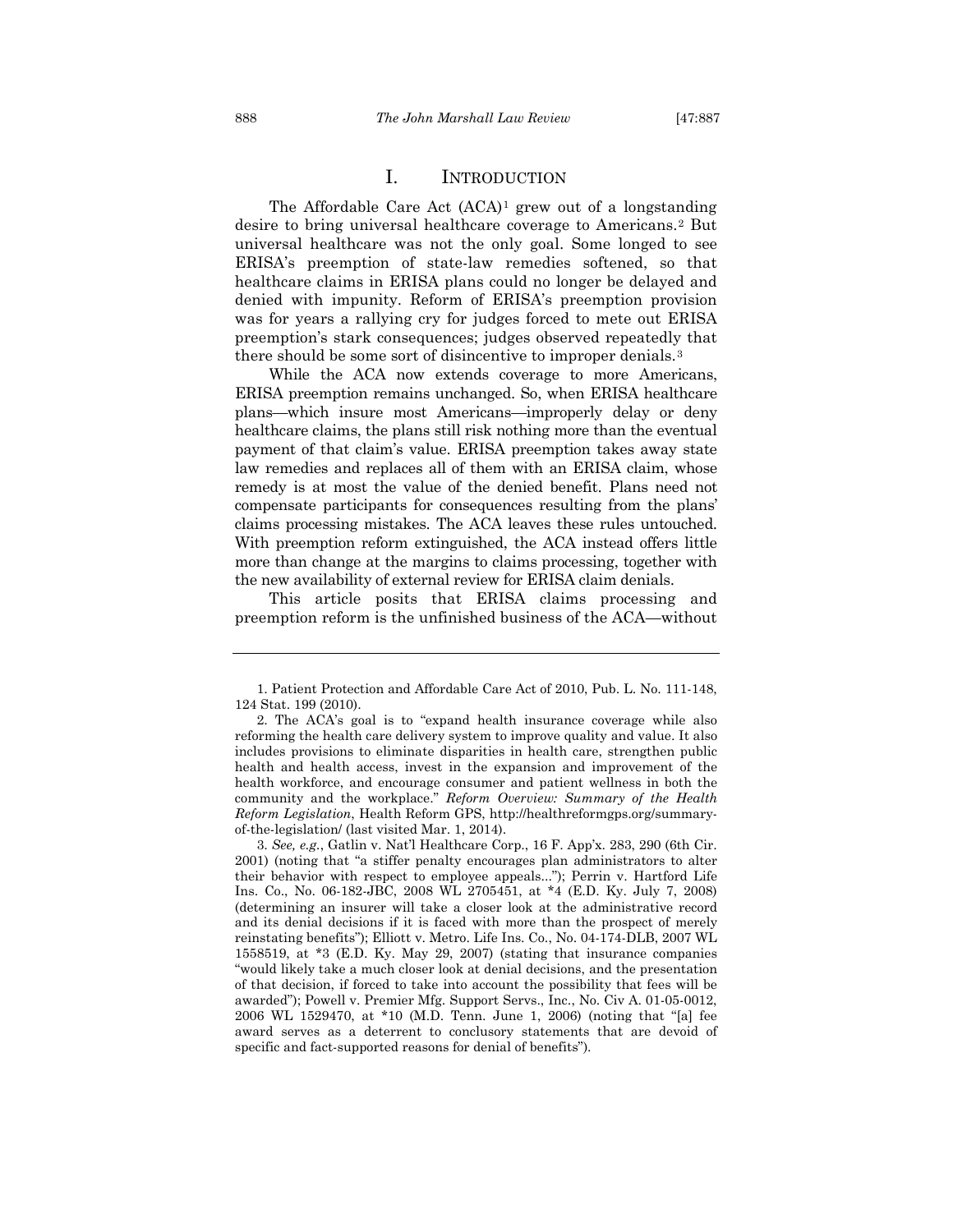it, the consumer remains consistently disadvantaged by both the process and substance of healthcare claims processing. In terms of process, established principles of human behavior such as framing and inertia continue to ensure that the claims process flows always in the health plan's favor and few consumers question their assigned share of the costs. On the other hand, the ACA attempts to reform the claims process by adding external claims review; yet seen in another light, these purportedly ameliorative steps are new roadblocks between the healthcare consumer and the accountability that results from a published judicial opinion.

Substantively, the ACA leaves ERISA preemption intact so that plan participants with denied claims must work tirelessly and with exacting attention to detail in order to appeal and eventually win back—at most—the value of the denied or delayed claim. Without further changes to the claims process and ultimately, to ERISA preemption, the ACA includes more people in health plans but also leaves them vulnerable to the vagaries of health plan decision-makers. The promise of universal, meaningful healthcare coverage therefore remains incomplete.

## II. ERISA PREEMPTION REFORM AS A LONGSTANDING TENET OF HEALTHCARE REFORM

<span id="page-3-2"></span>Since the early twentieth century, a healthcare reform movement has sought broader access to healthcare for Americans.<sup>[4](#page-3-0)</sup> Passed into law in 1974, ERISA did not become part of this reform agenda until the harsh impact of ERISA's preemption of state laws became clear.[5](#page-3-1) Since then, preemption reform has waxed and waned in its presence and importance on the legislative and healthcare reform agenda.

<span id="page-3-0"></span><sup>4.</sup> *See* STAFF OF THE WASH. POST*,* LANDMARK: THE INSIDE STORY OF AMERICA'S NEW HEALTH-CARE LAW AND WHAT IT MEANS FOR US ALL 2 (2010) (discussing the broad implications of passing the ACA). The ideas that resulted in the ACA have been part of the public discourse in America for a century. *Id.* Theodore Roosevelt enunciated the idea of healthcare for all Americans in the early 20th century. *Id.*

<span id="page-3-1"></span><sup>5.</sup> In Pilot Life v. Dedeaux, 401 U.S. 41 (1987), a plaintiff brought a tortious breach of contract claim against Pilot Life, based on the company's alleged bad faith denial of the plaintiff's disability benefits claim. Faced with ERISA preemption, the plaintiff argued that ERISA's "savings" clause applied, because the law was one that regulated insurance. *Id.* at 48. The Supreme Court disagreed, holding the state law claims were not "saved" because they were not specifically directed at the insurance industry. *Id.* at 56-57. Thus, ERISA's preemption provision was interpreted broadly, to cut off state remedies even for those whose benefits were improperly denied. *Id.*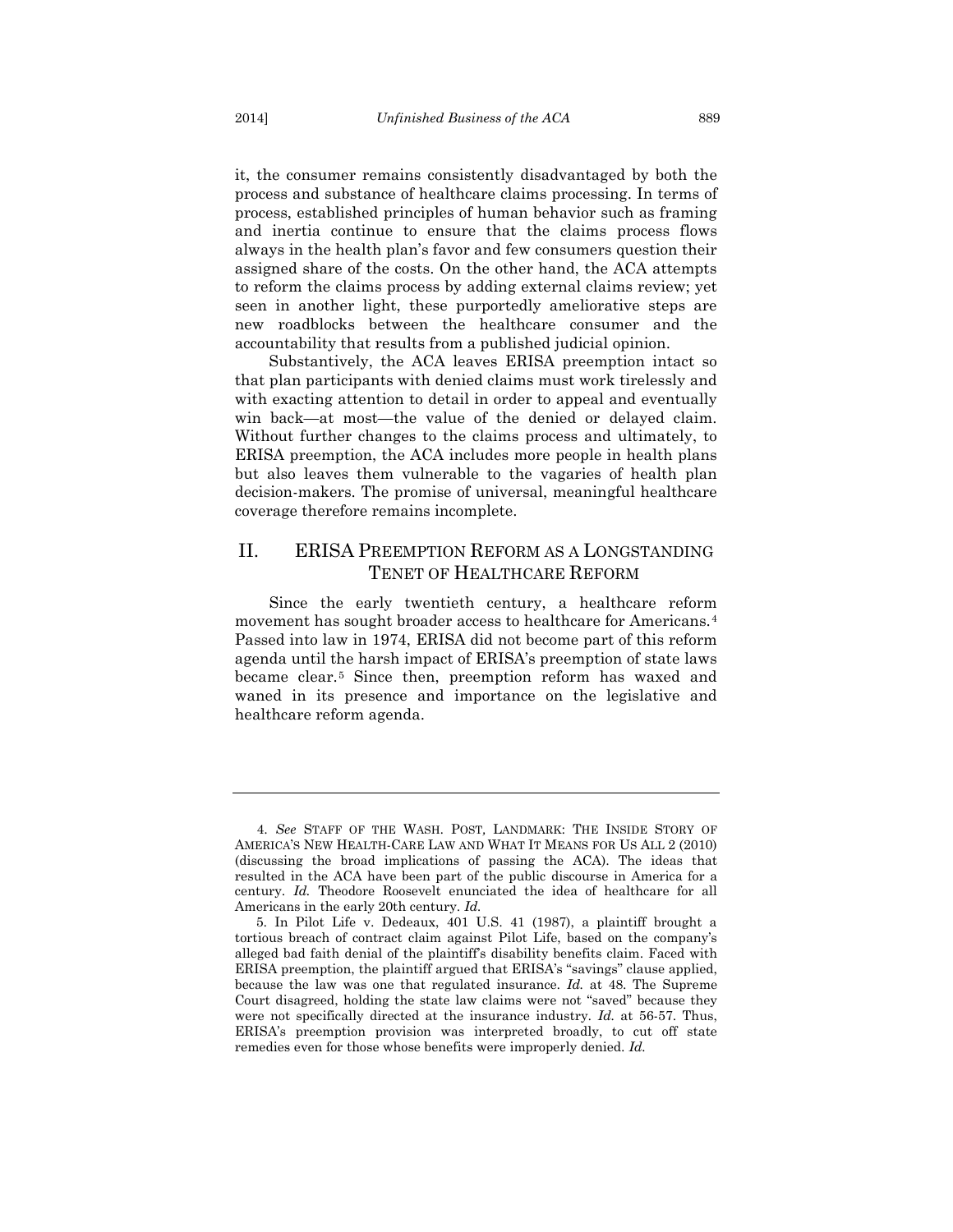## *A. ERISA's Limited Remedies and the Preemption Reform Movement*

ERISA preemption is notorious for the limited remedies that it provides when plan participants' claims are delayed or denied improperly. ERISA preempts all state laws that "relate to" ERISA plans, as well as causes of action that duplicate or supplant a claim under ERISA's enforcement provisions.[6](#page-4-0) The result for plan participants is that when plans delay payment or do not follow procedural requirements, there is generally no remedy.[7](#page-4-1) Even when plans wrongfully fail to pay participants' claims, the participant can recover only the value of the benefit that should have been paid originally.[8](#page-4-2) The recovery of attorney's fees is far from certain, even for successful ERISA plaintiffs.[9](#page-4-3) Recently, there has been some hope

<span id="page-4-2"></span>8. "Section 514 preemption of state law, and, therefore, state remedies, leave ERISA's section 502(a) civil enforcement scheme as the sole avenue of relief for negligent medical necessity and other benefits determinations. Appropriate relief would normally be found by filing a state tort claim for monetary damages, but under section 514, this is no longer possible since state tort or legislative relief would not be saved as limited to the business of insurance. Yet, section 502 only permits equitable relief for obtaining benefits that have been denied or delayed. Ex ante, this can require a patient to pursue the plan's administrative appeals process and/or retain an attorney and seek preliminary injunctive relief while in the midst of a health crisis—a daunting process for even healthy claimants." Mary Ann Chirba-Martin, *Drawing Lines in Shifting Sands: The U.S. Supreme Court's Mixed Messages on ERISA Preemption Imperil Health Care Reform*, 36 J. LEGIS. 91, 97 (2010).

<span id="page-4-3"></span>9. *See, e.g.*, Graham v. Hartford Life & Accident Ins. Co., 501 F.3d 1153, 1162 (10th Cir. 2007) (holding that attorney's fee issue was not ripe until after plan administrator's review on remand); Quinn v. Blue Cross & Blue Shield Ass'n, 161 F.3d 472, 479 (7th Cir. 1998) (affirming lower court's holding that defendant did not complete a proper vocational review and that denial of disability benefits was arbitrary and capricious but reversing fee award because defendant's decision was not "totally lacking in justification"); St. Joseph's Hosp. v. Carl Klemm, Inc., 459 F. Supp. 2d 824, 834 (W.D. Wis. 2006) (denying motion for attorney's fees, based on the absence of evidence

<span id="page-4-4"></span><sup>6.</sup> 29 U.S.C. §§ 1132, 1144.

<span id="page-4-1"></span><span id="page-4-0"></span><sup>7.</sup> *See, e.g.,* Amos v. Plan Adm'r of Orion Healthcorp, Inc., Employee Ben. Plans, H-11-4623, 2013 WL 5964506, \*18 (S.D. Tex. 2013) (stating that "ERISA does not require strict compliance with its procedural requirements, mandating only that plan administrators substantially comply with the statute and accompanying regulations"); Lacy v. Fulbright & Jaworski, 405 F.3d 254, 256-57 (5th Cir. 2005) (determining after studying § 1133 of ERISA that "even if the denial notice were held to fall short of *strict* compliance with those requirements, it is indisputably in *substantial* compliance," and the notice will "suffice."); Wade v. Hewlett-Packard Dev. Co. LP Short Term Disability Plan, 493 F.3d 533, 540 (5th Cir. 2007) (noting that the "[f]ailure to fulfill procedural requirements usually does not give rise to a substantive damage remedy" (quoting Hines v. Mass. Mut. Life Ins. Co., 43 F.3d 207, 211 (5th Cir. 1995))).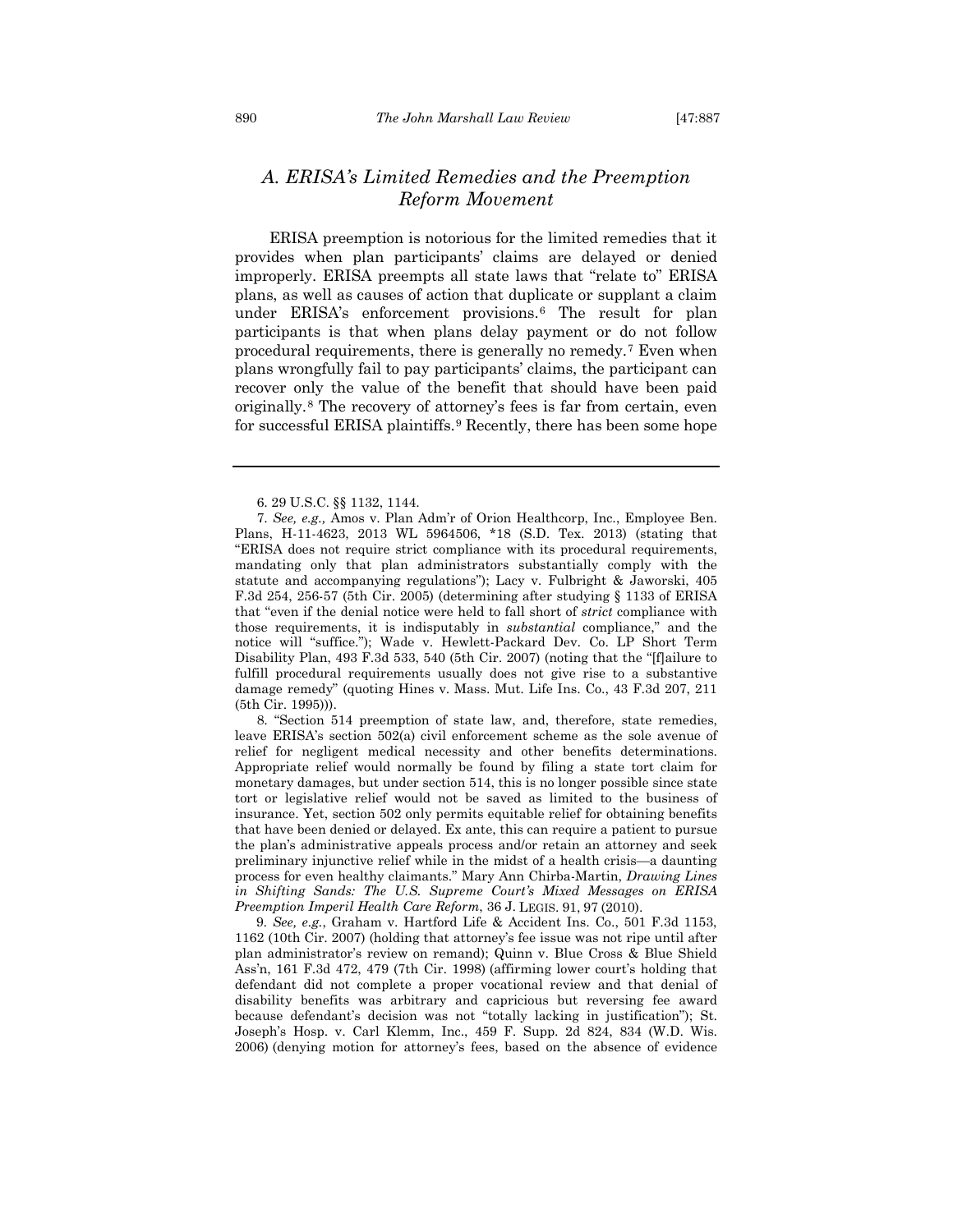for ERISA claimants seeking equitable relief for breach of fiduciary duty; the exact contours of that relief are being developed.<sup>[10](#page-5-1)</sup>

<span id="page-5-0"></span>When ERISA was enacted, the healthcare landscape was quite different, with most individuals receiving health insurance from plans that were regulated by state laws.[11](#page-5-2) When ERISA was initially discussed and developed, employer-sponsored health plans were hardly discussed, except with regard to fiduciary duty and reporting rules.[12](#page-5-3) Because state law was understood to govern health insurance, insurance contracts were left out of ERISA's general preemption of state law.[13](#page-5-4) As employers discovered the advantages to self-funded ERISA-governed plans,<sup>[14](#page-5-5)</sup> the number of ERISA plans increased dramatically.[15](#page-5-6) Also, at the time ERISA was enacted, insurers and employers tended not to question physicians' diagnostic decisions—if a physician judged a therapy necessary, it

<span id="page-5-2"></span>11. JAMES A. WOOTEN, THE EMPLOYEE RETIREMENT INCOME SECURITY ACT OF 1974: A POLITICAL HISTORY 281-82 (2004); *ERISA Preemption: Remedies for Denied or Delayed Health Claims, Hearing Before the Subcommittee on Labor, Health, and Human Services, Education and Related Agencies of the Senate Committee on Appropriations*, 105th Cong. at 8 (statement of Olena Berg, Assistant Secretary, Pension and Welfare Benefits Administration, Department of Labor) [hereinafter Senate Hearing], *available at* www.gpo.gov/fdsys/pkg/CHRG-105shrg50024/pdf/CHRG-105shrg50024.pdf.

12. WOOTEN, *supra* note [11,](#page-5-0) at 281.

13. Senate Hearing, *supra* note [11,](#page-5-0) at 8-9.

<span id="page-5-5"></span><span id="page-5-4"></span><span id="page-5-3"></span>14. In a notorious example of an insurance executive's frank assessment of ERISA's advantages, the executive noted in a memo that "[t]he advantages of ERISA… are enormous: state law is preempted by federal law, there are no jury trials, there are no compensatory or punitive damages, relief is usually limited to the amount of benefit in question, and claims administrators may receive a deferential standard of review…[For a set of] 12 claim situations where we settled for \$7.8 million in the aggregate…[i]f these 12 cases had been covered by ERISA, our liability would have been between zero and \$0.5 million." The memorandum goes on to note: "While our objective is to pay all valid claims and deny invalid claims, there are gray areas, and ERISA applicability may influence our course of action." Memorandum from Jeff McCall to IDC Mgmt. Grp. & Glenn Felton (Oct. 2, 1995), *available at* www.erisa-claims.com/library/Provident%20memo.pdf.

<span id="page-5-6"></span>15. "Sixty-one percent of covered workers are in a self-funded plan, similar to the percentage reported in 2012. The percentage of covered workers who are in a plan that is completely or partially self-funded has increased over time from 49% in 2000 to 54% in 2005 and to 59% in 2010." The Kaiser Family Found. & Health Research & Educ. Trust, *Employer Health Benefits: 2013 Annual Survey* 176 (2013), *available at* http://kaiserfamilyfoundation.files .wordpress.com/2013/08/8465-employer-health-benefits-20131.pdf.

that defendant was "simply out to harass" plan participant).

<span id="page-5-1"></span><sup>10.</sup> *See, e.g.,* Kenseth v. Dean Health Plan, Inc., 722 F.3d 869 (7th Cir. 2013); Susan Harthill, *The Supreme Court Fills A Gaping Hole: Cigna Corp. v. Amara Clarifies the Scope of Equitable Relief Under ERISA*, 45 J. Mar. L.R. 767 (Spring 2012) (analyzing the Supreme Court's decision to recognize claimant's right to sue for breach of fiduciary duty).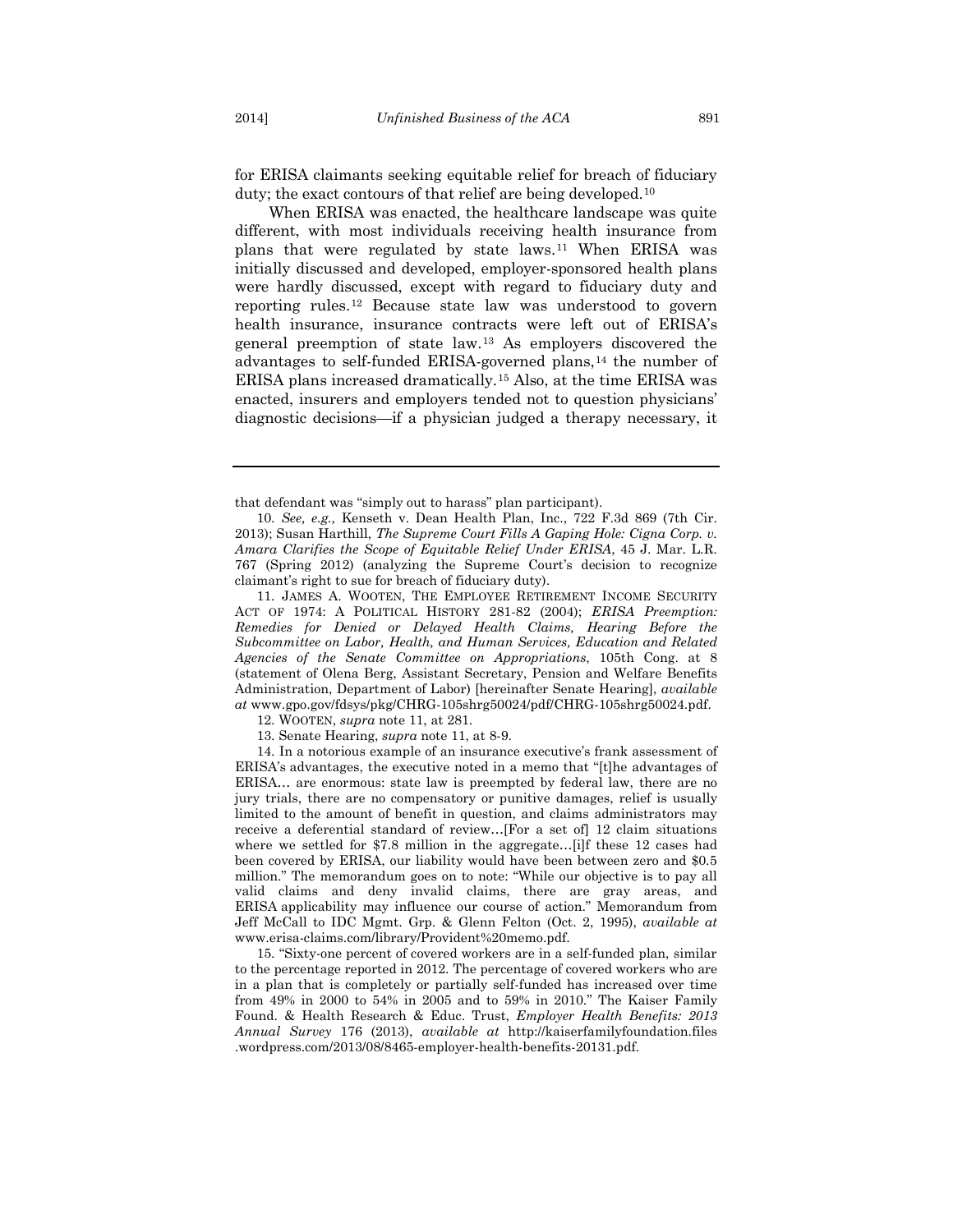was accepted as such.<sup>[16](#page-6-0)</sup>

Once the harsh consequences of ERISA preemption began to take shape, individual cases made their way to the press and to Congressional offices, eventually coalescing into the goal of ERISA preemption reform.[17](#page-6-1) A few notorious cases became touchstones of the reform movement.[18](#page-6-2) There are numerous, less celebrated cases of plans ignoring the regulations or committing serious procedural violations without remedies.[19](#page-6-3) ERISA preemption, which employers and plans had long enjoyed, thus became a political liability.[20](#page-6-4)

<span id="page-6-5"></span>As the ERISA preemption reform movement coalesced, so did a highly committed insurer and plan sponsor opposition. The lobbying effort against ERISA preemption reform is remarkable for its consistency, organization, and effectiveness. Each time politicians introduced legislation that would permit plaintiffs to seek state remedies against plans that improperly deny healthcare claims,

<span id="page-6-2"></span>18. In one such case, a doctor recommended that a woman with a high-risk pregnancy be admitted to hospital; based on United Healthcare's utilization review, the hospitalization was denied and the fetus went into distress and died. Corcoran v. United Healthcare, Inc., 965 F.2d 1321, 1324 (5th Cir. 1992). When she sued for wrongful death, among other claims, her state claims were all preempted by ERISA*. Id.* at 1338. The case was mentioned during Senate hearings on ERISA reform and became a rallying cry for ERISA reformers. *See, e.g.*, Senate Hearing *supra* note [11](#page-5-0) (referencing the Corcorans' story multiple times as a basis for why reform is necessary).

<span id="page-6-3"></span>19. *See, e.g.*, LaFleur v. La. Health Serv. & Indem. Co., 563 F.3d 148, 157 (5th Cir. 2009) (noting that substantive damages for a flagrant regulatory violation could include retroactive reinstatement of benefits but that the court "ha[s] not fully identified the scope of available remedies" for procedural violations); Abatie v. Alta Health & Life Ins., 458 F.3d 955, 971 (9th Cir. 2006) (holding that the most flagrant disregard for claims regulations can result in de novo review of the plan administrator's decision; citing no possibility of a substantive remedy); Bard v. Bos. Shipping Ass'n, 471 F.3d 229, 244 (1st Cir. 2006) (striking evidence and awarding benefits based on remaining evidence where procedural violations were "serious, had a connection to the substantive decision reached, and call[ed] into question the integrity of the benefits-denial decision itself"). In Schoedinger v. United Healthcare, No. 4:04-cv-664 SNL, 2006 WL 3803935, at \*8 (E.D. Mo. Nov. 6, 2006), the court awarded attorney's fees to an insured who had faced repeated delays and denials of his claims. The court noted: "Whether it be purposeful or negligent, insurance companies regularly reduce and deny claims without cause, thereby increasing the cost of healthcare to providers and patients alike. If it became cost prohibitive for insurance companies to engage in that behavior, it would incentivize more accurate claims administration and processing in the future." *Id.*

<span id="page-6-4"></span>20. Clark C. Havighurst, *How the Healthcare Revolution Fell Short*, 65 LAW & CONTEMP. PROBS. 55, 76 (2002) (noting that ERISA "turn[ed] what appeared to be a legislative blessing into a political curse").

<sup>16.</sup> WOOTEN, *supra* note [11,](#page-5-0) at 283.

<span id="page-6-1"></span><span id="page-6-0"></span><sup>17.</sup> WOOTEN, *supra* note [11,](#page-5-0) at 284 (noting that a number of highlypublicized cases led to a "political backlash against managed care that led to state and federal legislative initiatives").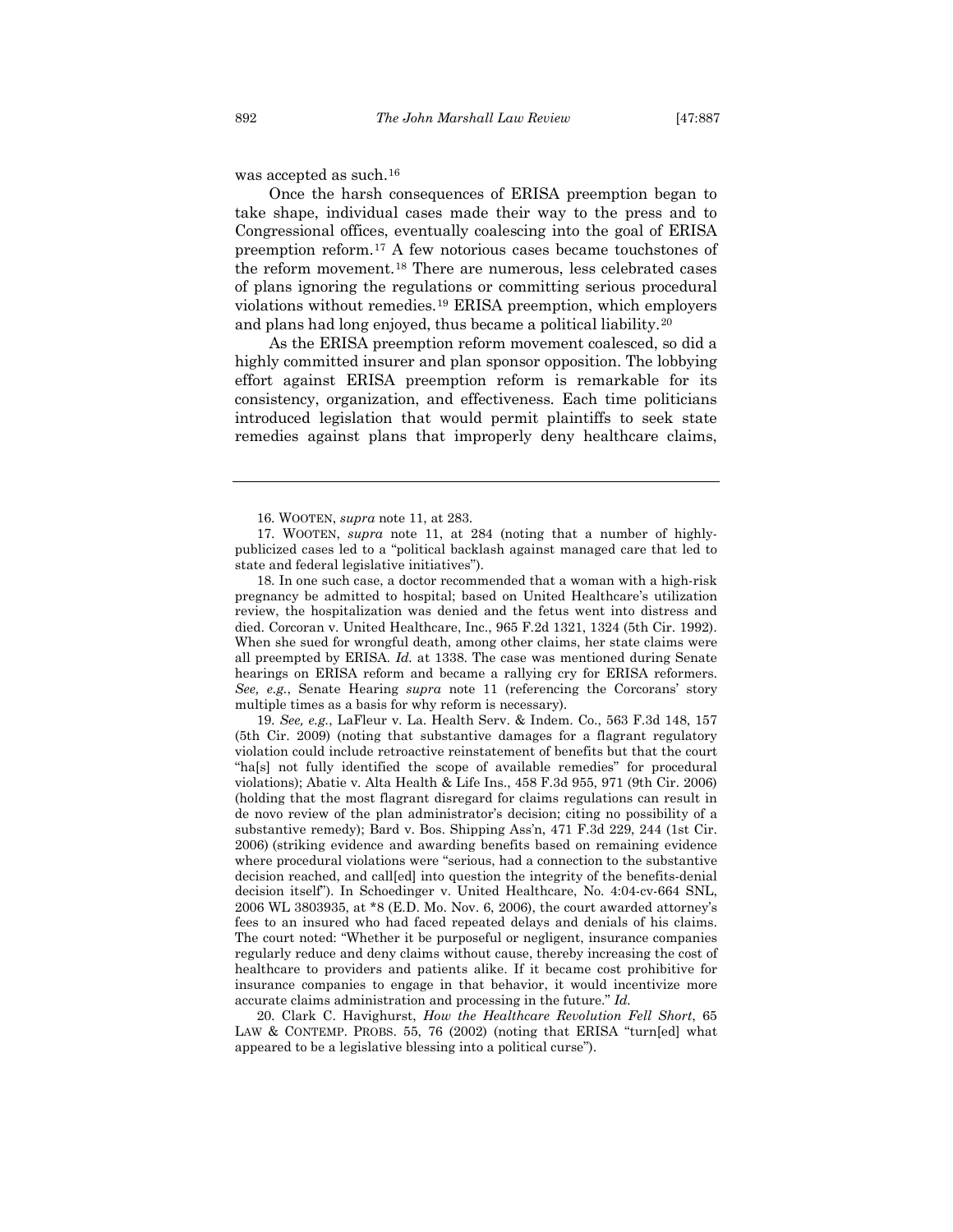<span id="page-7-8"></span>

lobbyists' response was well organized, swift, and emphatic.<sup>[21](#page-7-0)</sup>

The first serious congressional efforts at reform were initiated after the Supreme Court's decision in Pilot Life announced the breadth of ERISA preemption.[22](#page-7-1) In 1991, Senator Howard Metzenbaum (D-Ohio) introduced a bill that would have saved from preemption statutes and common law providing remedies for the improper administration of benefit plans or claims processing.[23](#page-7-2) Senator Edward Kennedy was among the cosponsors.[24](#page-7-3) Representative Howard Berman (D-Cal) introduced a companion bill in the House of Representatives.[25](#page-7-4) Representative Berman explained that his bill was specifically intended to address the Supreme Court's decision in Pilot Life.[26](#page-7-5)

Lobbyists representing employers and even the tobacco industry reacted strongly and negatively to the bills. Representatives of the National Association of Manufacturers (NAM) wrote to congressional leaders, urging that the legislation be defeated and arguing that the bills were "based on unsubstantiated examples of problems" and emphasizing the uniformity of ERISA law.[27](#page-7-6) NAM is a lobbying organization with documented ties to the tobacco industry.[28](#page-7-7) The members of NAM

<span id="page-7-2"></span><span id="page-7-1"></span>23. *See* S. 794, 102d Cong. §§ 1 (1991) (addressing the issue of preemption but also requiring the Secretary of Labor to conduct a study on ERISA and the preemption of State laws).

24. *Id.*

<span id="page-7-5"></span><span id="page-7-4"></span><span id="page-7-3"></span>26. Roger C. Siske & Joni L. Andrioff, *Selected Topics in ERISA Preemption,* C758 ALI-ABA 45, 58 n.4 (1992). The text of the bill would have amended ERISA as follows:

(ii) nothing in this title shall be construed to relieve or exempt any insurance company or other insurer from any provision of the statutory or common law of any State to the extent that such provision provides a remedy against insurance companies or other insurers who, in the administration of an employee benefit plan or in the processing of insurance claims thereunder, engage in unfair insurance claims practices in connection with such claims, except that nothing in this clause shall be construed to relate to remedies against plan sponsors.

<span id="page-7-6"></span>27. Letter from Randolph M. Hale of NAM (the National Association of Manufacturers) to The Honorable Pat Williams, Chairman, Labor-Management Relations, Committee on Education and Labor (Sept. 25, 1991).

<span id="page-7-7"></span>28. Letter from Eugene Hardy, Vice President of NAM, to Fred Panzer, Vice President of NAM, noting that the CEO of R.J. Reynolds Tobacco

<span id="page-7-0"></span><sup>21.</sup> Curtis D. Rooney, *The States, Congress, or the Courts: Who Will Be First to Reform ERISA Remedies?*, 7 ANNALS HEALTH L. 73, 75 (1998) (noting that while "ERISA has been amended numerous times since its inception, attempts to change the exclusive damages and preemption provisions have met with considerable controversy").

<sup>22.</sup> Pilot Life Co. v. Dedeaux, 481 U.S. 41, 56-57 (1987).

<sup>25.</sup> H.R. 1602, 102d Cong. § 2 (1992).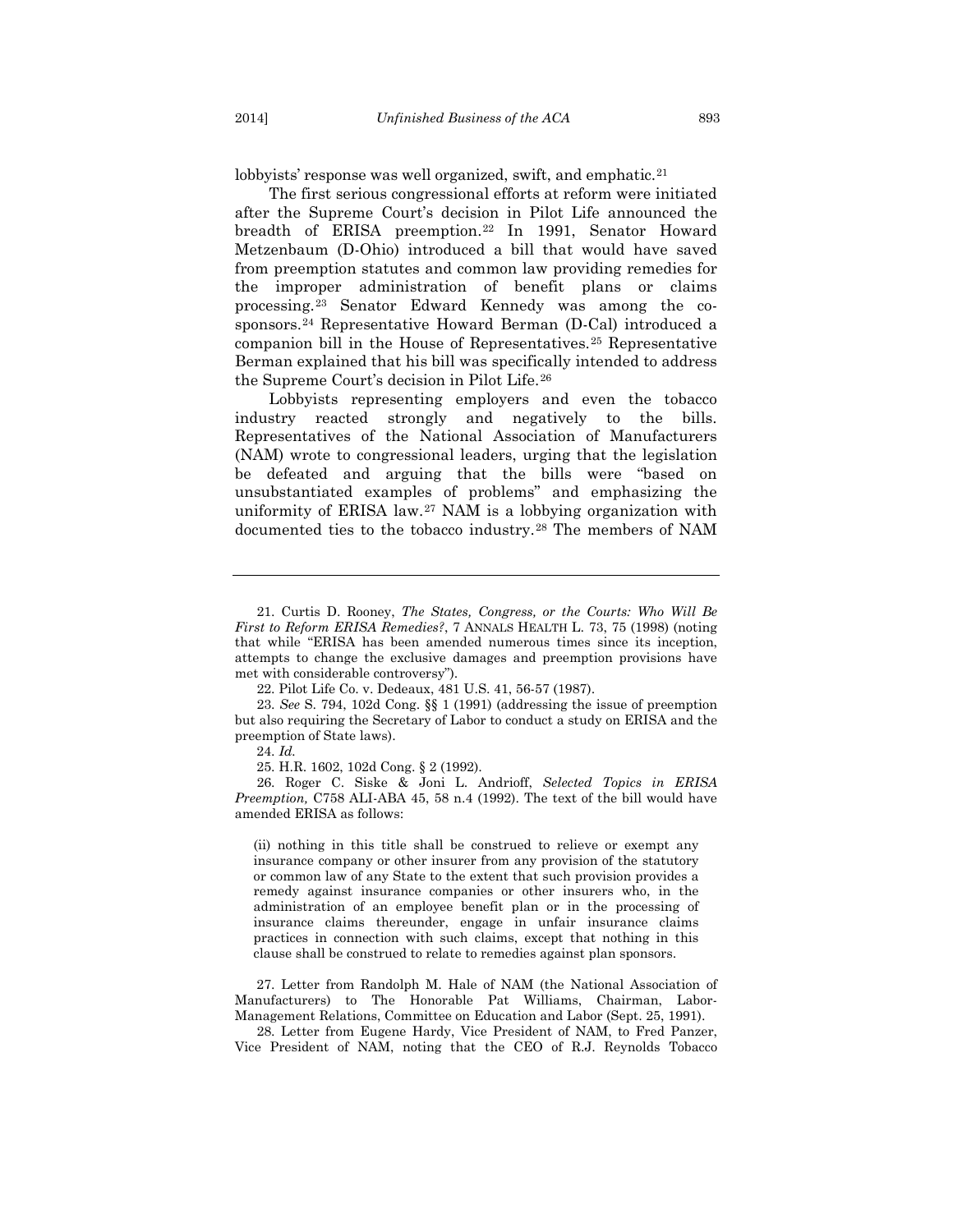were of course employers in their own right, and would have been affected in that role by any change to ERISA preemption. At the same time, however, the tobacco companies were pursuing a strategy on labeling laws that consisted principally of a preemption argument, specifically one that frequently analogized to ERISA preemption.[29](#page-8-0) Faced with this opposition, the ERISA preemption bills did not pass.

The ERISA preemption reform movement came to the fore once again in the mid to late 1990s. In 1996, President Clinton established an Advisory Commission on Consumer Protection and Quality in the Health Care Industry<sup>30</sup>, which recommended a Patient's Bill of Rights that included avenues for grievances and complaints.[31](#page-8-2) The Commission's final report to the President noted the impact that improperly denied claims could have on patients' health and economic conditions.[32](#page-8-3) The commission reached no agreement on an ERISA reform proposal, and no such proposal was included in the commission's recommendations.[33](#page-8-4) The proposals did, however, result in rulemaking that reformed the claims process for ERISA plan participants and called for the disclosure of increased levels of information to participants.<sup>[34](#page-8-5)</sup> The focus, however, remained

<span id="page-8-0"></span>29. Memorandum from Jones, Day, Reavis & Pogue to R.J. Reynolds Tobacco Company, *Improving Our Preemption Position in Existing Cases Through New Legislation* (March 26, 1991) *available at* http://legacy.library .ucsf.edu/tid/drl12a00/pdf?search=%22erisa%20preemption%20tobacco%22

(discussing definitions in ERISA statute and possible similar definitions that could be adopted in tobacco-related legislation).

<span id="page-8-1"></span>30. Exec. Order No. 13,713, 61 Fed. Reg. 47,659 (1996) *available at* www .presidency.ucsb.edu/ws/?pid=53292 (last visited Jan. 17, 2014).

<span id="page-8-2"></span>31. The President's Advisory Comm'n on Consumer Prot. and Quality in the Health Care Indus., CONSUMER BILL OF RIGHTS AND RESPONSIBILITIES*,*  (July 17, 1998), *available at* http://archive.ahrq.gov/hcqual/final/appenda.html.

<span id="page-8-3"></span>32. The President's Advisory Comm'n on Consumer Prot. and Quality in the Health Care Indus., STRENGTHENING THE MARKET TO IMPROVE QUALITY, (July 19, 1998), *available at* http://archive.ahrq.gov/hcqual/final/chap10.html (explaining that harm results when, ''inappropriate benefit coverage decisions . . . impinge on or limit the delivery of necessary care.''). The report goes on to explain that a wrongful denial of coverage, ''can lead to a delay in care or to a decision to forgo care entirely." *Id.* The report notes that, "even a small number of mistakes . . . can have serious, costly, or fatal consequences," such as, "additional health expenses, increased disability, lost wages, and lost productivity.'' *Id.*

33. Rooney, *supra* note [21,](#page-7-8) at 102-03

<span id="page-8-5"></span><span id="page-8-4"></span>34. Employee Retirement Income Security Act of 1974; Rules and Regulations for Administrative and Enforcement; Claims Procedure, 63 Fed. Reg. 48390 (Sept. 9, 1998) (codified at 29 C.F.R. pt. 2560); Proposed Amendments to Summary Plan Description Regulations, 63 Fed. Reg. 48376 (Sept. 9, 1998) (codified at 29 C.F.R. pt. 2520).

International, Inc. and a Vice President of Philip Morris USA were serving on the board of NAM (Oct. 12, 1979).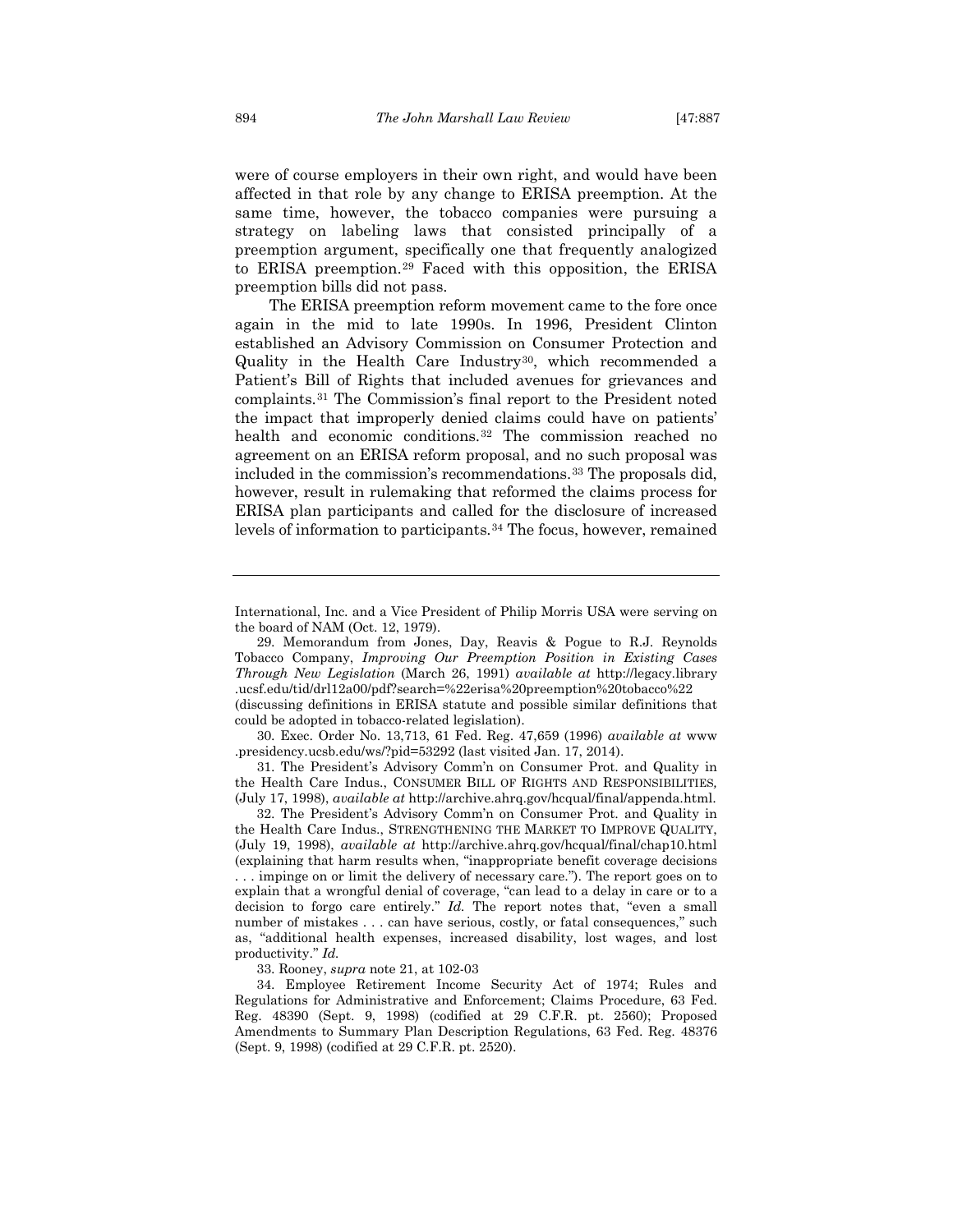firmly on changes to the claims process rather than the addition of remedies available to plan participants when the process failed.

The 105th Congress saw the introduction of multiple ERISA reform proposals, all of which failed to gain the traction necessary to become law.[35](#page-9-0) Instead of taking indiscriminate aim at ERISA preemption, these proposals reflected lessons learned from past attempts and took a more nuanced tack. One significant concession was the inclusion of provisions aimed at allaying some of the employer lobby's greatest concerns, which were liability for negligent claims processing and the loss of ERISA's uniformity.[36](#page-9-1) Nevertheless, the employer lobby found none of the proposals acceptable. Lobbyists lined up against the more comprehensive legislation, which included an ERISA preemption reform provision.[37](#page-9-2) While the Norwood proposal contained a provision that purported to shield employers from liability for medical decisions, analysts and lobbyists argued over the effect that such a provision would actually have, with some arguing that its purported protections may not amount to much.[38](#page-9-3) The "Patient Protection Act" (H.R. 4250) that eventually passed in the House contained no ERISA reform—and the 105th Congress adjourned before passing any version at all of the Patient Protection Act.[39](#page-9-4)

<span id="page-9-4"></span>39. Rooney, *supra* note [21,](#page-7-8) at 103.

<sup>35.</sup> H.R. 1415, 105th Cong. (1997); S. 644, 105th Cong. (1997).

<span id="page-9-1"></span><span id="page-9-0"></span><sup>36.</sup> H.R. 1749, 105th Cong. (1997) (creating a federal remedy rather than simply removing ERISA preemption and permitting all state law remedies); Heather Hutchinson, *The Managed Care Accountability Act*, 32 IND. L. REV. 1383, 1384 (1999).

<span id="page-9-2"></span><sup>37.</sup> Anne B. Allen, *Employers Resist a Chilly PARCA, available at* www.thefreelibrary.com/Employers+resist+a+chilly+PARCA.-a020326714 (last visited Jan. 17, 2014) ("Associations that have been active in opposition to PARCA include the Health Insurance Association of America, the National Association of Manufacturers and the National Federation of Independent Business. Look for RIMS to join these ranks soon, as it is in the process of drafting a position paper opposing PARCA.").

<span id="page-9-3"></span><sup>38.</sup> H.R. 2723, 106th Cong. at 100 (1999) (stating that employers would not be held liable unless they, "exercise discretionary authority to make a decision on a claim"); HEALTH INSURANCE ASSOCIATION OF AMERICA, LIABILITY OF EMPLOYERS AND PLAN SPONSORS UNDER DINGELL-NORWOOD (H.R. 2723) AND SHADEGG-COBURN (H.R. 2824) (1999) http://lobby.la.psu.edu/001\_Managed\_ Care\_Reform/Organizational\_Statements/HIAA/HIAA\_Liability\_of\_Employers \_and\_Plan\_Sponsors\_Under\_Norwood-Dingell.htm (concluding that any purported employer shield based on the absence of discretion was illusory); Alyssa J. Rubin, *Spurred by Public's Complaints, Congress Offers Managed-Care Cures*, L.A. TIMES, Oct. 22, 1997 http://articles.latimes.com/1997/oct/22 /news/mn-45433 (quoting Anthony Knettel, director of health policy for the ERISA Industry Committee which represents Fortune 500 companies as stating that, "The employer would have to look over the shoulder of the HMO and would be liable for all the things that the insurer and the HMO have control over").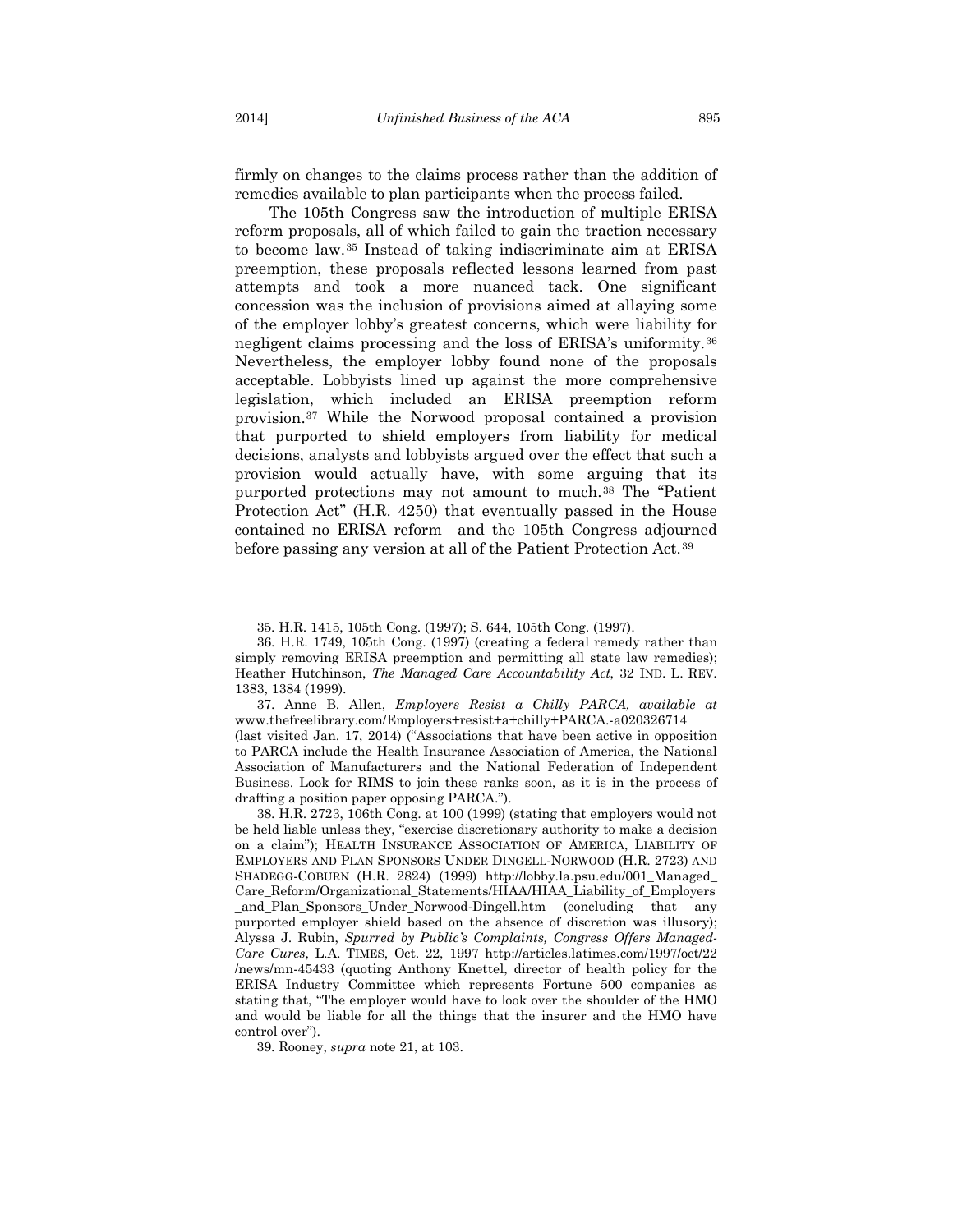Congress continued to debate patients' rights and whether ERISA preemption should be revised so as to permit lawsuits against managed care organizations—some commentators describe this debate as one of the "most contentious" health policy debates.[40](#page-10-0) Ted Kennedy in particular continued to take a leadership role, as a longtime champion of health care reform whose ideas shaped the ACA and most previous healthcare reform legislation passed in the past two decades.<sup>[41](#page-10-1)</sup>

In these debates, Kennedy argued that ERISA preemption was a fundamentally necessary piece of any attempt to reform ERISA. In a 1998 Senate hearing, he framed the issue as one of fairness no other American industry is insulated from the damaged caused by negligent decisions and actions; why should ERISA plans be protected when their negligent decisions cause harm?[42](#page-10-2)

At the same hearing, Olena Berg, then Assistant Secretary for the United States Department of Labor's Pension and Welfare Benefits Administration, predicted that while external review of denied claims would improve plan participants' lot, the procedural enhancements would not remove the incentive to arbitrarily deny claims, because so few plan participants ever access the appeal processes.[43](#page-10-3) She noted also the disproportionately small remedies

<span id="page-10-1"></span>41. Barry R. Furrow, *Health Reform and Ted Kennedy: The Art of Politics . . . and Persistence*, 14 N.Y.U. J. LEGIS. & PUB. POL'Y 445, 447 (2011) (noting that the ACA, "bears the indelible mark of Senator Edward Kennedy, who acted for forty years as a strong tailwind, pursuing health care reform forward and making contributions to insurance reform through HIPAA and the Massachusetts health reforms, which provided a partial template for the final version of the ACA").

<span id="page-10-2"></span>42. *See* Senate Hearing*, supra* note [11,](#page-5-0) at 3 (stating "every other industry in American can be held responsible for its actions. Health plan decisions can truly mean life or death, and they do not deserve immunity").

<span id="page-10-3"></span>43. *Id.* at 7. "[P]lans can comply with procedural requirements, they can meet all of those, and still arbitrarily deny claims. Now, external review might take care of a large part of that, but many participants, we know, never question that initial determination. They never go into the appeals process. They just assume that that determination was properly made . . . if the only consequence for plans that engage in this kind of practice . . . is paying the benefit they would have had to pay in the first place, they have no reason to do the right thing and strong economic reasons for denying valid claims." *Id.*

<span id="page-10-0"></span><sup>40.</sup> Peter D. Jacobson, *The Role of ERISA Preemption in Health Reform: Opportunities and Limits*, LEGAL SOLUTIONS IN HEALTH REFORM 1, 1, 13 (1999) *available at* www.law.georgetwon.edu/oneillinstitute/research/legalsolutions-in-health-reform/Papers/ERISA.pdf (noting that "the preemption provisions of [ERISA] will play a major role in determining the contours of any health reform initiative[,]" and predicting, "considerable congressional opposition" to any proposal that would weaken ERISA preemption). The commentator goes on to outline one possible amelioration of ERISA preemption—a regulatory revision of the term "benefit" to include reasonable economic and noneconomic damages. *Id.* at 4.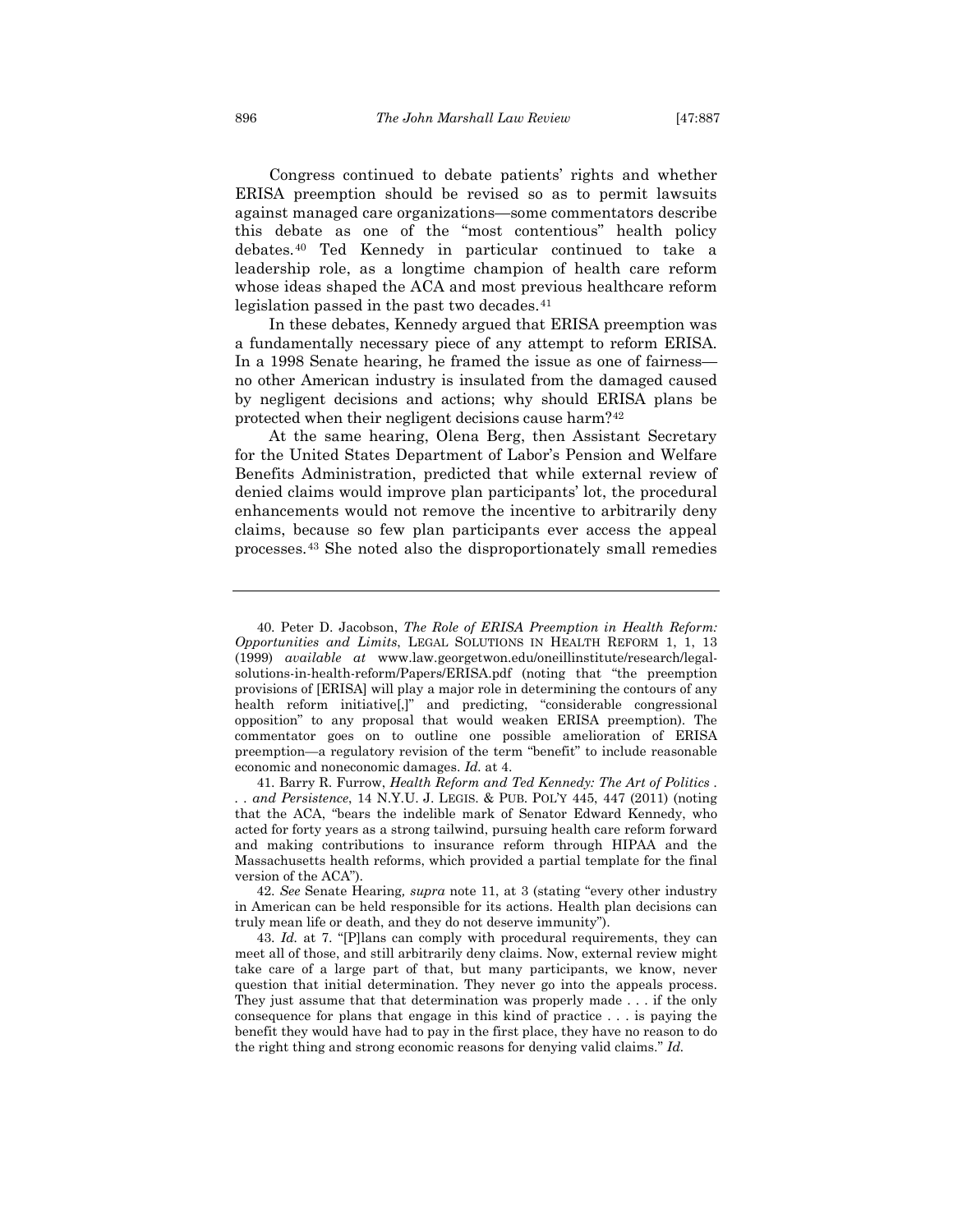that can result from ERISA preemption.<sup>[44](#page-11-0)</sup> While expanded internal and external review of claims decisions would be helpful, these changes, without more, would not solve the problem of wrongfully denied claims or the financial incentives to delay and deny claims.[45](#page-11-1) She noted the enduring issue of self-interested decision-making[46](#page-11-2) and the fact that some wrongful denials would result in economic harm. To shield plans from harm under these circumstances, she argued, is to make ERISA an anomaly in our legal system.[47](#page-11-3)

Judges and commentators too called for ERISA preemption reform, as they dismissed without a remedy cases in which beneficiaries were denied their contracted benefits and suffered serious harms.<sup>[48](#page-11-4)</sup> Commentators believed that the time had come for healthcare reform and revisions to ERISA's harsh preemption provision.[49](#page-11-5)

The 107th Congress was scheduled to debate the "Bipartisan Patient Protection Act" when it returned from its August recess in

45. *Id.*

<span id="page-11-2"></span><span id="page-11-1"></span>46. *See id.* at 11 (explaining "Procedural rights, even when honored, cannot eliminate negligent or self-interested decision making by those determining whether claimed coverage has been promised by the plan").

<span id="page-11-3"></span>47. *See id.* (noting that "[i]n other contexts throughout our legal system, foreseeable injuries caused by a failure to deliver what has been promised must be compensated").

<span id="page-11-4"></span>48. *See, e.g.,* Andrews-Clarke v. Travelers Ins. Co., 984 F. Supp. 49, 52 (D. Mass. 1997) (dismissing claims based on an incorrect denial of benefits that led to the beneficiary's death; calling ERISA preemption "a shield of immunity that protects health insurers, utilization review providers, and other managed care entities from potential liability for the consequences of their wrongful denial of health benefits"); Tolton v. American Biodyne, Inc., 48 F.3d 937, 943 (6th Cir. 1995) (stating "one consequence of ERISA preemption, therefore, is that plan beneficiaries or participants, bringing certain types of state actions—such as wrongful death—may be left without a meaningful remedy"); Turner v. Fallon Cmty. Health Plan, 953 F. Supp. 419, 424 (D. Mass. 1997) (finding "an unfortunate consequence of ERISA preemption is, therefore, that plan beneficiaries or participants who bring certain kinds of state actions, e.g., wrongful death, may be left without a meaningful remedy . . . Sadly, the case at bar compels a like result"). "Plaintiff's state common law claims are preempted by the broadly sweeping arm of ERISA." *Id.* "Plaintiff is left without any meaningful remedy even if he were to establish that [the insurer] wrongfully refused to provide the [bone marrow transplant] his wife urgently sought." *Id.*; Paul M. Secunda*, Sorry, No Remedy: Intersectionality and the Grand Irony of ERISA*, 61 HASTINGS L.J. 131, 135 (2009) (calling for legislative reform of ERISA's denial of remedies).

<span id="page-11-5"></span>49. *See* Havighurst *supra* note [21](#page-7-8) (noting the "public backlash" against managed care and noting that "[g]iven this environment, the time has come for both managed care reform and ERISA reform").

<span id="page-11-0"></span><sup>44.</sup> *See id.* at 43 (noting that if the failure to approve a necessary CAT scan results in the plan participant becoming disabled, the remedy under ERISA is the cost of the test that she should have received in the first place).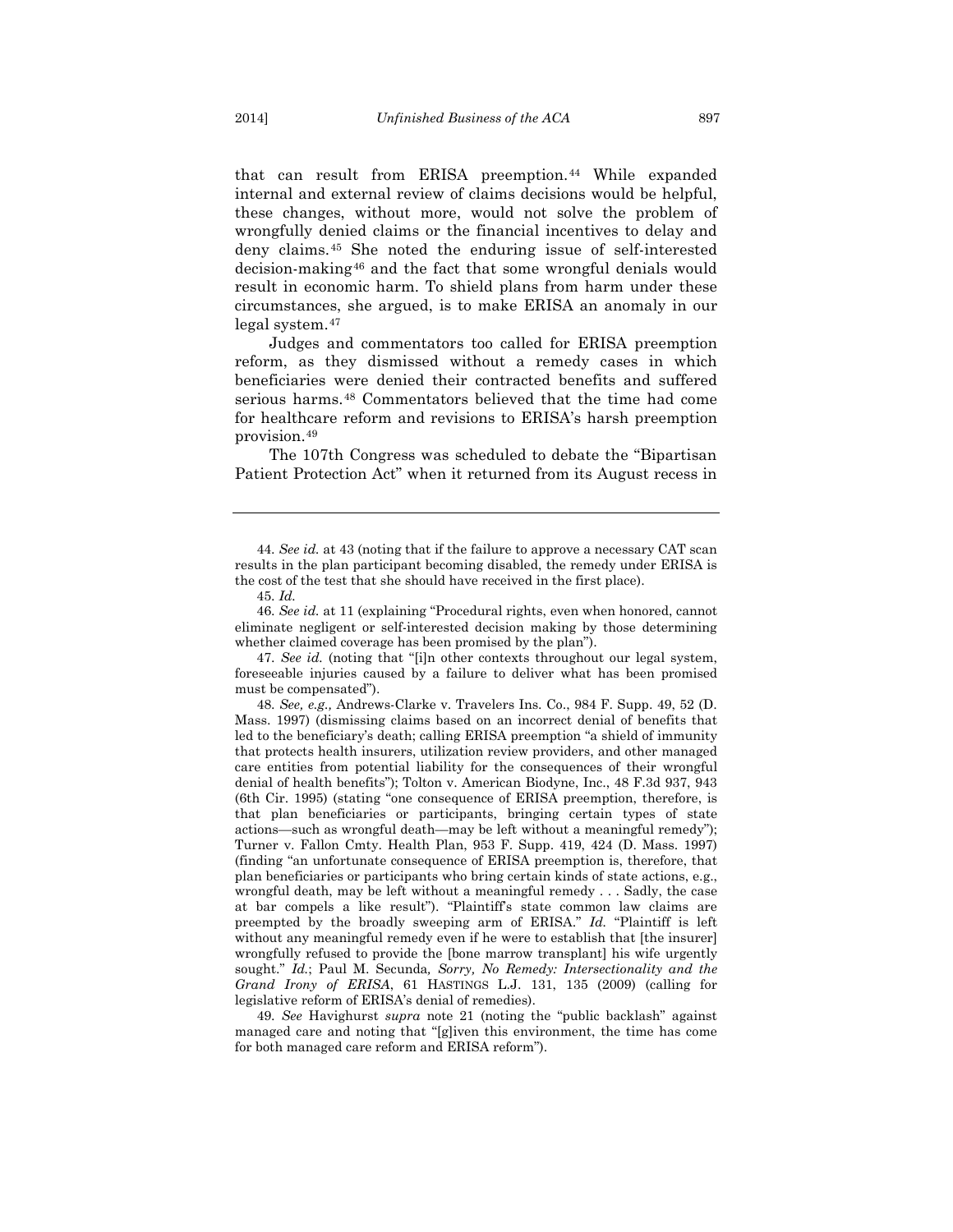2001; there was a consensus that some version of the bill would pass.[50](#page-12-0) ERISA reform failed again, however, after the attacks of September 11, 2001, took the national agenda in a completely different direction: national security became the most urgent issue, and ERISA reform once again fell to one side.<sup>[51](#page-12-1)</sup>

Even state waivers from ERISA preemption could not succeed in Congress. In 2007, certain states sought ERISA waivers from Congress so health care reform could be attempted in the states.<sup>[52](#page-12-2)</sup> At hearings over the issue, employer lobbying groups such as The National Business Coalition on Health, the American Benefits Council, and the ERISA Industry Committee argued that preemption should remain in place.[53](#page-12-3) These groups lobbied actively on behalf of business interests, appearing again during the healthcare reform debate of 2009 and following.[54](#page-12-4) With regard to ERISA waivers, the ERISA reform efforts were unsuccessful, once again resulting in maintenance of the ERISA status quo.[55](#page-12-5)

<span id="page-12-0"></span>50. Mary Ann Chirba-Martin, *Drawing Lines in Shifting Sands: The U.S. Supreme Court's Mixed Messages on ERISA Preemption Imperil Health Care Reform*, 36 J. LEGIS. 91, 136 (2010).

<span id="page-12-1"></span>51. *See id.* at 136 (explaining that "[w]hat soon became clear is that no part of the bill could survive the September 11, 2001 attacks. At that point, matters of national security became all consuming, patients' rights toppled from the legislature's agenda and, as described earlier, Pegram's promise of available state remedies evaporated with Davila's resuscitation of broad ERISA preemption"); *see also The Business of Congress After September 11, 2001,* THE BOOKINGS INSTITUTION POLICY DIALOGUE 2 *available at* www.brookings.edu /~/media/research/files/papers/2002/1/01politics%20binder/pd01.pdf (herein *The Business of Congress After September 11, 2001*) (last visited Dec. 15, 2013) (noting that security measures took precedence in a bipartisan effort following September 11, 2001).

<span id="page-12-2"></span>52. *The Business of Congress After September 11, 2001*, *supra* note 51, at 132.

<span id="page-12-3"></span>53. Martin G. Resier, *The U.S. House of Representatives Energy and Commerce Committee Subcomittee on Health*, National Coalition on Benefits 4 (June 25, 2009) *available at* http://democrats.energycommerce.house.gov/sites /default/files/documents/Testimony-Reiser-HE-Comprehensive-Health-Reform-Discussion-Draft-2009-6-25.pdf.

54. *Infra* note [65.](#page-14-0)

<span id="page-12-5"></span><span id="page-12-4"></span>55. Hawaii is the one state to have obtained an ERISA exemption. *See* The Hawaii Uninsured Project Policy Brief, *A Historical Overview of Hawaii's Prepaid Health Care Act* 5, *available at* www.healthcoveragehawaii.org/pdf /PHCA%20Historical%20Brief.pdf (explaining ERISA would have preempted Hawaii's Prepaid Health Care Act, but Hawaii's congressional delegation sought and obtained an ERISA waiver). The provision reads as follows: "(B) Nothing in subparagraph (A) shall be construed to exempt from subsection (a) of this section - (ii) any amendment of the Hawaii Prepaid Health Care Act enacted after September 2, 1974, to the extent it provides for more than the effective administration of such Act as in effect on such date." *Id.* The ERISA exemption applies only to the Hawaii Prepaid Health Care Act as enacted on September 2, 1974, and prohibits any substantive changes to the PHCA. *Id.*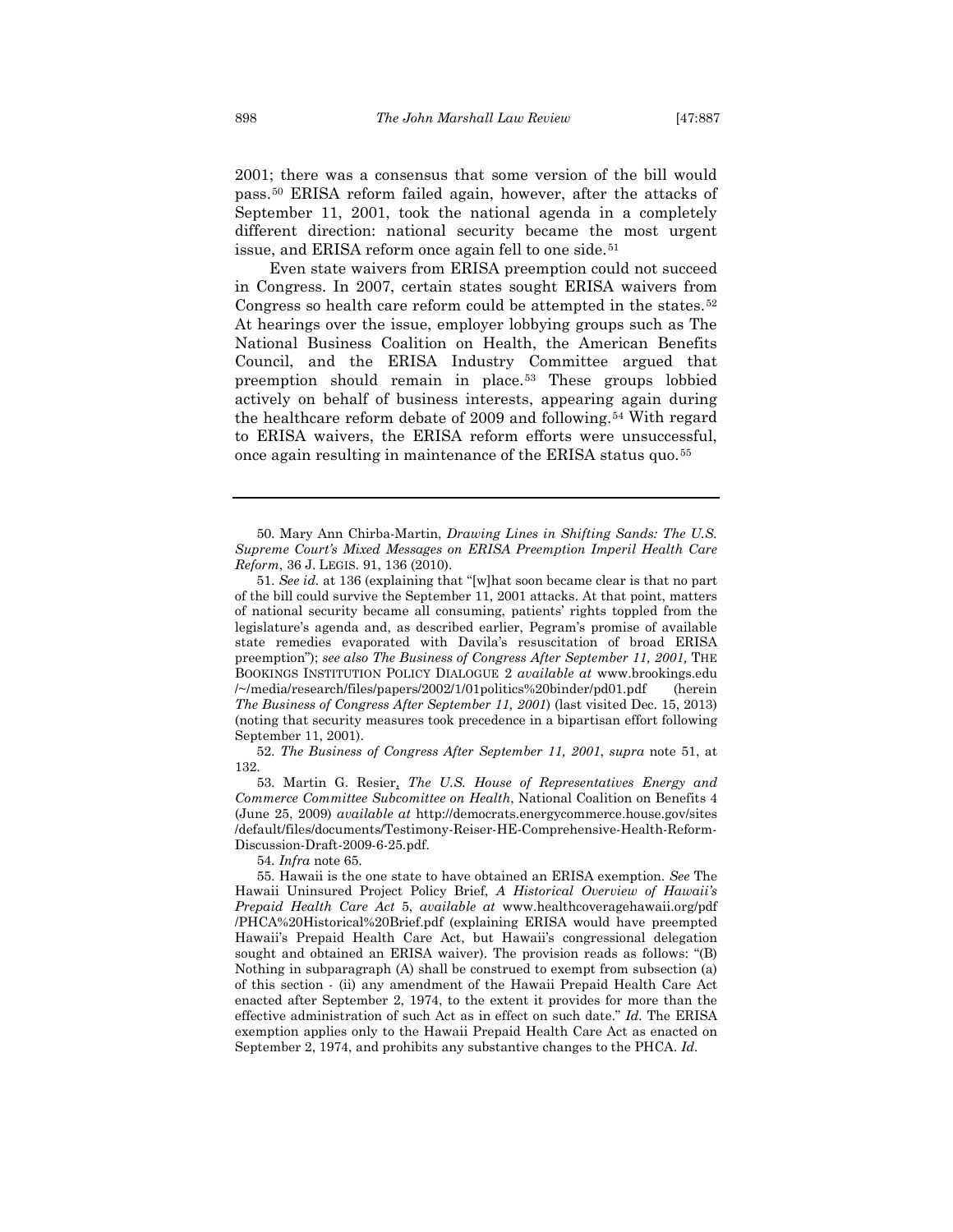Thus, a long line of ERISA preemption reform efforts failed one after another, prompting some commentators to question the purpose of the repeated efforts. Some have speculated that such issues are undertaken because they make for good posturing as well as steady sources of campaign funds.<sup>[56](#page-13-0)</sup>

## *B. A Fizzling ERISA Reform Movement*

In the debates leading up to passage of the ACA, ERISA preemption reform proposals appeared multiple times. They were quickly rejected, however, again due to strong business opposition.[57](#page-13-1) Indeed, the attempts at ERISA preemption reform did not appear as a principal objective of the reform effort, to the point that some have described ERISA reform as having effectively been dropped from the legislative "wish list."[58](#page-13-2)

Still, in late 2009, ERISA preemption was once again part of the healthcare reform discussion. The larger healthcare reform bill did not contain a provision addressing any reform of ERISA preemption.[59](#page-13-3) Nonetheless, two separate bills were introduced that would have done just that. One, H.R. 3925, introduced by Jim McDermott (D-WA), would have precluded preemption of State causes of action "relating to the denial of a claim for benefits under

<span id="page-13-0"></span><sup>56.</sup> *See* Havighurst, *supra* note [20,](#page-6-5) at n. 70 (noting that "Congress has been more eager to entertain legislative proposals than to pass them, perhaps because supporters find the issue a good one on which to posture and because both sides find it a lucrative source of campaign contributions").

<span id="page-13-1"></span><sup>57.</sup> *See* Heather T. Williams, *Fighting Fire with Fire: Reforming the Health Care System Through a Market-Based Approach to Medical Tourism*, 89 N.C. L. REV. 607, 660 (Jan. 2011) (voicing that the healthcare industry has a significant and well-funded lobbying presence in Washington, D.C.); *see* Dan Eggen, *Health Sector Has Donated Millions to Lawmakers*, WASH. POST, Mar. 8, 2009, at A9, available at www.washingtonpost.com/wp-dyn/content/article /2009/03/07/AR2009030701748.html (recognizing that "[t]he health-care sector has long ranked with financial services and energy interests as one of the most powerful political forces in Washington, and it spent nearly \$1 billion on lobbying in the past two years alone"); *see also* David D. Kirkpatrick, *At State Level, Health Lobby Fights Change*, N.Y. TIMES, Dec. 29, 2009, at A1 (detailing the efforts of health care industry lobbyists to affect health care reform at the state level). *See* Robert Steinbrook, *Election 2008—Campaign Contributions, Lobbying, and the U.S. Health Sector*, 357 NEW ENG. J. MED. 736, 736-38 (2007) (describing election contributions and lobbying resources of the health care sector).

<span id="page-13-2"></span><sup>58.</sup> *See* Chirba-Martin, *supra* note [8,](#page-4-4) at 136 (expressing "it has taken eight years for health care to reemerge as a domestic priority, but fixing ERISA is no longer on the legislative wish-list").

<span id="page-13-3"></span><sup>59.</sup> *See* H.R. 111th Cong. 3200 §151(a)(2) (1999) (presenting "nothing in paragraph (1) shall be construed as affecting the application of section 514 of the Employee Retirement Income Security Act of 1974"), *available at*  www.gpo.gov/fdsys/pkg/BILLS-111hr3200ih/pdf/BILLS-111hr3200ih.pdf.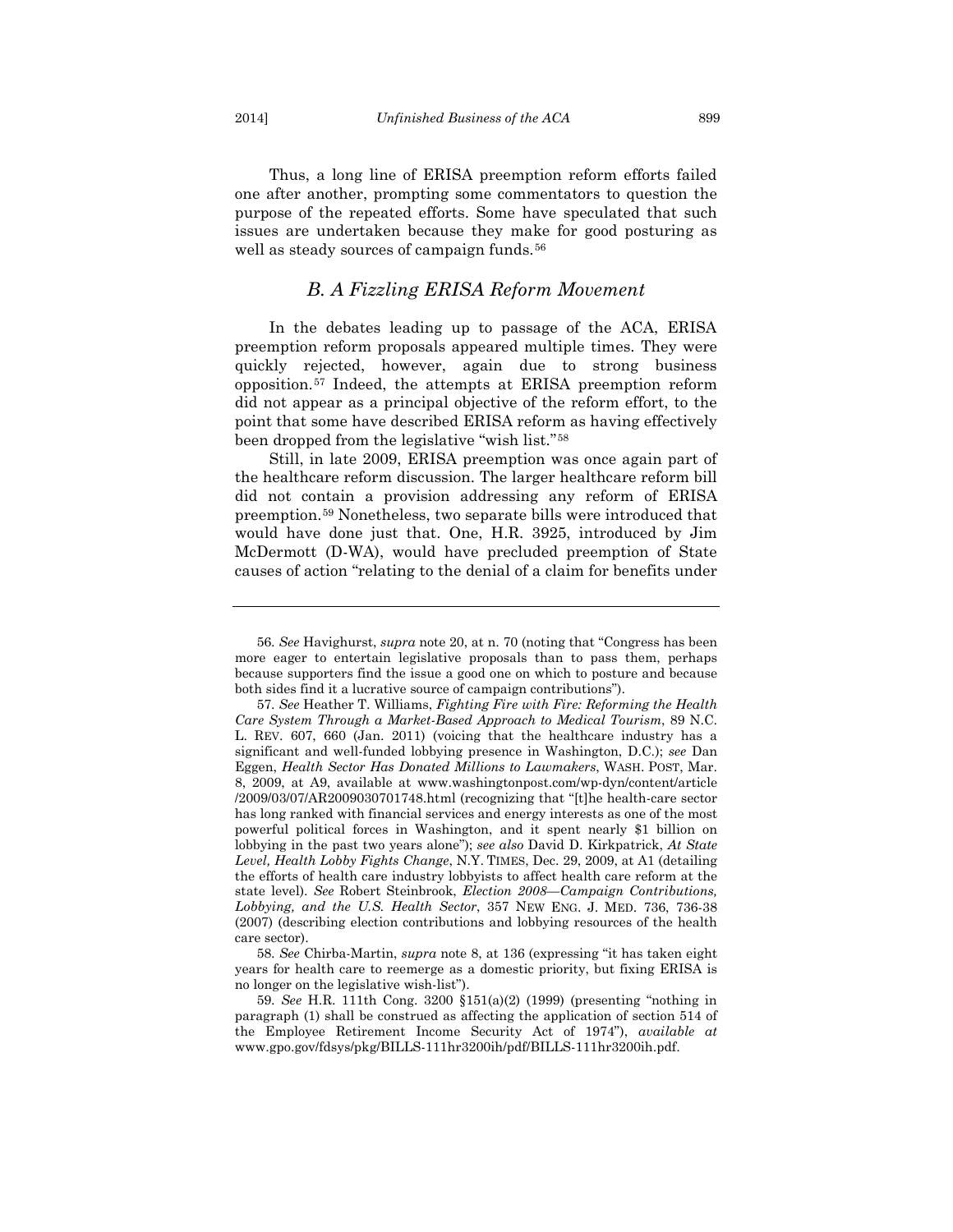a health care plan."[60](#page-14-1) The other attempt, known as the Shadegg Amendment, would have permitted state lawsuits against ERISA plans.[61](#page-14-2)

<span id="page-14-9"></span><span id="page-14-0"></span>Lobbyists' reaction to these proposals was swift and strongly negative, advancing basically the same objections that had been voiced in the past.[62](#page-14-3) The business community continued to emphasize ERISA's more uniform rules and (with a marked lack of empirical support) the cost increases that could occur if employers were subject to the full panoply of state remedies.<sup>[63](#page-14-4)</sup> The American Benefits Council, for example, said the amendment would expose employers to "potentially ruinous exposure to liability" and would result in "fewer employers being willing to sponsor health benefits for employees.["64](#page-14-5) Other groups echoed these sentiments.[65](#page-14-6) Business interests nationwide made the preservation of ERISA preemption a high priority, bombarding congressional leaders with position papers and arguments against the reform of ERISA preemption.[66](#page-14-7) Many of these communications were signed by some of the most prominent companies in America.[67](#page-14-8)

<span id="page-14-1"></span>60. H.R. 111th Cong. 3925, 1 (Oct. 26, 2009) *available at* www.americanbe nefitscouncil.org/documents/hr\_3925\_111th.pdf.

61. Shadegg Amendment to H.R. 3962 *available at* http://housedocs.house .gov/rules/3962/Shadegg3962\_198.pdf.

<span id="page-14-3"></span><span id="page-14-2"></span>62. *Shadegg Amendment Would Increase Litigation, Health Costs and Leave Employers Vulnerable*, AMERICAN BENEFITS COUNSEL 1-2 (Nov. 4, 1999) *available at* www.americanbenefitscouncil.org/documents/hcr\_erisa\_shadegganalysis110409.pdf (last visited Dec. 10, 2013).

<span id="page-14-4"></span>63. *Id.* Similar to lobbying materials in past debates over the costs and benefits of reforming ERISA preemption, these lobbying materials do not include any back-up for the position that arguments regarding increased costs and the benefits of uniformity. *Id.*

64. *Id.*

<span id="page-14-6"></span><span id="page-14-5"></span>65. National Coalition on Benefits Press Release, *Statement from National Coalition on Benefits on Shadegg's ERISA Proposal* (Nov. 5, 2009), *available at* www.coalitio nonbenefits.org/media/pdf/NCB\_Shadegg\_Response\_110509.pdf. The press release notes "strong opposition" to the amendment and states that the amendment would "crumble the health care coverage that 177 million Americans have today . . . [t]he proposal threatens to erode the flexibility of ERISA—the cornerstone of employer-based coverage—resulting in a more costly, more litigious health care system that will drive employers away from voluntarily providing benefits." *Id.*

<span id="page-14-7"></span>66. Letter from Karen Ignagni, President and Chief Executive Officer of America's Health Insurance Plans to Speaker of the House Nancy Pelosi and House Republican Leader John Boehner (Nov. 5, 2009).

<span id="page-14-8"></span>67. Letter to President Barack Obama from American companies including American Airlines, Best Buy, Dollar General, Boeing, Eastman Kodak, *available at* http://democrats.energycommerce.house.gov/sites/default/files/documents /Testimony-Reiser-HE-Comprehensive-Health-Reform-Discussion-Draft-2009-6- 25.pdf (last visited Jan. 31, 2014); *see also* Testimony of Martin G. Reiser, Chairman of the National Coalition on Benefits, before the U.S. House of Representatives Energy and Commerce Committee, Subcommittee on Health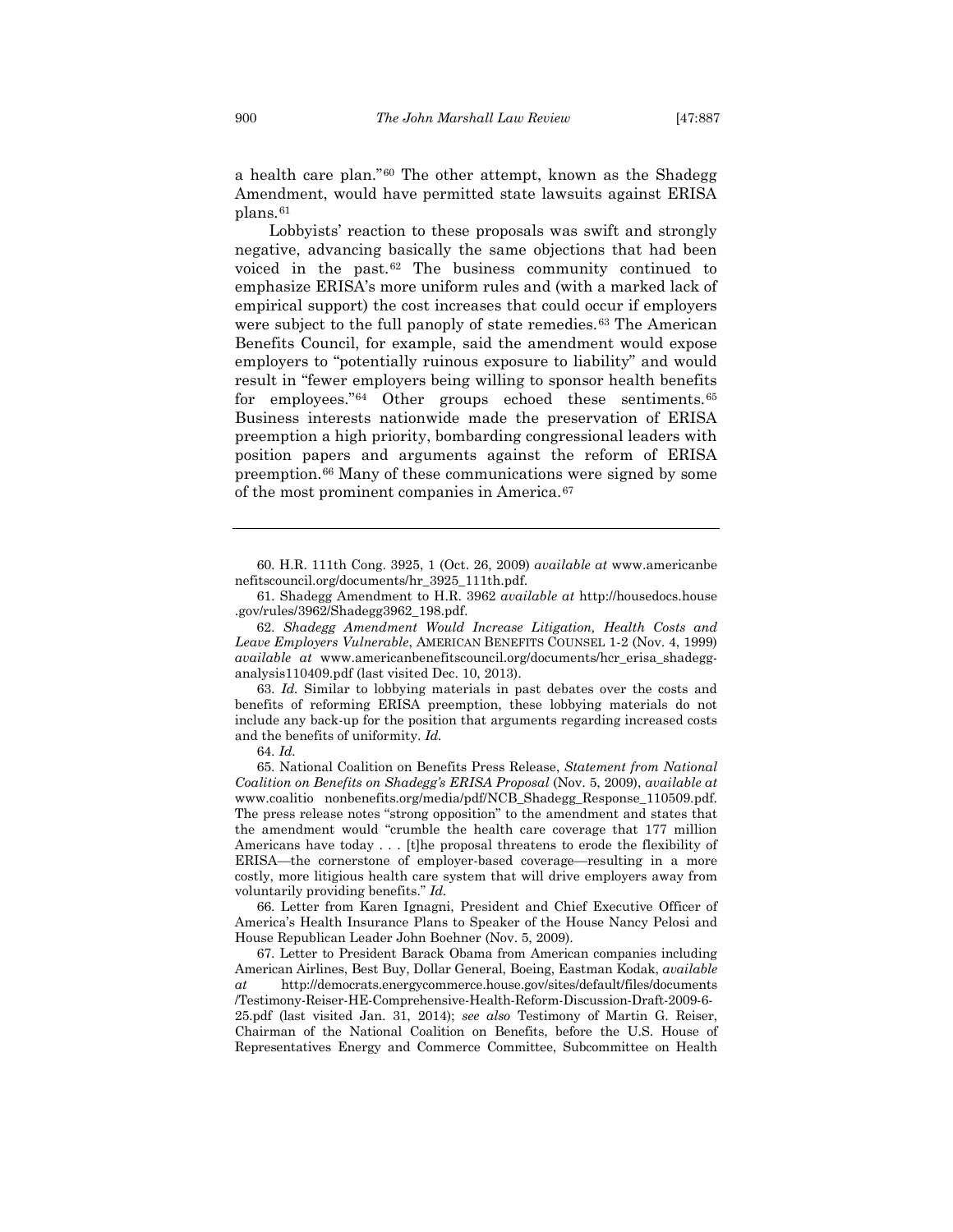Even without ERISA preemption reform, passage of the ACA was far from certain. Early in President Obama's effort to reform health care, the Obama team set out some rules to ensure that the reform effort did not meet the same end as President Clinton's 1993-94 attempt.[68](#page-15-0) One guiding rule was that opposition should be neutralized rather than defeated.[69](#page-15-1) The Obama team would seek ways to work with the various industries and interests that had made short work of the Clinton health care initiative.[70](#page-15-2) The team used this approach to work with the large pharmaceutical companies and with the insurance interests.[71](#page-15-3) Even with this approach, the vote was a close one, with House Speaker Nancy Pelosi working vote by vote to negotiate support for the ACA, quelling uprisings from various factions of the Democratic party.[72](#page-15-4) In this context then, it is not surprising that so controversial an issue as ERISA preemption—that would have raised the ire of so many employers and insurers—was not championed.

In the end, ERISA preemption was left out of the ACA. In place of preemption reform, the ACA offers procedural refinements and rules; the most significant of these are enhanced internal review and claims regulations, together with mandatory availability of external review.

While these revisions to ERISA are not insignificant, they show that the ERISA preemption reform movement has made very little progress since Ted Kennedy's senate hearing in 1998. At that hearing, industry and employer representatives urged that instead of reforming ERISA preemption, Congress should instead reform the internal claims procedures and provide for mandatory external review.[73](#page-15-5) Industry representatives stopped short of agreeing to

<sup>(</sup>June 25, 2009), *available at* http://democrats.energycommerce.house.gov /sites/default/files/documents/Testimony-Reiser-HE-Comprehensive-Health-

Reform-Discussion-Draft-2009-6-25.pdf (urging that ERISA preemption remain intact and that employers be permitted to retain the existing "flexibility" that ERISA provides). The National Coalition on Benefits counts some of America's largest companies among its members. Membership, NATIONAL COALITION ON BENEFITS**,**. www.coalitiononbenefits.org/Membership/ (listing companies such as Wal-Mart, Nike, Food Lion, and many others).

<sup>68.</sup> Staff of the *Washington Post***,** *supra* note [4,](#page-3-2) at 15.

<sup>69.</sup> *Id.* at 16.

<sup>70.</sup> *Id.*

<sup>71.</sup> *Id.*

<sup>72.</sup> *Id.* at 30.

<span id="page-15-5"></span><span id="page-15-4"></span><span id="page-15-3"></span><span id="page-15-2"></span><span id="page-15-1"></span><span id="page-15-0"></span><sup>73.</sup> *See* Senate Hearing, *supra* note [11,](#page-5-0) at 15 (specializing in employee benefits law, Mr. Robert Gallagher, of Groom & Nordberg, a Washington, DC firm, urged that the repeal of ERISA preemption would be "disastrous" for ERISA healthcare plans). He argued if ERISA preemption were repealed, employers would scale back benefits. Id. Another industry representative, Mark A. Smith, employee benefits compliance manager at AMP, said that even though external review might present problems, it was preferable to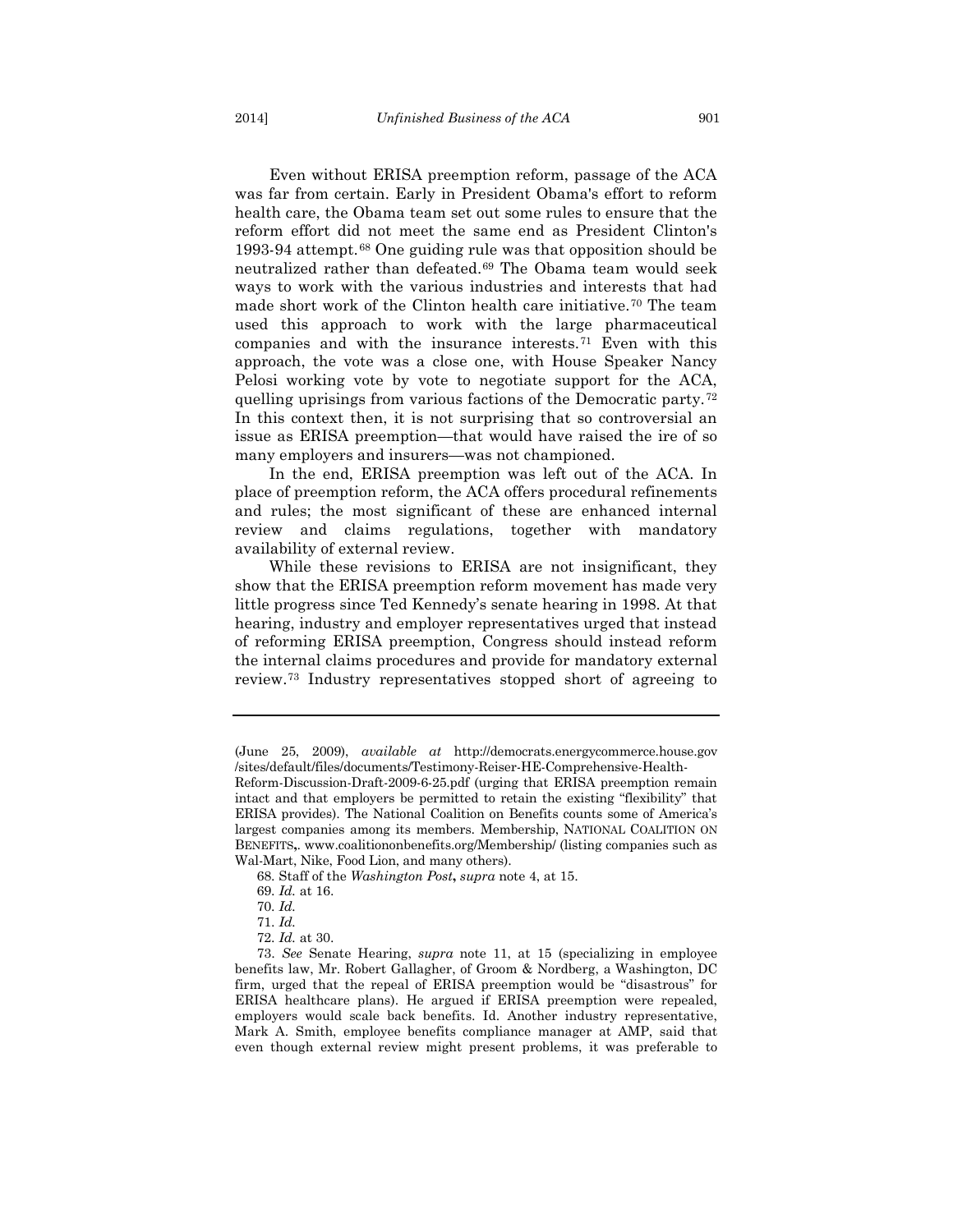these reforms on the spot, but voiced enthusiasm for that type of reform.[74](#page-16-0) In the end, the ACA featured claims processing reform of exactly the sort that industry representatives outlined in the 1998 hearings, of the sort long known to be acceptable to employer groups, and of the sort that Ted Kennedy and others had said would be wholly inadequate to address the power imbalance in ERISA claims processing.

### III. REFORMING ERISA AT THE MARGINS

In place of more sweeping ERISA preemption reform, the ACA offers procedural reform only. The goal of these regulations is not to provide any sort of remedy if participants suffer from negligent plan decision-making, or if plans do not follow the processes outlined in the regulations.[75](#page-16-1) Instead, the regulations aim to make external review processes mandatory and more uniform, to make claims processes more structured, and to improve the extent to which benefits actually provided conform to the plan terms.[76](#page-16-2) The focus is strictly on improving the process

<span id="page-16-3"></span>reform ERISA remedies:

Senator Specter: How about external appeal?

Mr. Smith: Under the right circumstances. That is fraught with certain difficulties, as well. But it is something we would certainly prefer to some of the ERISA remedy changes.

#### <span id="page-16-1"></span><span id="page-16-0"></span>*Id.* at 46.

74. *Id.*

75. Interim Final Rules for Group Health Plans and Health Insurance Issuers, 75 Fed. Reg. 43341 (July 23, 2010). The federal regulation states that "[t]his guidance is intended to ensure that plan participants and beneficiaries are promptly accorded the important protections under the [ACA] that provide for fuller and fairer processing of claims, the right to appeal claims that are denied, and the right to obtain effective external review of claims on appeal." *Id.*

<span id="page-16-2"></span>76. *Id.* The regulations are also intended to provide benefits that might otherwise have been improperly denied, and to provide greater "certainty and consistency" in the handling of benefit claims and appeals and "improved access to information about the manner in which claims and appeals are adjudicated," potentially leading to greater efficiency in the system*. Id.* While the regulations' stated goals note that improper denials and delays can cause "substantial harm," the regulations note that their goal is to reduce such improper denials, not provide any remedy for the harm suffered. *Id. See also* Roy F. Harmon, *An Assessment of New Appeals and External Review* 

Mr. Smith: I cannot speak on behalf of NAM, but at AMP we have been involved in developing policy statements, where, as an alternative to changing some of these ERISA remedies, we would certainly favor some type of an appeal process to help resolve some of these issues.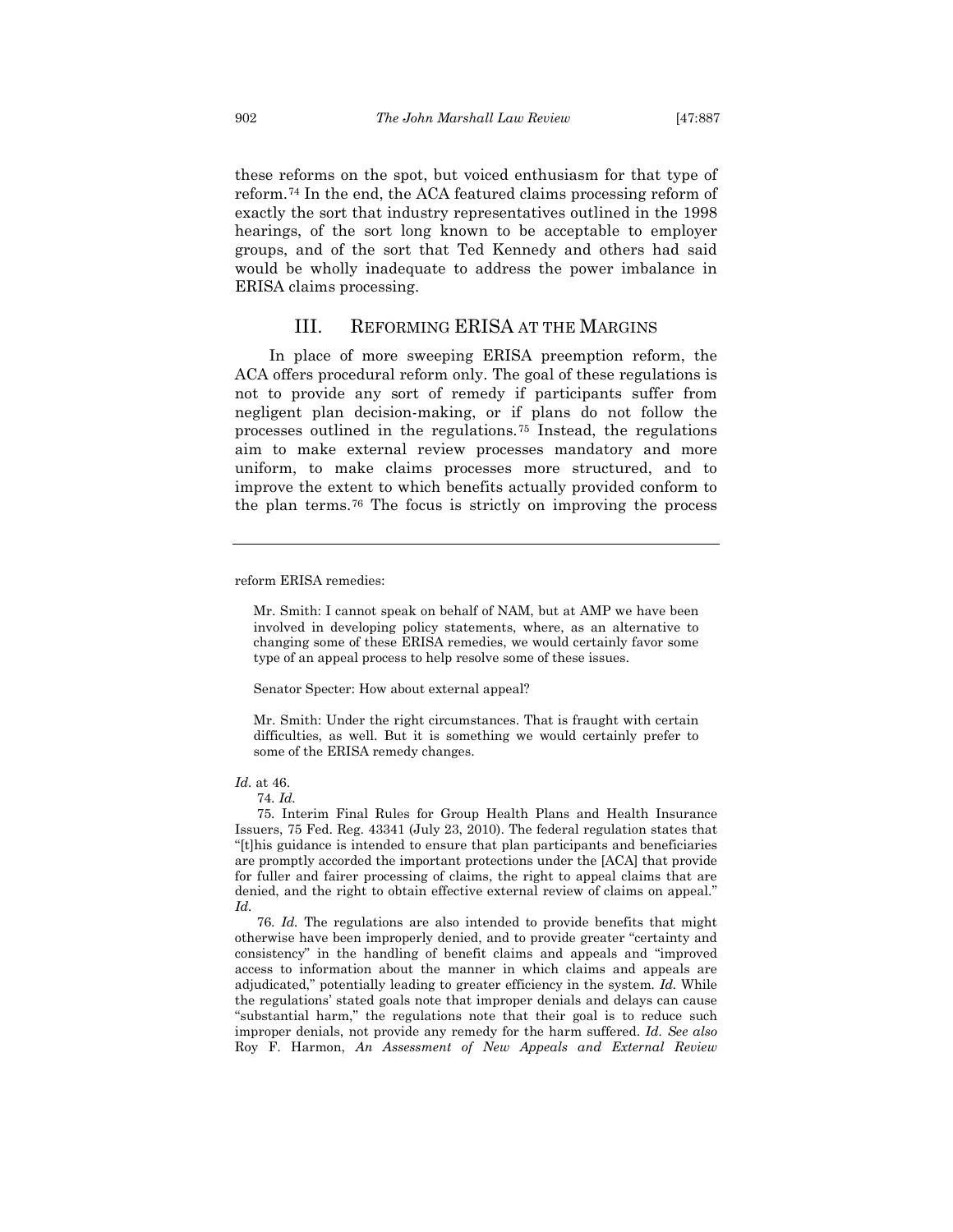and adding more steps—each step represents an opportunity to correct an incorrect decision. Each of the steps requires, however, a participant's wherewithal, organizational skills, and advocacy.

## *A. The ACA's Amendments to ERISA's Claims Processing Procedures*

The ACA's revisions to ERISA's claims processing procedures bring new structure and standards, as well as an external review feature.

#### *1. Revisions to Claims Processing Procedures*

Even before the ACA, ERISA called for benefit plans to provide a "full and fair review" to participants whose claims for benefits are denied.[77](#page-17-0) In 2000, the Department of Labor added the requirement that ERISA plans establish "reasonable" claims procedures, notification of decisions, and a manner of appeal.[78](#page-17-1) The new rules developed under the ACA provide additional structure and specifics for initial claims determinations and any subsequent reviews, as well as procedural enhancements regarding access to the claims file, relevant diagnostic codes, and other information. [79](#page-17-2)

Claimants have access to more information under the new rules. Plans must let claimants review the claims file and present evidence and testimony in the appeals process.<sup>[80](#page-17-3)</sup> The plan must

<span id="page-17-3"></span>80. *See* 29 C.F.R. § 2590.715-2719 (b)(2)(ii)(C) (2013) (stating that "[a] plan and issuer must allow a claimant to review the claim file and to present

*Processes—ERISA Claimants Get "Some Kind of Hearing,"* 56 S.D. L. REV. 408 (2011) (providing an assessment of whether the reforms are likely to achieve these goals).

<span id="page-17-0"></span><sup>77.</sup> 29 U.S.C. § 1133 (1974). Every benefit plan must "provide adequate notice in writing to [any] participant or beneficiary whose claims for benefits under the plan has been denied, setting forth the specific reasons for such denial, written in a manner calculated to be understood by the participant," and to "afford a reasonable opportunity to any participant whose claim for benefits has been denied for a full and fair review by the appropriate named fiduciary of the decision denying the claim." *Id.*

<span id="page-17-1"></span><sup>78.</sup> Employee Retirement Income Security Act of 1974, 65 Fed. Reg. 70265 (Nov. 21, 2000).

<span id="page-17-2"></span><sup>79.</sup> *See* 26 C.F.R. § 54.9815-2719T (2011) (allowing the Secretaries of the Internal Revenue Service, the Department of Labor, and the Department of Health and Human Services to set out the external review process through a series of rules and technical releases); 26 C.F.R. § 54.9815-2719T (temporary regulations that expire on July 22, 2013, according to  $\S 54.9815-2719T(h)$ ; § 2590.715-2719 ("interim final regulations" with no stated expiration date; Department of Labor Technical Releases; Affordable Care Act Implementation FAQs (Part 1), FAQs-1,-8, and -9, at www.dol.gov/ebsa/faqs.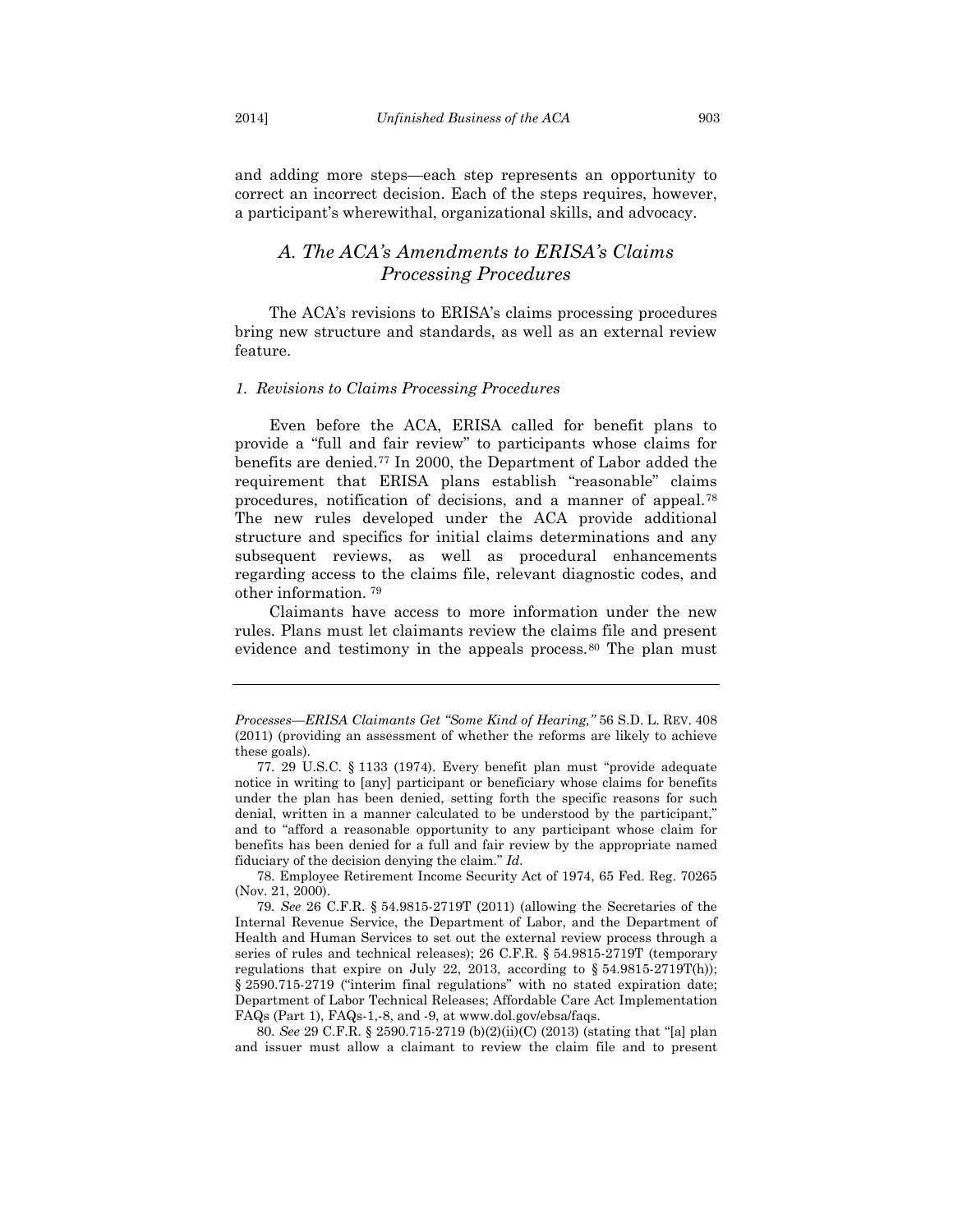also give the claimant any new rationale for issuing an adverse claims decision on appeal, giving the claimant sufficient time to respond before the decision is issued.[81](#page-18-0) The plan is required to provide any new or additional evidence that the plan used in connection with the appeal.[82](#page-18-1)

Independence and impartiality of the decision-maker are also addressed. The plan must ensure that the adjudication of claims and appeals is performed in a manner designed to promote independence and impartiality, meaning that promotions and compensation cannot be based on a claims processor's record of denying claims.[83](#page-18-2)

Before the new rules, plans that ignored claims processing rules faced few consequences; the new rules try to change that. Now, if a plan fails to conduct timely appeals or does not adhere to the claims processing guidelines, administrative remedies are deemed exhausted and a plan participant may seek external review.[84](#page-18-3) In addition, if the claimant opts to go straight to court, the plan cannot benefit from the deference afforded a decision made by a fiduciary with discretion<sup>85</sup>; under these circumstances, the claim or appeal is deemed denied on review "without the exercise of discretion by an appropriate fiduciary."[86](#page-18-5)

Given the low percentage of claims that are appealed or the even smaller number that are appealed externally, it is unclear how significant a disincentive this would be.<sup>[87](#page-18-6)</sup> That is, if few claimants are using the appeals avenues available to them, it is not clear how many will seek this more aggressive avenue or even know that it exists.

Furthermore, the strict compliance rule has been softened

<span id="page-18-0"></span>evidence and testimony as part of the internal claims and appeals process").

<sup>81.</sup> *Id.*

<sup>82.</sup> *Id.*

<span id="page-18-2"></span><span id="page-18-1"></span><sup>83.</sup> *See* 29 C.F.R. § 2590.715-2719(b)(2)(ii)(D) (2011) (explaining that "[t]he plan and issuer must ensure that all claims and appeals are adjudicated in a manner designed to ensure the independence and impartiality of the persons involved in making the decision [and] accordingly, decisions regarding hiring, compensation, termination, promotion, or other similar matters with respect to any individual (such as a claims adjudicator or medical expert) must not be made based upon the likelihood that the individual will support the denial of benefits").

<sup>84.</sup> *Id.* § 2590.715-2719(b)(2)(ii)(F)(1).

<sup>85.</sup> *Id.*

<sup>86.</sup> *Id.*

<span id="page-18-6"></span><span id="page-18-5"></span><span id="page-18-4"></span><span id="page-18-3"></span><sup>87.</sup> *See infra* note 113 and accompanying text (explaining that 60% of plan participants facing a problem with claims processing do not contact their plans, even if the problem will cost them more than \$1,000; the vast majority of denied claims are not appealed, and only a miniscule percentage reach external review (only one, for example, in Connecticut's state-run program in 2012)).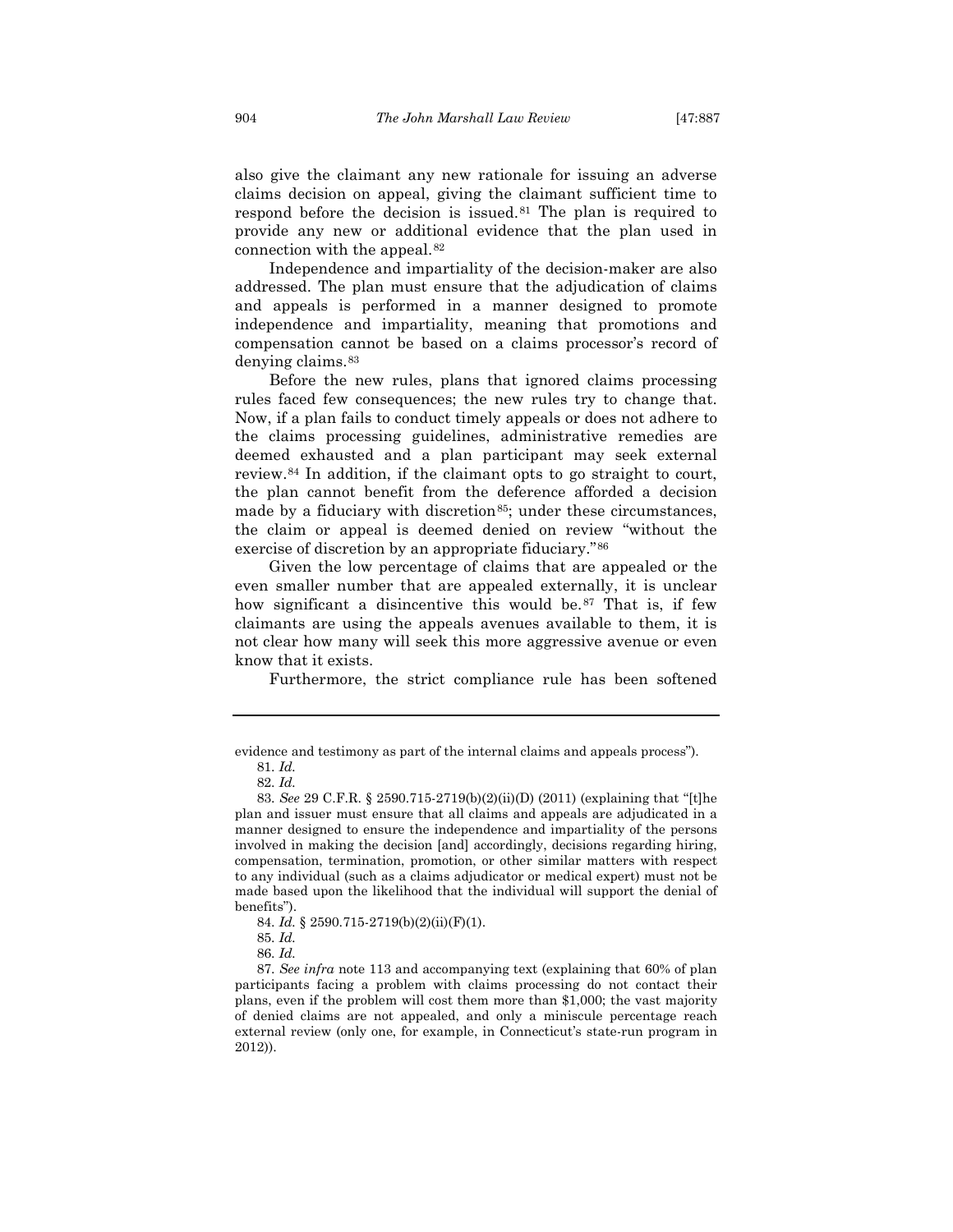from its original version. While the July 2010 rules provided this consequence for even de minimis departures from the claims processing rules, that stance quickly changed. After insurance companies and plan sponsors reacted negatively to the rule of strict compliance, the departments relented, instead opting to excuse those errors that are (1) de minimis, (2) non-prejudicial, (3) attributable to good cause or matters beyond the plan's or issuer's control, (4) in the context of an ongoing good faith exchange of information, and (5) not reflective of a pattern or practice of non-compliance.<sup>[88](#page-19-0)</sup>

The new rules also mandate continued coverage during the appeals process—if a denial involves the reduction or ending of treatment, the treatment must continue during the appeal's pendency.[89](#page-19-1) In addition, notices must be given in a culturally and linguistically appropriate manner,<sup>[90](#page-19-2)</sup> and diagnosis and treatment codes must be disclosed upon request.[91](#page-19-3)

#### *2. External Review*

The ACA amends ERISA's claims processing procedures to add an additional and binding external review by an independent review organization (IRO).[92](#page-19-4) Plans must "implement an effective external review process that meets minimum standards established by the Secretary."[93](#page-19-5) The rules set out a safe harbor provision that provides specific guidelines that, if followed, will shield a plan from enforcement action on the external review issue. According to the safe harbor provision, plans must assign external reviews to an IRO accredited by URAC (Utilization Review Accreditation Commission) or by another national accrediting organization.[94](#page-19-6) Plans must contract with three IROs and rotate assignments among them.[95](#page-19-7)

<span id="page-19-9"></span>Initially, the scope of decisions to which the external review procedure would apply was broad, applying to any adverse benefit decision except those based on lack of eligibility to participate in the plan.[96](#page-19-8) Less than a year later, a temporary rule narrowed that

93. *Id.*

<sup>88.</sup> 29 C.F.R. § 2590.715-2719(b)(2)(ii)(F)(2).

<sup>89.</sup> *Id.* at § 2590.715-2719(b)(2)(iii).

<sup>90.</sup> *Id.* at § 2590.715-2719(e).

<sup>91.</sup> *Id.* at § 2590.715-2719(b)(2)(ii)(E)(2).

<span id="page-19-8"></span><span id="page-19-7"></span><span id="page-19-6"></span><span id="page-19-5"></span><span id="page-19-4"></span><span id="page-19-3"></span><span id="page-19-2"></span><span id="page-19-1"></span><span id="page-19-0"></span><sup>92.</sup> Patient Protection and Affordable Care Act § 2719, 42 U.S.C. § 300gg-19 (2010) (amending the Public Health Service Act, and incorporated by reference into ERISA, 29 U.S.C. § 1133).

<sup>94.</sup> U.S. DEP'T OF LABOR, TECHNICAL RELEASE NO. 2010-1, at 2, 4 (2010).

<sup>95.</sup> *Id.* at 4.

<sup>96.</sup> *See* Temp. Treas. Reg. § 54.9815-2719T(a)(2) (2010) (adopting the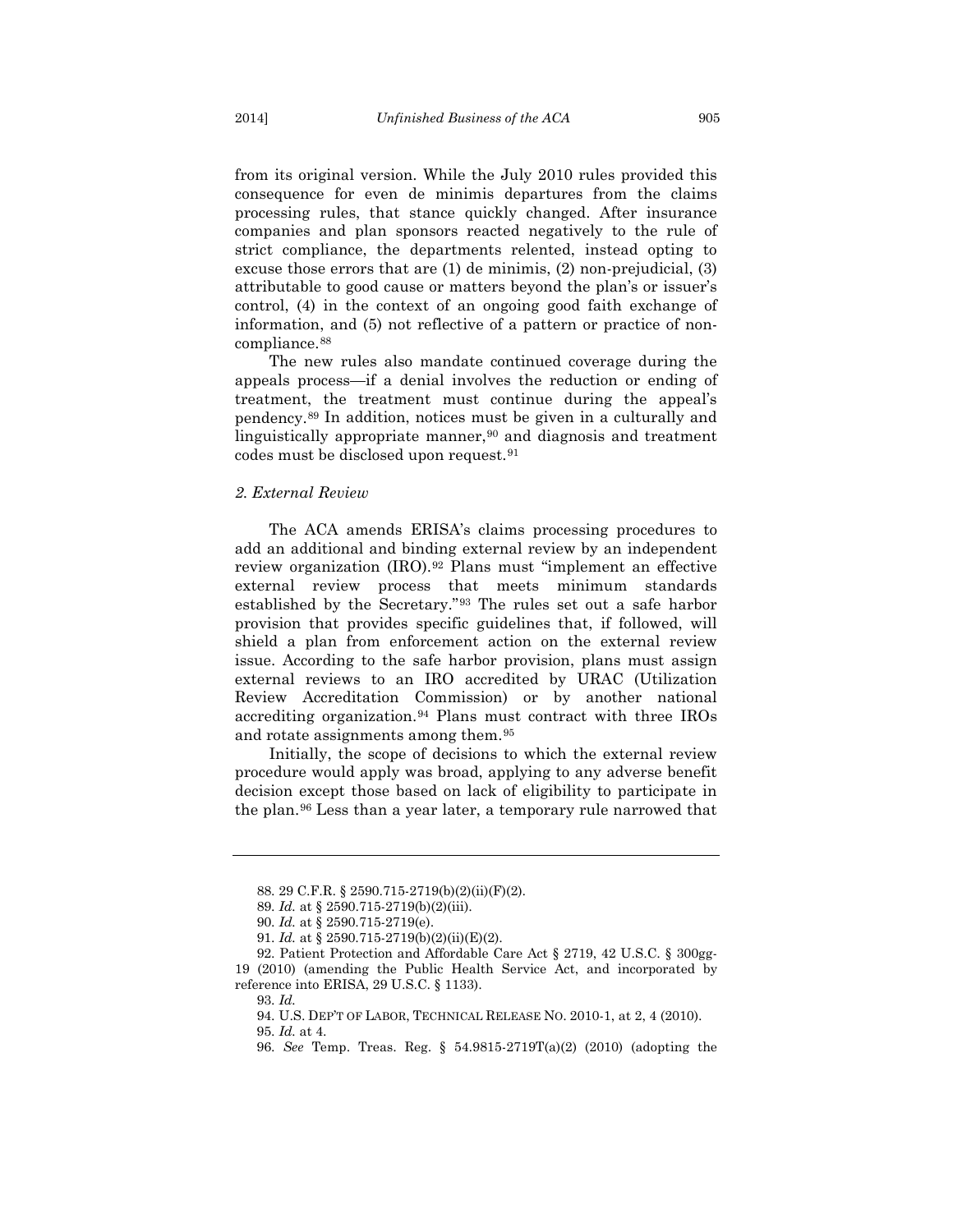scope, so that now only the following types of decisions are included: those decisions concerning (1) medical judgment (except those involving contractual or legal interpretation without medical judgment), or  $(2)$  a rescission of coverage.<sup>[97](#page-20-0)</sup>

With regard to the standard of review, independent review organizations are not to give the denial any deference—the review for each externally reviewed claim is de novo.<sup>[98](#page-20-1)</sup> Some health insurers, governmental officials and commentators have greeted the external review provision enthusiastically,[99](#page-20-2) while some commentators have questioned whether external review will mean much to most plan participants.[100](#page-20-3) Thus, while the ACA reforms claims processing at the margins and adds external review, ERISA preemption remains intact so that plan participants with denied

The term "adverse benefit determination" means any of the following: a denial, reduction, or termination of, or a failure to provide or make payment (in whole or in part) for, a benefit, including any such denial, reduction, termination, or failure to provide or make payment that is based on a determination of a participant's or beneficiary's eligibility to participate in a plan, and including, with respect to group health plans, a denial, reduction, or termination of, or a failure to provide or make payment (in whole or in part) for, a benefit resulting from the application of any utilization review, as well as a failure to cover an item or service for which benefits are otherwise provided because it is determined to be experimental or investigational or not medically necessary or appropriate.

97. 29 C.F.R. § 2590.715-2179(d)(1)(ii)(A)-(B).

<span id="page-20-2"></span><span id="page-20-1"></span>99. Press Release, U.S. Dep't of Labor Press Office, Administration Announces New Affordable Care Act Measures to Protect Consumers and Put Patients Back in Charge of Their Care: New Regulations Give Patients Right to Appeal Health Plan Decisions; New Grants Program Strengthens State and Territory Consumer Assistance Programs (July 22, 2010), *available at* www.dol.gov/ebsa/newsroom/2010/ebsa072210.html (last visited Mar. 17, 2014) (stating that the new rules would help end "some of the worst insurance company abuses"); Dustin D. Berger, *The Management of Health Care Costs: Independent Medical Review After "Obamacare"*, 42 U. MEM. L. REV. 255, 288 (Winter 2011) (noting the "consensus seems to be that [independent medical review] is a critical consumer protection against faulty or biased MCO denials of care" and observing that "[independent medical review] may even legitimize the process of utilization review because it ensures that consumers can resort to an independent and unbiased medical appeal").

<span id="page-20-3"></span>100. *See* Harmon, *supra* note 76, at 409 (suggesting that "on balance, however, the inconsistency and complexity of the new rules, the historic underutilization of external review, and disparity in legal and medical resources between participants and plan administrators leave substantial doubt as to the advantages claimed for the new procedures").

definition of "adverse benefit determination" as stated in 29 C.F.R. § 2560-503-  $1(m)(iii)(4)$ ).

<span id="page-20-0"></span><sup>29</sup> C.F.R. § 2560-503-1(m)(iii)(4) (2001).

<sup>98.</sup> TECHNICAL RELEASE NO. 2010-1, at 3-7.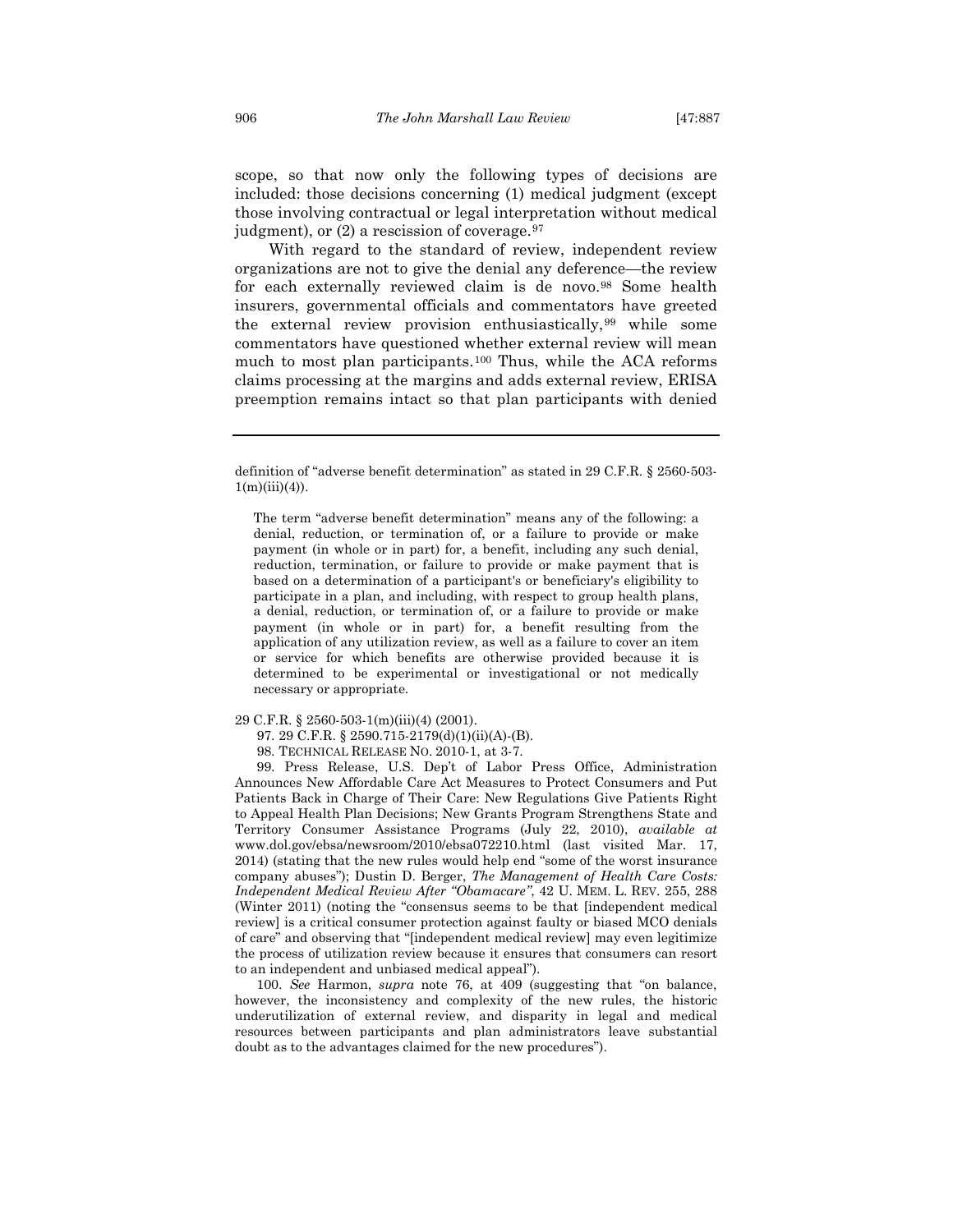claims must work tirelessly and with exacting attention to detail in order to appeal and eventually win back—at most—the value of the denied or delayed claim.

## *B. Claims Processing and the Individual Claimant*

The new rules embrace process over remedy, pitting wellfinanced repeat players against the sick and usually unrepresented plan participant. The ACA adds external claims review to the existing internal appeals; yet given the burdens and multiple claims that illness often brings, the path to eventual external review becomes a war of attrition between unevenlymatched opponents. The new process is marked by multiple steps and an absence of incentives for attorneys to participate, meaning that only the most energetic and sophisticated individuals are likely to pursue multiple levels of appeal to their conclusion. And, the human tendency to remain with a default option works in the plan's favor—once a claim is denied, for any reason, it is up to the plan participant to shift the momentum.

#### *1. The Allure of the Default Option*

Significantly, to take advantage of the full benefit of the new rules, a plan participant must have time and energy to resist the default stance of denial and initiate an appeal. Time and energy are of course resources in short supply for those suffering from illness.

If a claim is denied improperly<sup>[101](#page-21-0)</sup> the onus shifts to the plan participant to marshal evidence and take action. As an initial step, the plan participant must first overcome the general human tendency to remain with the default option, even where the default option is not the most beneficial.[102](#page-21-1) The default or status quo is

<span id="page-21-0"></span><sup>101.</sup> The number of denied claims is difficult to measure, but estimates place the denial rate at approximately 3.8 percent of all claims filed. Frank B. Cohen, *Denials & Appeals Survey*, (Mar. 22, 2010), www.crnhealthcare.com /downloads/Denials-and-Appeals-Survey-3-2010.pdf (last visited Mar. 17, 2014); physicians report that they lose money because claims are not paid accurately. Barry Shatzman, *How Medical Practices Can Reclaim Lost Revenue From Denials*, MEDICAL BILLING BLOG, (June 27, 2012, 11:26 AM), www.mbrbilling.com/blog/bid/129876/How-Medical-Practices-Can-Reclaim-Lost-Revenue-From-Denials (last visited Mar. 17, 2014).

<span id="page-21-1"></span><sup>102.</sup> *See* CASS SUNSTEIN & RICHARD THALER, NUDGE: IMPROVING DECISIONS ABOUT HEALTH, WEALTH, AND HAPPINESS 34-35 (2009) (noting that people tend to remain with the default option in such diverse areas as seating in a classroom, asset allocation in a retirement plan, beneficiary selection in a retirement plan, selection of television program, in that they tend to select the program that follows the one they initially chose, and even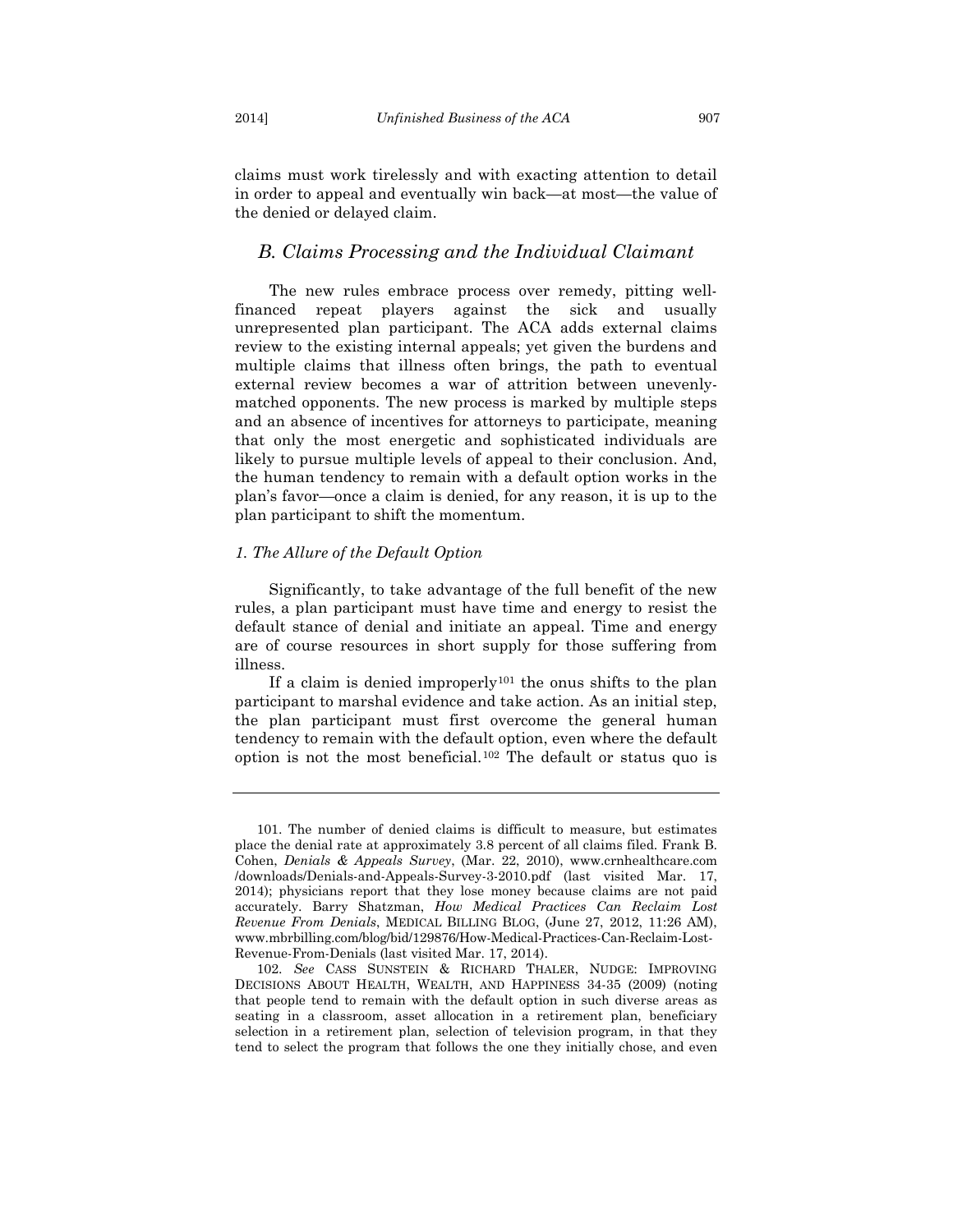powerfully attractive, and this human tendency is readily exploited. The status quo bias can be observed in a multitude of different settings: as a recent exploration of choice architecture points out, the individuals in charge of magazine circulation, for example, likely know that if a person must contact the magazine or pick up the telephone to cancel a subscription that will otherwise renew automatically, the person will probably keep the subscription in place.<sup>[103](#page-22-0)</sup>

The reasons people tend to select the default choice are numerous, and apply with even greater force to individuals who are ill or who are caring for someone ill. One reason is inattention—individuals might intend to select a different option, but they never get around to it.[104](#page-22-1)

In addition, the framing of the available options affects the choices that individuals make.[105](#page-22-2) In particular, the default option may come with an implied endorsement from the entity setting the default.[106](#page-22-3) This is certainly the case with health plan decisions, which often include the words "your responsibility" or similar language that suggests a final or even moral responsibility to pay the amount that the plan has determined is the participant's appropriate share.[107](#page-22-4)

Not only is this general default pressure at play with denied ERISA claims, but Americans with denied healthcare claims face additional and numerous pressures that render them even more likely to stay with the default than the average healthy person. The pressures facing health plan participants include the following:

• *Difficulty in deciphering and understanding copious medical bills.* A recent report explores case study after case study of individuals who were inundated with medical bills

<span id="page-22-0"></span>receipt of a magazine subscription that they never read).

<sup>103.</sup> *Id.* at 56.

<sup>104.</sup> *Id.*

<span id="page-22-2"></span><span id="page-22-1"></span><sup>105.</sup> *See* Amos Tversky & Daniel Kahneman, *The Framing of Decisions and the Psychology of Choice,* 221 SCIENCE 453, 458 (1981), *available at* www.jstor.org/stable/1685855 (noting that "the susceptibility of preferences to variations of framing raises doubt about the feasibility and adequacy of the coherence criterion" that the authors had adopted).

<sup>106.</sup> *Id.*

<span id="page-22-4"></span><span id="page-22-3"></span><sup>107.</sup> *See* Blue Cross of California, How to Read Your Explanation of Benefits (Aug. 2000)*, available at* http://w2.anthem.com/clients/uofc/How% 20to%20read%20your%20EOB.pdf. (using as an example a Blue Cross of California document depicting an EOB which shows a box with an amount of money that states, "It is your responsibility to pay," rather than "amount due" or "our determination"). This framing of the decision makes a difference to individuals' perception of the correctness of the decision and whether it should be appealed.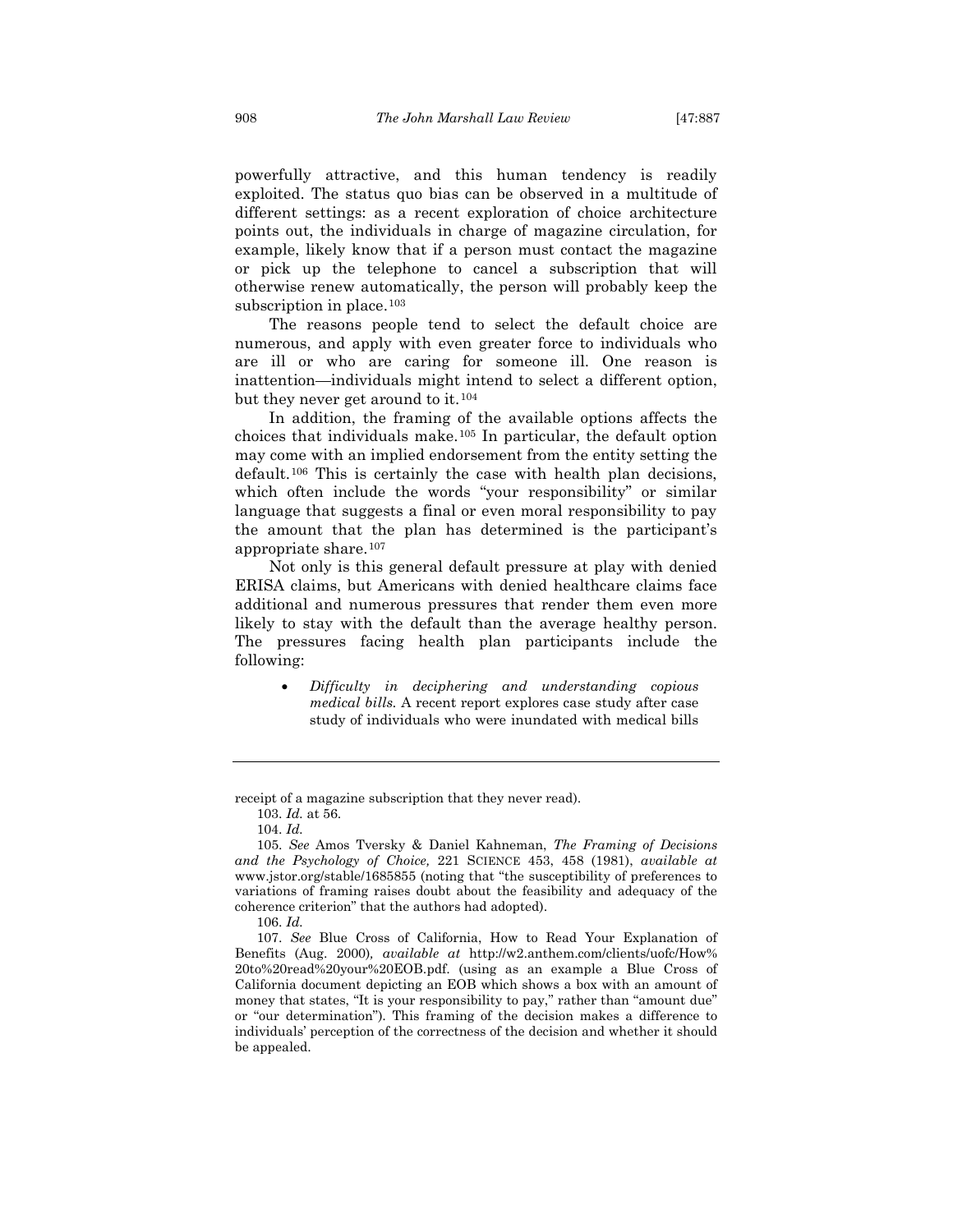<span id="page-23-4"></span>and unable to sort them out or appeal those that were improperly denied, particularly because the individuals were ill or caring for someone who was ill.<sup>[108](#page-23-0)</sup>

- *High number of different medical bills and claims*. The sheer number of medical bills generated by a serious illness can be overwhelming.[109](#page-23-1) Even a single surgery can generate bills—and hence, claims—from numerous sources, such as the physician, radiologist, anesthesiologist, laboratory, and so on.[110](#page-23-2) If an illness is protracted, the bills and claims multiply even further. So if the general tendency is to remain with a default due to inattention, the person with a denied healthcare claim has even greater difficulty paying attention to a multitude of claims, sorting through the reasons for any denial, and taking time to advocate for a reversal.
- *Inability to advocate*. Patients and their caregivers often lack the ability to advocate for themselves, due to the pressure of illness and other strains brought on by illness.[111](#page-23-3)
- <span id="page-23-5"></span>• *Reluctance to contact health plan*. Individuals facing disputes with their health plans tend not to even contact their plan to resolve problems; when they try to resolve a claim denial or other problem, most people facing such a problem had to attempt a resolution for a month or longer,

<span id="page-23-0"></span>108. *See* THE HENRY J. KAISER FAMILY FOUNDATION, MEDICAL DEBT AMONG PEOPLE WITH HEALTH INSURANCE 29-30 (Jan. 2014) *available at* http://kff.org/private-insurance/report/medical-debt-among-people-with-healthinsurance/ (explaining one case study, where a parent of a child with autism had numerous claims for autism treatment denied, although she had no idea why). A teacher who was the subject of another case study had to pay for a mammogram, even though that preventive procedure was in fact covered at 100%; she was not aware that she could appeal that decision or that her state had a Consumer Assistance Program that would have helped her appeal. *Id.* at 23. Another case study focused on a medical transcriptionist who had an ambulance claim denied, even though another had been paid. *Id.* She said it did not occur to her to appeal the claim, and said that she would not have had time to do so even if she had known about the possibility. *Id.*

<span id="page-23-1"></span>109. *See id.* at 14 (discussing how one individual in the study received 125 different medical bills over a four-month period). *See generally id.* at 22-36 (stating many of the individuals studied as part of the report found that the high number of medical bills made the process of assessing and paying the bills difficult).

110. *Id.* at 22-36.

<span id="page-23-3"></span><span id="page-23-2"></span>111. *See id.* at 13-14 (finding "[m]ost others interviewed were not able to effectively track bills and resolve mistakes, including Gwen, who "works in the health care industry and considers herself knowledgeable about health claims"). Yet, "[B]etween caring for her frail husband and working full time as the sole breadwinner, she simply couldn't manage." *Id.* at 14.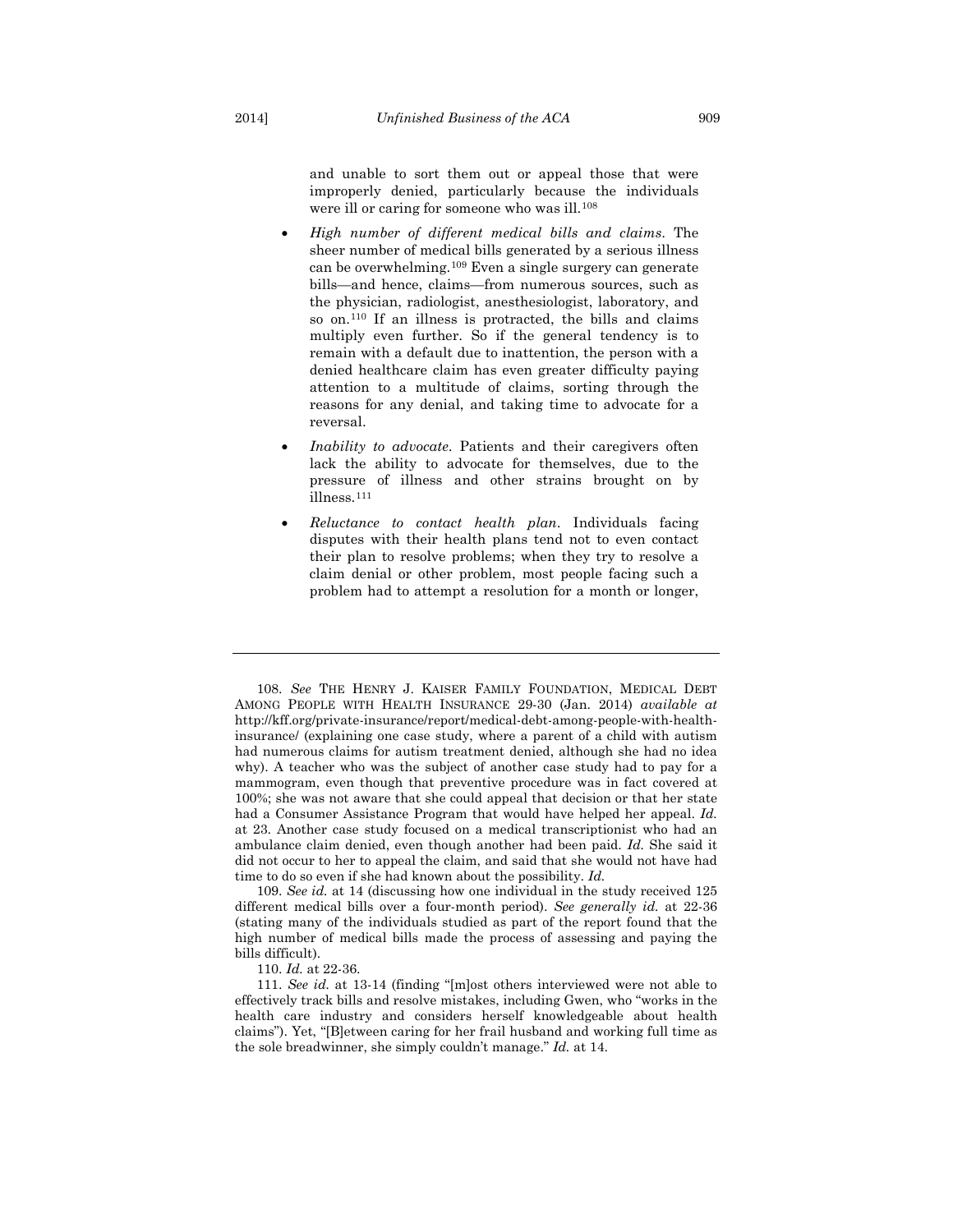<span id="page-24-5"></span>or they were simply unable to resolve it at all.[112](#page-24-0) Even when denials or other problems generate out-of-pocket costs exceeding \$1,000 or resulted in a serious decline in health, sixty percent of individuals did not contact their health insurance plan to resolve the problem.[113](#page-24-1)

Because of these and other pressures, it is scarcely surprising that claimants drop out of the internal and external appeals process in large percentages, at each successive level of appeal.[114](#page-24-2) As the ACA's new rules took shape and the departments accepted public comments on proposed rules, industry commentators pushed the burden of action always further onto claimants, with the default option favoring the plans. Initially, the new rules required strict adherence to the claims processing procedures, but that has been watered down, and the burden of action and proof once again placed squarely on the plan participant. Initially, even a de minimis violation of the claims processing rules would have allowed a plan participant to short-circuit the claims process and proceed directly to external or judicial review.[115](#page-24-3) In the public comment period following the proposal, however, industry representatives expressed vehement opposition, arguing that many plan participants would be permitted to bypass internal review and go straight to external review or litigation, which, the employer and industry representatives argued, would raise the costs for all participants.[116](#page-24-4) Numerous entities commented on

115. 29 C.F.R. § 2590.715-2719, *supra* note 80, at (b)(2)(ii)(F).

<span id="page-24-4"></span><span id="page-24-3"></span>116. *See* Letter from Kathryn Wilber, Senior Counsel, Health Policy, American Benefits Council, to Office of Health Plan Standards and Compliance Assistance, Employee Benefits Security Administration 5-6 (Sept.

<sup>112.</sup> *Id.* at 14.

<sup>113.</sup> *Id.*

<span id="page-24-2"></span><span id="page-24-1"></span><span id="page-24-0"></span><sup>114.</sup> *See Between You and Your Doctor: The Private Health Insurance Bureaucracy: Hearing Before the Subcomm. on Domestic Policy*, 111th Cong. 46 (2009) (statement of Patricia Farrell, Senior Vice President, Aetna Inc.) (finding "[i]n 2008 only a small percentage of claims generated an appeal or a complaint."); Advocacy for Patients with Chronic Illness, Inc*., How to File Insurance Appeals*, www.advocacyforpatients.org/hifile.html (last visited on Mar. 3, 2014) (stating that 94% of denials are never appealed). *See, e.g.,* Caroline E. Mayer, *The Claim Game: Here's How to Fight Back When Your Insurance Company Denies a Claim*, AARP, Nov. 2009, at 30 (citing Connecticut's healthcare advocate Kevin Lembo as stating that 96% of denials are not appealed). *See also Connecticut General Life Insurance Company, Addendum to Health Insurer Annual Statement 2012 Annual Statement, Vt. Dep't of Fin. Regulation 2-3*, *available at* www.dfr.vermont.gov/sites/default /files/CIGNA%20S200%20Report.pdf (last visited Jan. 31, 2014) (reporting that out of 152,492 medical claims in 2012, of which 3,367 (2.2%) were denied such that members were directly impacted (defined as denials due to reasons other than "contractual obligations or other contractual or administrative requirements")). With regard to post-service appeals, there were 37 first-level appeals, 5 second-level appeals, and just one external appeal. *Id.* at 4.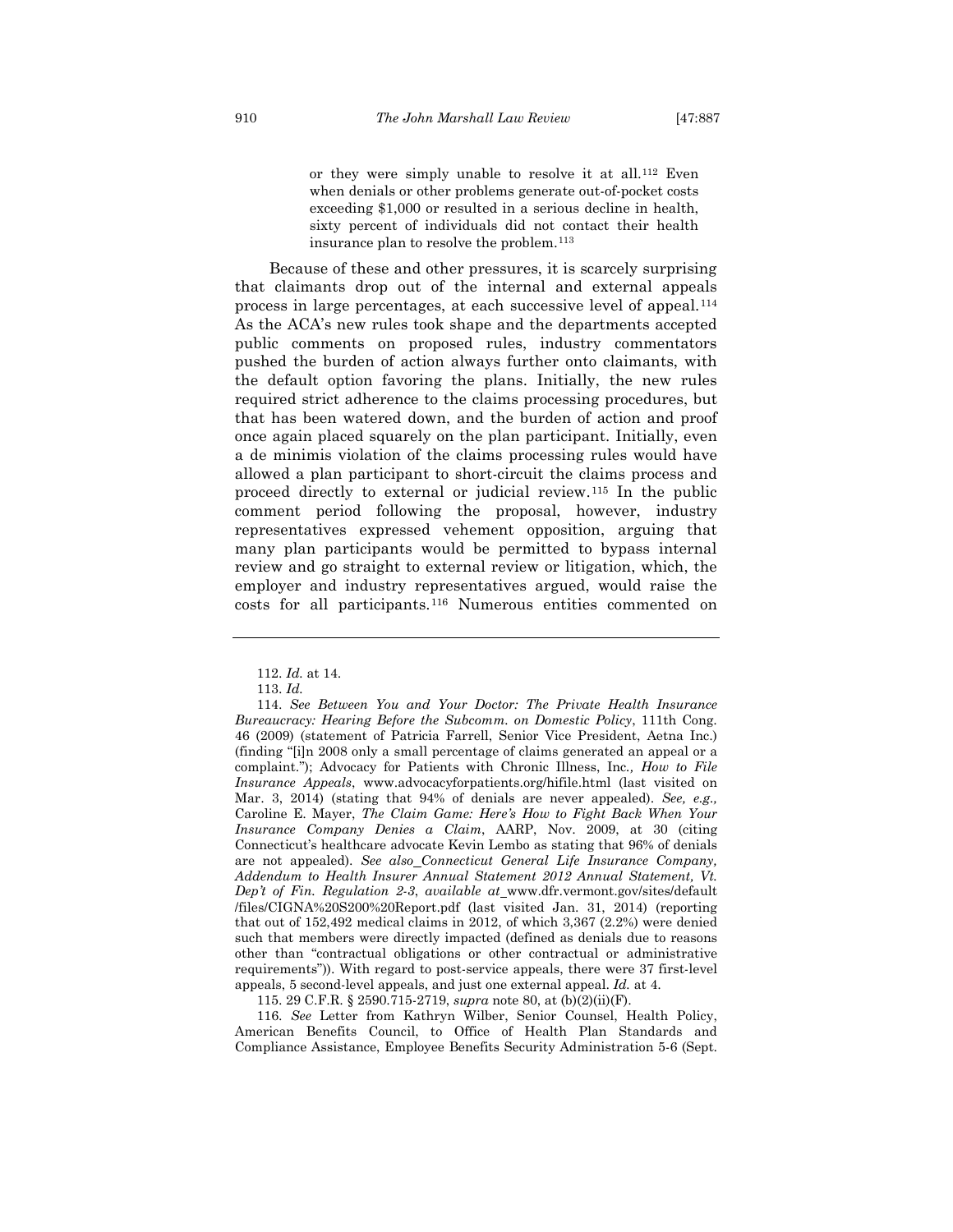behalf of consumers, but the lengthy legal analysis was for the most part contributed by industry giants such as the American Benefits Council and UnitedHealth Group.[117](#page-25-0)

The departments relented, and the rule now does not apply if the exception is (1) de minimis, (2) non-prejudicial, (3) attributable to good cause or matters beyond the plan's control, (4) in the context of an ongoing good-faith exchange of information, and (5) not reflective of a pattern or practice of non-compliance.[118](#page-25-1) Upon written request, a claimant can obtain the plan's basis for its position that the plan met this standard.[119](#page-25-2)

To overcome the plan-favoring default with regard to this rule, then, the participant must recognize the plan's departure from the rules *and* be aware of the possibility of short-circuiting the claims process. In addition, should the plan resist the shortcircuiting process by asserting the exception, the claimant would need to know also about the option to submit a written request for an explanation. Even if the claimant does take such a step, the claimant is ill-equipped to know whether the plan is correct in asserting that the claimant's particular treatment is part of a "pattern or practice of non-compliance." This information would be hard to come by without having discovery into the plan's practices or being part of some sort of claimant group.

In a similar retreat, the departments backed away from the

<sup>30, 2010)</sup> www.dol.gov/ebsa/pdf/1210-AB45-0088.pdf (quoting an example of the opposition). The letter in pertinent part states,"[w]e believe there is a strong likelihood that the strict adherence standard will operate to allow many claimants to essentially bypass internal appeals processes, which generally provide claimants and plans with an efficient and cost-effective means for timely resolution of disputed benefits claims. Such a rule is undesirable from a policy perspective as it will permit individuals to initiate expensive external review processes or file suit in Federal court, for appeals that could most appropriately be resolved at the internal appeals level in a timely and costeffective manner. According to the Preamble to the Interim Final Rule, a recent report found that the average cost of an external review was \$605. Increased plan costs are ultimately shouldered by participants as well, in the form of higher employee contributions for coverage." *Id.*

<span id="page-25-0"></span><sup>117.</sup> During the public comment periods, large industry players provided the bulk of the close analysis; individuals and consumer groups weighed in equal or greater numbers, but without the lengthy analyses provided by giants such as UnitedHealth Group and U.S Chamber of Commerce. *See, e.g.,* Email from Terry Tryan, Employee Benefits Agency, to Employee Benefits Security Administration (June 28, 2011) www.dol.gov/ebsa/pdf/1-2719-IFR.pdf (quoting a claims liaison through an agency who notes that many of his clients do not understand the claim and appeal denials) He requests, "I would like to see subscribers able to appeal their claims and understand the denials. The language within an insurance company sometimes carries over in the subscribers realm and they have no clue of what the carrier is saying." *Id.* 

<span id="page-25-2"></span><span id="page-25-1"></span><sup>118.</sup> 29 C.F.R. § 2590.715.2719, *supra* note 80, at (b)(2)(ii)(F).

<sup>119.</sup> *Id.*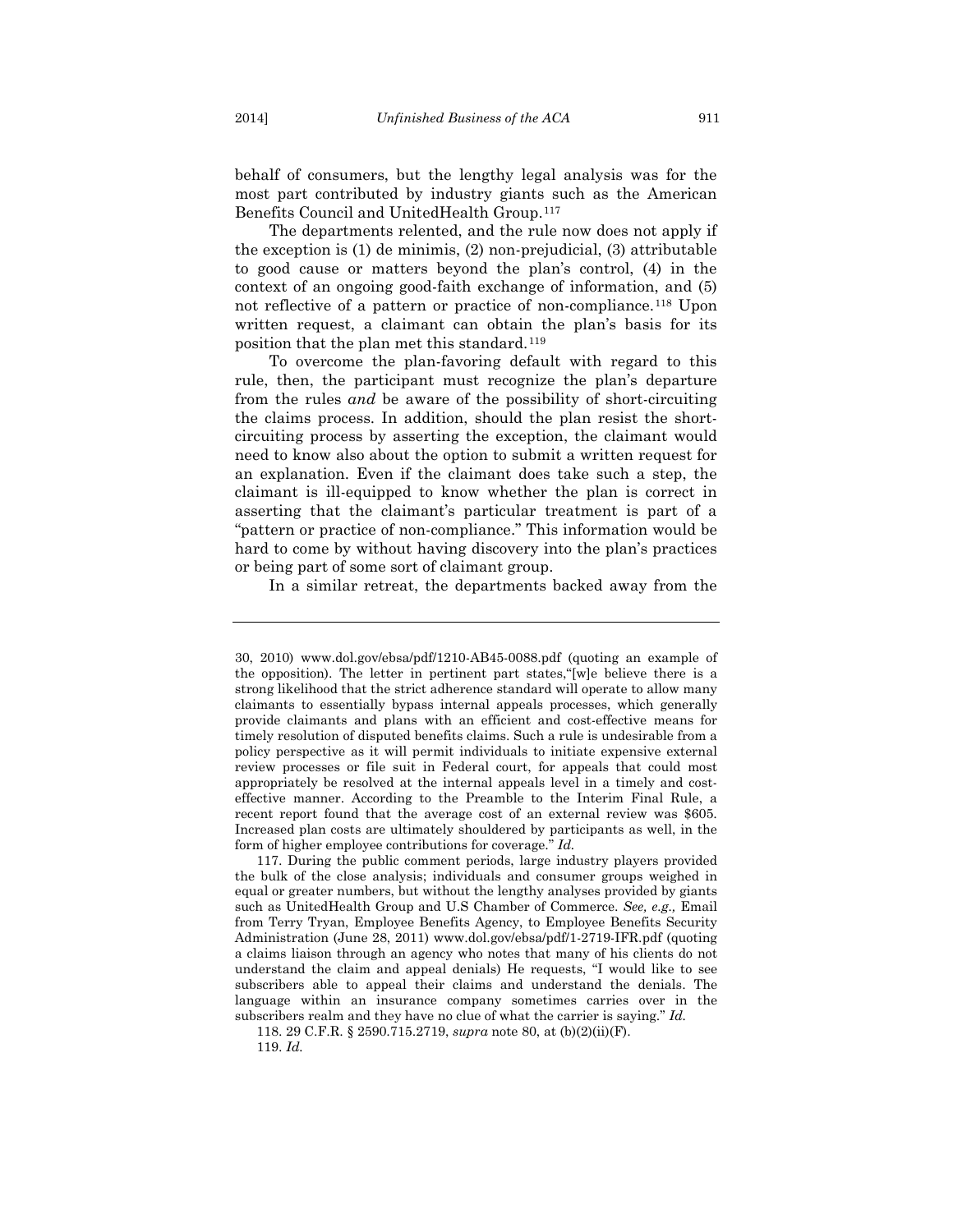new rules' initial requirement that plans automatically provide the diagnosis and treatment codes it used as part of an adverse benefit determination.[120](#page-26-0) The rules now provide that this information is available upon the participant's request, again placing the burden of action upon the already-burdened plan participant.[121](#page-26-1)

Thus, in terms of process, established principles of human behavior such as framing and inertia continue to ensure that the claims process flows always in the health plan's favor and few consumers question their assigned share of the costs. Once a claim is denied, the default choice is always that the claim remains denied. In practice, the default option of remaining denied is exactly what happens with regard to the vast majority of denied healthcare claims.

#### *2. Unrepresented Claimant Versus Repeat Player*

The appeals process pits individual plan participant against a repeat player—the plan or its representative. With regard to external review, even the decision-maker is a repeat player with a business interest in an outcome favoring the plan.

Of the three parties involved in the appeals process (participant, plan, and external reviewer), the individual participant faces the greatest number of structural challenges. First, the individual is most likely new to the claims and appeals process, unlike the plan and external reviewer, who may face these issues multiple times per day. Second, the participant will likely be unrepresented by counsel. Even though the reform law is replete with procedural requirements that even sophisticated institutional players are still trying to assess, there are no incentives for lawyers to represent claimants in the administrative process.[122](#page-26-2) And, even if a claimant reaches a federal court and

<span id="page-26-3"></span><span id="page-26-0"></span><sup>120.</sup> U.S. DEP'T OF LABOR, T.R. 2010-2, INTERIM PROCEDURES FOR INTERNAL CLAIMS AND APPEALS UNDER THE PATIENT PROTECTION AND AFFORDABLE CARE ACT (Sept. 20, 2010).

<span id="page-26-1"></span><sup>121.</sup> Group Health Plans and Health Insurance Issuers: Rules Relating to Internal Claims and Appeals and External Review Process, 76 Fed. Reg. 37213, at 37231 (proposed June 24, 2011).

<span id="page-26-2"></span><sup>122.</sup> Attorney's fees are not available for administrative action without litigation, so the availability of attorney's fees is no detriment at all to administrators who would refuse to pay claims initially and then pay on appeal or settle the claim as soon as litigation is initiated. *See* Parke v. First Reliance Standard Life Ins. Co., 368 F.3d 999, 1011 (8th Cir. 2004) (joining "the Second, Fourth, Sixth, and Ninth Circuits in holding that the term 'any action' in 29 U.S.C. § 1132(g)(1) does not extend to pre-litigation administrative proceedings"); Harmon, *supra* note 76, at 440 (noting that "[a]s with prior law, the ERISA claimant's attorney cannot obtain an award of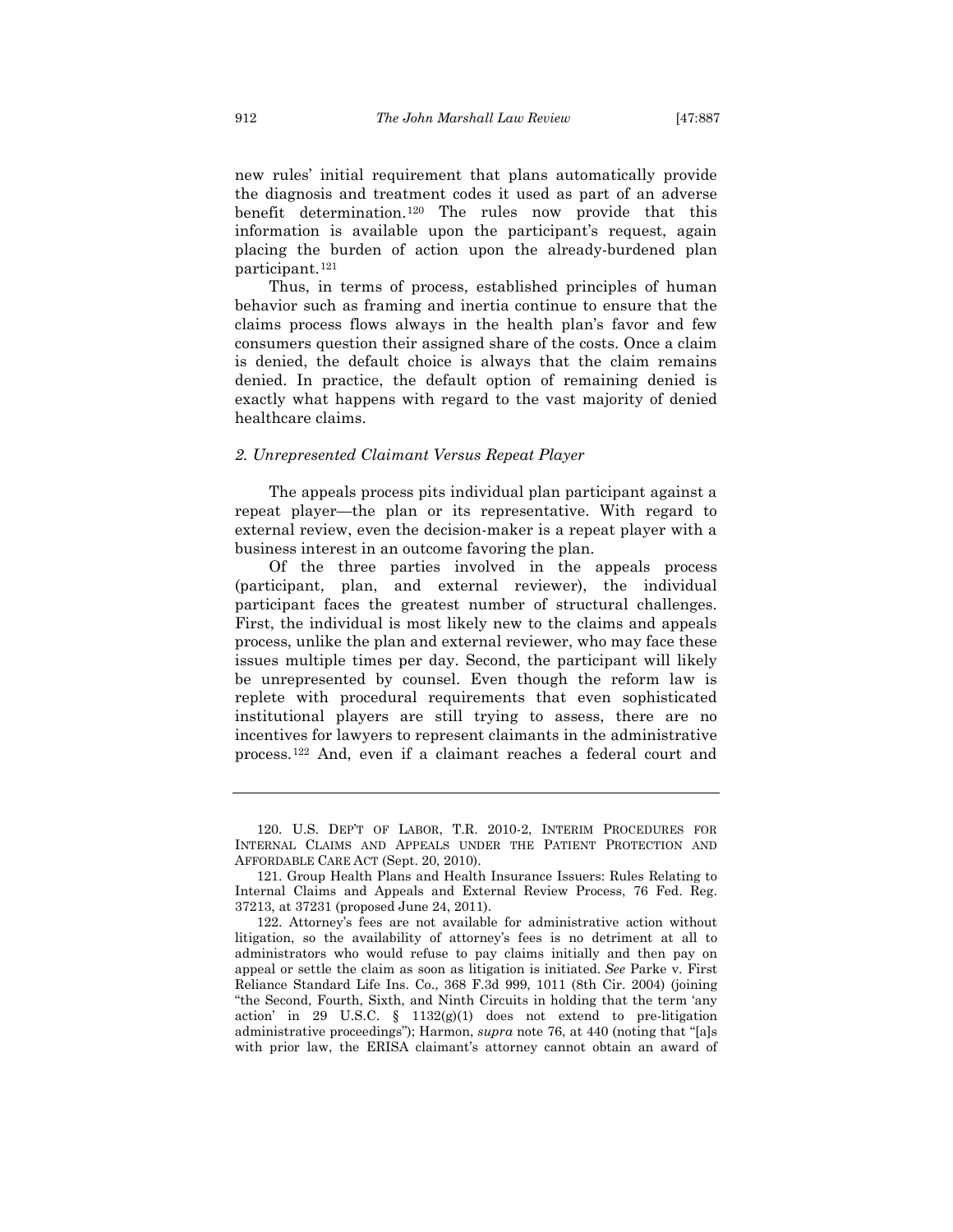wins the value of the denied claim, attorney's fees for the administrative phase are still generally unavailable.[123](#page-27-0) Attorneys' fees for the judicial phase may be granted but are far from a certainty.[124](#page-27-1) Therefore, the claimant must cope not only with the burdens of being ill, but must also attempt to navigate—without help—the complex ERISA rules.

Some free help is available, but many plan participants are unaware of it. The ACA provides for Consumer Assistance Grants, designed to provide claimants with additional information and "assist [consumers] with filing complaints and appeals."[125](#page-27-2) Twenty-three states have put these programs into place; the rest have not.<sup>[126](#page-27-3)</sup> A Kaiser Family Foundation report notes, however, that even in the states that have adopted them, the programs have not been sufficiently funded.[127](#page-27-4) Consumers outside states with Citizens Assistance Programs can contact the Department of Labor directly to request help.<sup>[128](#page-27-5)</sup> The DOL will attempt to resolve the dispute through informal settlement procedures.[129](#page-27-6) In

<span id="page-27-0"></span>attorneys' fees and costs for these administrative proceedings").

124. *See, e.g., Graham, Quinn, and St. Joseph's Hosp*. *supra* note 9.

<span id="page-27-2"></span><span id="page-27-1"></span>125. *See* Catalog of Federal Domestic Assistance, Affordable Care Act (ACA) Consumer Assistance Program Grants, https://www.cfda.gov/index?s= program&mode=form&tab=step1&id=61fad740681f80f7baea3832a8a16fdbwww. cfda.gov/?s=program%mode=form&tab=step1&id=61fad740681f80 (last visited Jan. 29, 2014) (quoting the language out of the goal of the Consumer Assistance Program Grants as charging recipients with collecting data on consumer inquiries and complaints to "help the Secretary identify problems in the marketplace and strengthen enforcement"). *See also Funding Opportunities*, THE CENTER FOR CONSUMER INFORMATION, https://www.cms .gov/CCIIO/Resources/Consumer-Assistance-Grants/ (last visited Jan. 29, 2014) (giving more information on states with assistance centers (and those without)).

126. *Id.*

<span id="page-27-4"></span><span id="page-27-3"></span>127. *See* KAISER FAMILY FOUNDATION, *supra* note [108,](#page-23-4) at 21 (noting that "the law authorizes 'such sums as are necessary' to support CAPs but only appropriated \$30 million"). No funding has been announced since 2012, even though the CAPs "are the only entities required, by federal law, to help privately insured people resolve health plan complaints and claims disputes and file appeals. Absent this help, as case studies illustrate, some people may continue to be overwhelmed by insurance paperwork they cannot understand and even incur debt for bills insurance should have paid."

<span id="page-27-6"></span><span id="page-27-5"></span>128. *Request for Assistance from the Dept. of Labor*, *available at* https://www.askebsa.dol.gov/WebIntake/Home.aspx (last accessed Mar. 15, 2014).

129. *Id.* The DOL offers the following assistance with disputes:

Requests for Assistance or Complaints involving alleged violations of Title I of ERISA are handled by Benefit Advisors in our national and field offices. Those who file complaints with us can expect a prompt and courteous response from our staff. Every complaint received will be pursued and, if determined to be valid, resolution will be sought through

<sup>123.</sup> *Id.*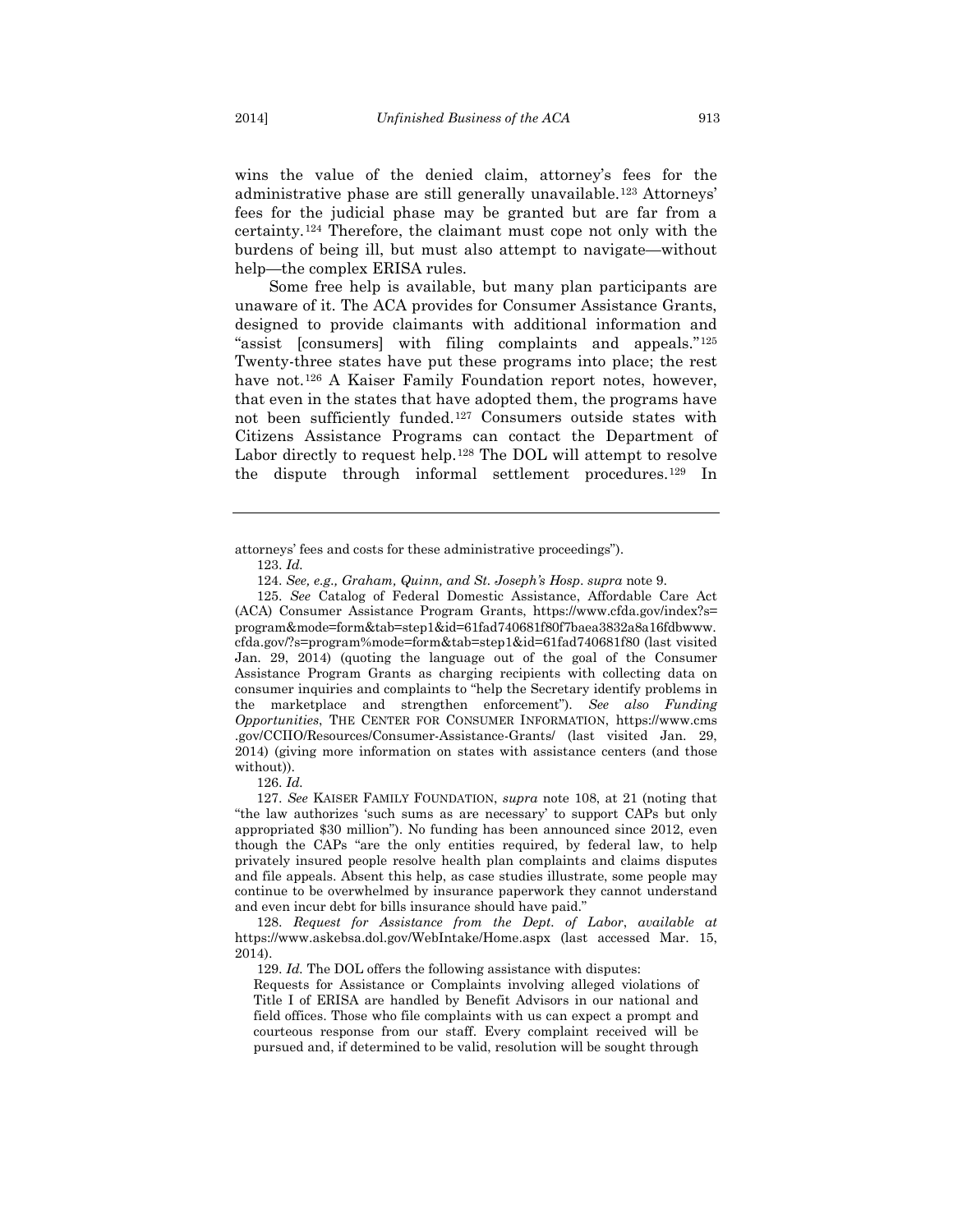<span id="page-28-5"></span>numerous instances studied in the recent Kaiser Family Foundation report, individuals were unaware that there was consumer assistance available to help them.[130](#page-28-0) Ultimately, while the repeat player has had years to parse the rules and refine its approach, the individual claimant must forage for free help (if the claimant is able to even know where to look) or proceed through the process alone.

When an external reviewer decides a claim, can it be impartial? The external reviewer is essentially a paid, private company that arbitrates the matter.[131](#page-28-1) Unlike a judge, the external reviewer is paid by the party denying the claim.[132](#page-28-2) The rules provide that, to enhance the reviewer's impartiality, the plan must contract with at least three reviewers and rotate assignments among them.[133](#page-28-3) There is, however, no requirement that the plan remain with any particular reviewing company for a particular period of time and no restriction against dropping one company from the rotation and selecting another. Consumer groups have therefore questioned whether such an arrangement can truly be without bias.[134](#page-28-4)

informal dispute resolution. You can expect to receive a status report from the assigned benefits advisor every 30 days. If your valid complaint cannot be resolved informally, it may be referred for further review by our enforcement staff. While we cannot ensure that every complaint will result in an investigation, at the conclusion of enforcement activity, if requested, we will furnish an understandable explanation of the outcome of our review and investigation.

*About the Employee Benefits Security Administration*, www.dol.gov/ebsa/about ebsa/main.html (last accessed Mar. 15, 2014).

<span id="page-28-0"></span>130. KAISER FAMILY FOUNDATION, *supra* note [108,](#page-23-4) at 4 (noting that most individuals surveyed did not know where to seek help and that the "burdens of illness made it harder to resolve problems on their own"). In the Kaiser report's case studies, person after person reported that they did not know their state had a Consumer Assistance Program. *See id.* at 23 (stating"[Consumer] did not know her state has a Consumer Assistance Program that would help her file an appeal"); *see id.* at 25 (describing a consumer who wrote to his congressman and others for help but did not know his state had a Consumer Assistance Program that could have helped him with appeals).

131. Harmon, *supra* note [76,](#page-16-3) at 440.

132. *Supra* note [94.](#page-19-9)

<span id="page-28-3"></span><span id="page-28-2"></span><span id="page-28-1"></span>133. *Id.* "Random selection" is also permitted as a means to reduce bias. *Id.* Aetna, for example, has contracted with three independent review organizations—each, then, stands to receive a large amount of business from this significant company. *Appeals and External Review Q&A*, *available at* https://www.aetna.com/health-reform-connection/questions-answers/appealsexternal-review.html (last accessed Mar. 15, 2014).

<span id="page-28-4"></span>134. A letter from twenty-four consumer and patient advocate organizations submitted as part of the public comment period for the regulations explained that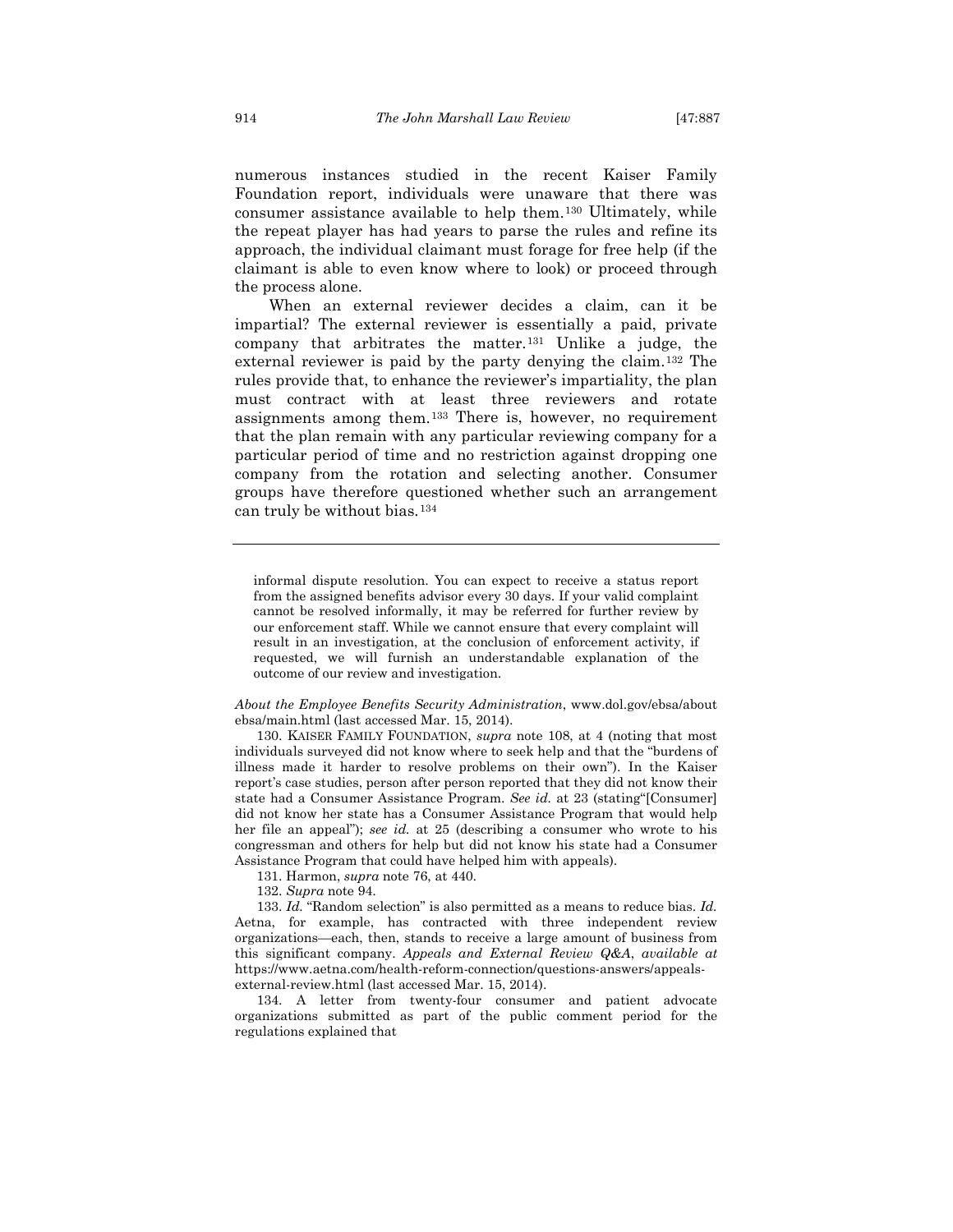## *C. External Review as a Barrier to Relief in Federal Court and a Reported Decision*

External review has certain advantages, such as lower costs and greater availability than resort to federal court. But unlike judicial opinions, external reviewers' decisions need not explain their reasoning publicly, for the benefit of subsequent plan participants.

With external review, plan participants receive a decision without paying court costs and attorneys' fees, but participants are also denied the benefits of a confrontation in open court, the opportunity to cross-examine witnesses, a public judicial opinion with accompanying reasoning, and the ability to set and benefit from precedent.[135](#page-29-0) A plan may voluntarily change its claimsprocessing strategy in response to IRO decisions, and there are some reported instances of such an effect.[136](#page-29-1) Plans are not

Letter from Advocates for Patients with Chronic Illness to Phyllis Borzi & Karen Pollitz, Dated Jan. 31, 2011, *available at* http://advocacyforpatients .blogspot.com/2011/01/advocates-letter-on-appeal-regulations.html (last accessed Mar. 15, 2014); KAREN POLLITZ, GERALDINE DALLEK & NICOLE TOPAY, INST. FOR HEALTHCARE RESEARCH & POLICY: EXTERNAL REVIEW OF HEALTH PLAN DECISIONS: AN UPDATE 11-12 (May 2000), *available at*  http://kaiserfamilyfoundation.files.wordpress.com/2013/01/external-review.pdf (discussing concerns regarding conflicts of interest, particularly where the reviewing entity performs other takes for the plan or issuer).

<span id="page-29-0"></span>135. Harmon, *supra* note [76,](#page-16-3) at 440 (noting also that "the reform law purports to add additional accountability through the new process requirements with disclosure of decisional rationales and opportunities for submission of additional evidence, but in the end, all for what amounts to paper file review").

<span id="page-29-1"></span>136. See KAREN POLLITZ, GERALDINE DALLEK & NICOLE TOPAY, INST. FOR HEALTHCARE RESEARCH & POLICY: EXTERNAL REVIEW OF HEALTH PLAN DECISIONS: AN OVERVIEW OF KEY PROGRAM FEATURES IN THE STATES AND MEDICARE 6 (1998), *available at* http://kaiserfamilyfoundation.files.wordpress .com/2013/04/3928.pdf (noting that "[a]t the outset of Pennsylvania's program, for example, a significant portion of reviews involved denial of emergency room care. Over time, the number of such reviews has dwindled and regulators attribute this to HMOs learning and understanding the state's expectations."); *see also* Laura B. Benko, *Upon Further Review*, 35 MOD. HEALTHCARE, Feb. 7, 2005, at 29 (explaining that when claim denials for bariatric procedures such as gastric bypass surgery, were routinely overturned

<sup>[</sup>W]hen insurers or plans act as the hub, receiving the appeal, choosing the outside reviewer, receiving the decision of the outside reviewer, and then issuing a decision to the consumer, outcomes are skewed in favor of insurers or plans. We also can cite cases in which an IRO ruled in favor of consumers in true external appeals administered by States, but the same so-called IRO ruling on the same treatment for the same condition rule for the plan when the outside reviewer was selected by the plan.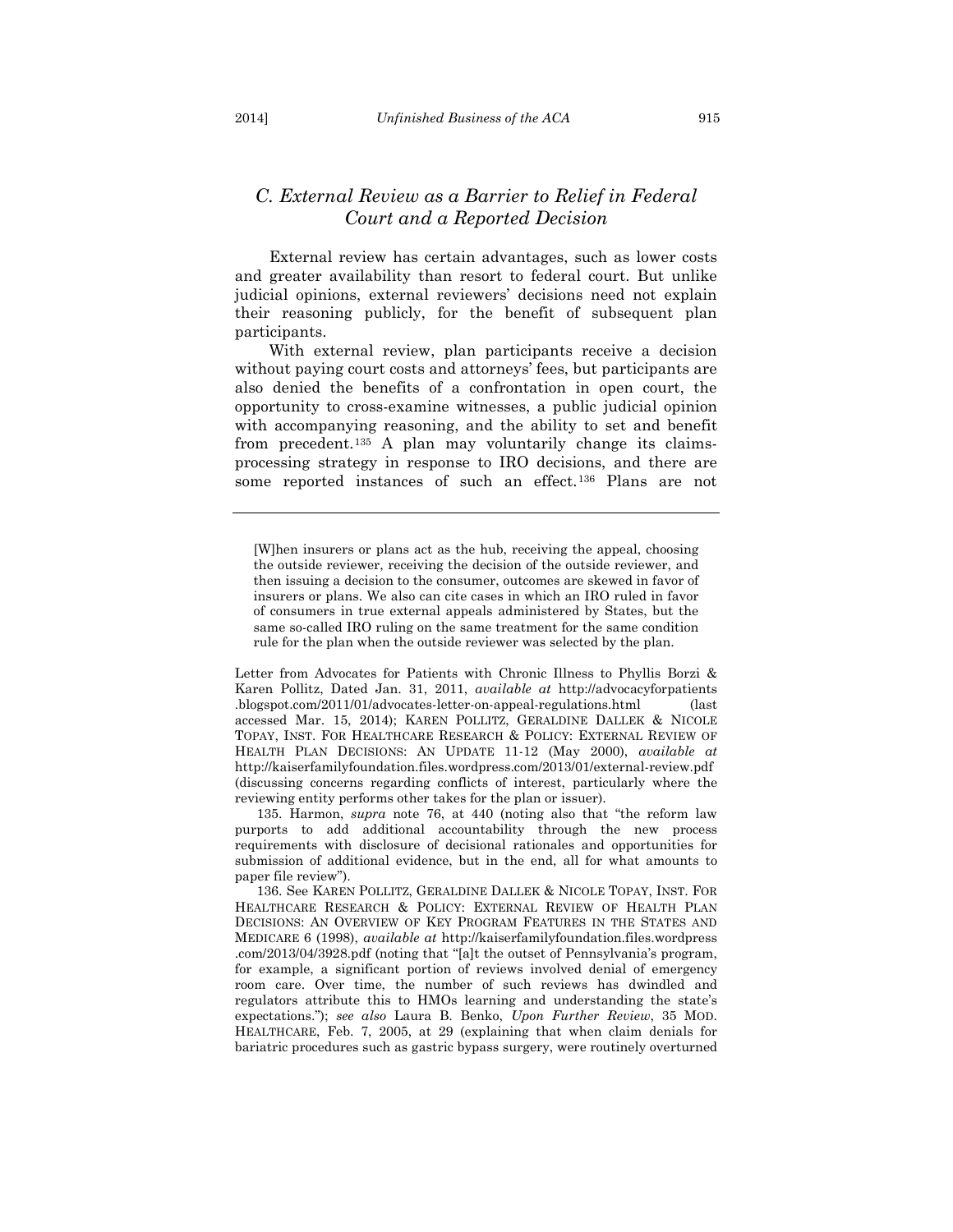required to do so, however, and plan participants do not have access to past decisions in order to assert them as precedent. During the public comment period on the new rules, some urged that information on IRO decisions should be released<sup>[137](#page-30-0)</sup> but these arguments were not successful. External review decisions, then, are non-public and are not subject to the courts' standard of stare decisis.

For plans, another advantage of this lack of public scrutiny is that the practices that might have led a claimant to appeal a claim three times remain hidden. Once a claim reaches federal court, the judge examines the entire record and may comment on claims processing practices or failures to follow the rules. [138](#page-30-1) Resolution of claims at the external review level allows plans to avoid the judicial scoldings that they have received in the past and that become part of the permanent public record.[139](#page-30-2)

It is as yet unclear whether external review can serve as a mandatory step prior to filing a claim in federal court. Where a plan does not describe external review as a requirement of the administrative process, courts have denied motions to dismiss based on arguments that the plaintiff has not exhausted the administrative process.[140](#page-30-3) In some sense, then, the purportedly ameliorative step of external review is a new roadblock between the healthcare consumer and the consumer's ability to seek benefits by suing the plan and obtaining official precedent in the form of a judicial opinion.

(1) cases handled (redacted for privacy); (2) the name of the plan or issuer; (3) description of the issue; (4) approximate cost of the claim; (5) result (favorable to plan or insurer, or to participant); (6) the number of past reviews for each insurer or plan; (7) professional credentials of reviewer(s) used; and (8) compensation paid to each physician reviewer for the year and the two previous calendar years.

Letter from AARP to the Dep't of Health and Human Servs., Emp. Benefits Sec. Admin., and the Internal Revenue Serv., Dated Sept. 21, 2010, www.dol.gov/ebsa/pdf/1210-AB45-0059.pdf (last accessed Mar. 15, 2014).

<span id="page-30-3"></span><span id="page-30-2"></span><span id="page-30-1"></span>138. *See, e.g*., Schoedinger v. United Healthcare, No. 4:04-cv-664 SNL, 2006 WL 3803935, at \*8 (E.D. Mo. Nov. 6, 2006) (noting that "insurance companies regularly reduce and deny claims without cause").

by external review, insurers began to cover the procedure more often in the first instance).

<span id="page-30-0"></span><sup>137.</sup> In the course of the public comment period for the new regulations, the American Association of Retired Persons urged that external reviewers be required to release the following details:

<sup>139.</sup> *Id.*

<sup>140.</sup> Goldman v. BCBSM Found., 841 F. Supp. 2d 1021 (E.D. Mich. 2012).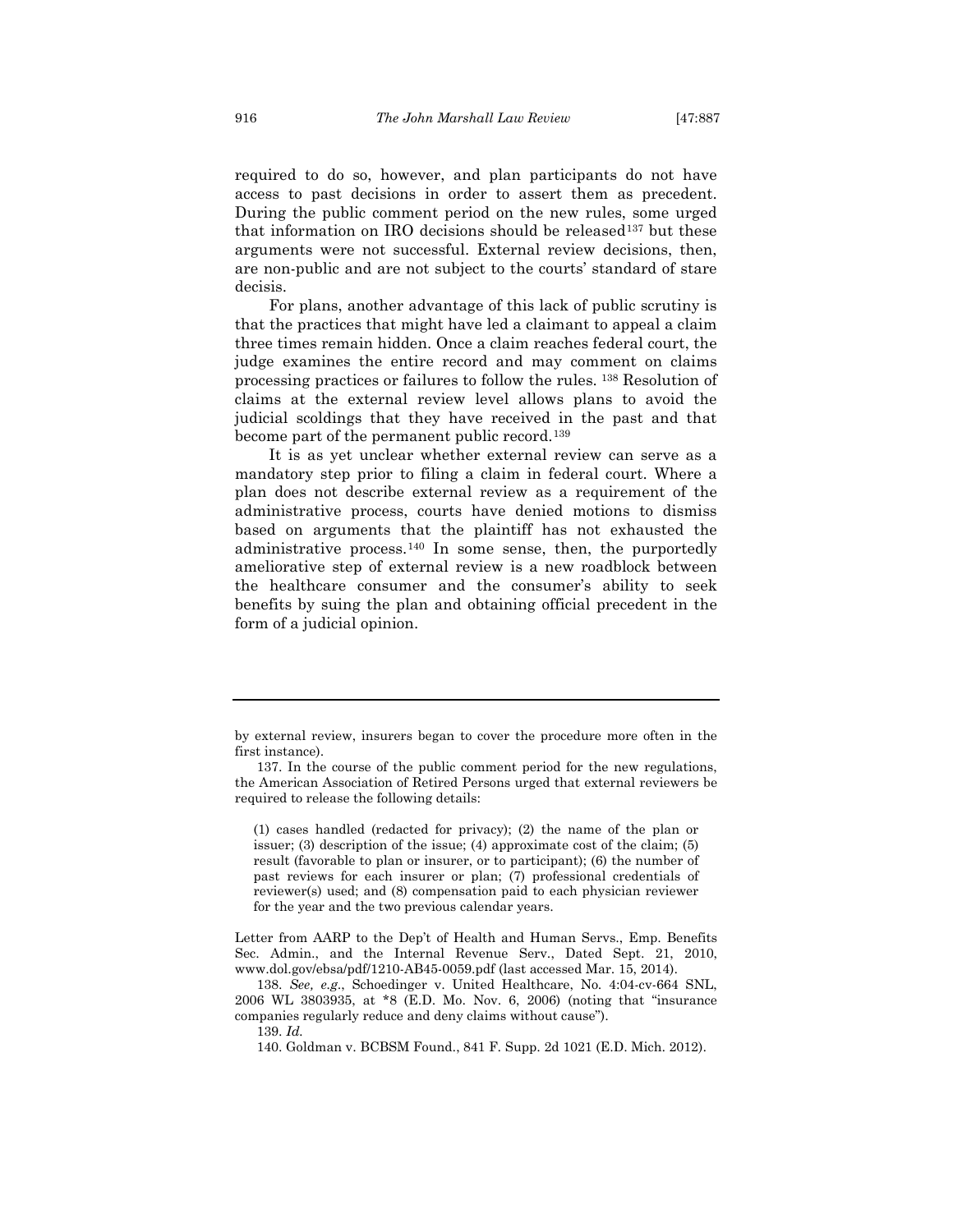## IV. THE INCOMPLETE PROMISE OF HEALTHCARE REFORM

Although the will to reform and expand multiple aspects of American healthcare prevailed in 2009, the will to reform ERISA preemption did not. With employers and plans long accustomed to ERISA's freedom from accountability in claims processing, any change to the status quo in that regard proved unacceptable.

The ACA's revisions to claims processing rules are not without some benefit. Ultimately, however, to keep ERISA preemption in place is to allow plans to escape accountability with regard to claims processing and the damage it can cause. In addition, the continued preemption of state law claims means that attorneys have no incentive to participate, and only the most tenacious and sophisticated plan participants will navigate the appeals process to have their denials reversed. Meanwhile, the plan participants who abandon their claim denials bear the brunt of ERISA's cost-saving effect, effectively keeping costs lower for the employer and other plan participants.

## *A. Enhanced Claims Processing Protections for Participants*

Without a doubt, consumers have some enhanced protections under the ACA, as well as additional resources when facing a problem with their claims. The claims processing reforms have brought increased access to information, so plan participants can engage with their providers and work out how to appeal a claim.[141](#page-31-0) External review has been a boon for many, particularly those with expensive, one-time treatments or a single chronic condition; for these situations, the long march through two levels of internal review and eventual external review makes sense and may be possible. Given the high rate at which denials are reversed on external review,<sup>[142](#page-31-1)</sup> the process has certainly allowed some to obtain benefits that they would not have received before. The new rules provide greater access to timely information regarding the plan's basis for denials, information that can assist participants in preparing an appeal.

In the end, though, the rules keep the burden on participants

<span id="page-31-1"></span><span id="page-31-0"></span><sup>141.</sup> Juliette Forstenzer Espinosa, *Strengthening Appeals Rights for Privately-Insured Patients: The Impact of the Patient Protection and Affordable Care Act*, Public Health Reports, Jul.-Aug. 2012, at 460, *available at* www.ncbi.nlm.nih.gov/pmc/articles/PMC3366385/#B23 (last accessed Mar. 16, 2014).

<sup>142.</sup> *Infra* note [150.](#page-33-0)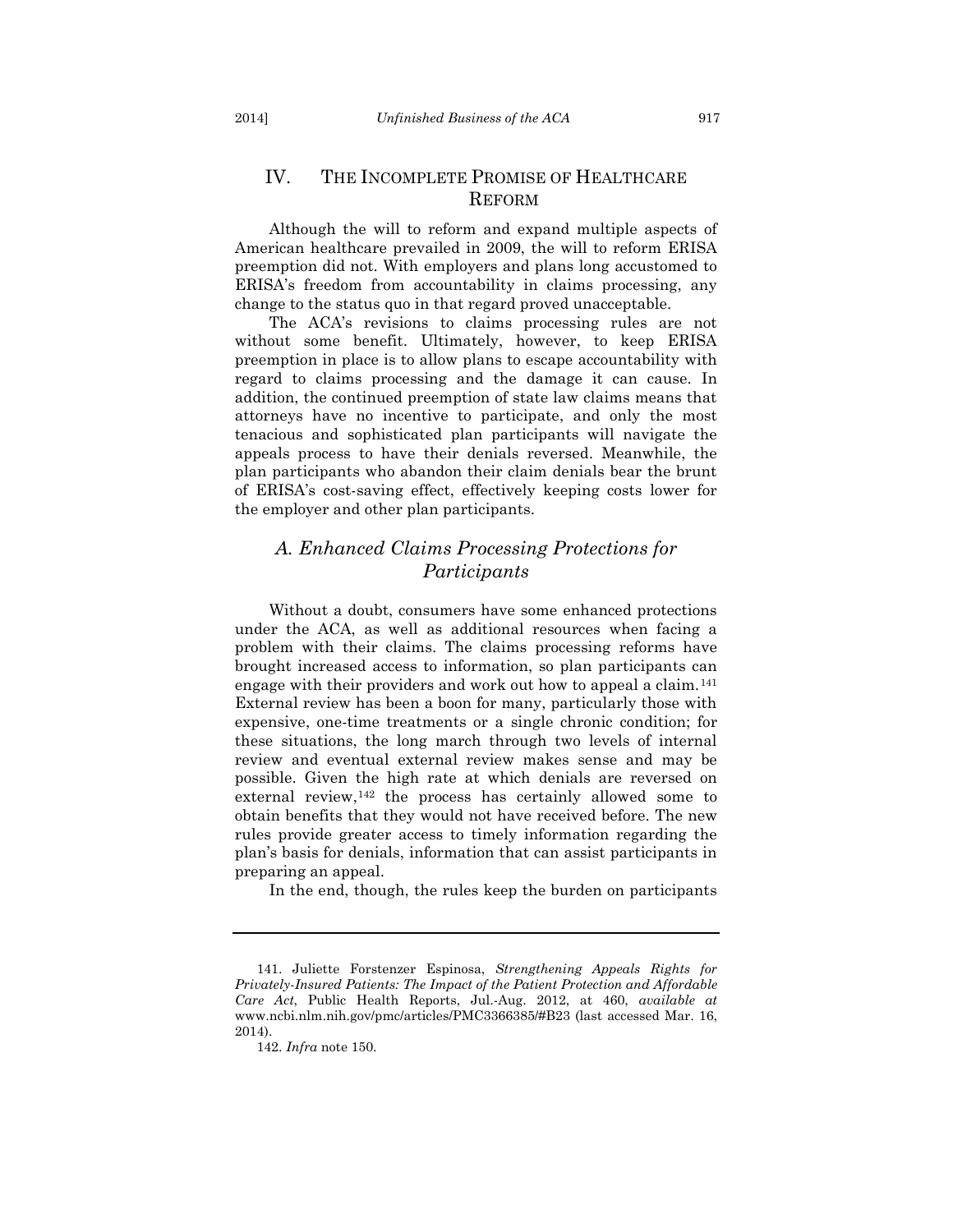to understand a complex web of rights, sift through paperwork and reasoning, and marshal medical evidence, all while battling the underlying illness that is producing the claims—a challenging prospect indeed. And, if the plan does not follow the rules and improperly denies the benefit, causing disruption, burden on the participant, and medical harm, there is still no remedy. ERISA plan participants who opt to sue stand to receive nothing but the value of the denied benefit. Even attorney's fees are rarely awarded, and generally not unless the claim is actually litigated, so the protracted struggle through the appeals process is strictly at the participant's expense.[143](#page-32-0)

#### *B. Preemption as Cost Control*

While judicial opinions in ERISA preemption cases are notorious for their complexity,[144](#page-32-1) employers' main reason for supporting ERISA preemption is simple: cost.<sup>[145](#page-32-2)</sup> Managed care is of course predicated on contracts between employers, plans, and patients—these contracts often feature financial incentives that reduce unnecessary use of healthcare dollars.[146](#page-32-3) These incentives can run counter to the best interests of patients. Health plans have long sought to control costs through capitation, utilization review, physician incentives, and other arrangements.[147](#page-32-4) In the end, the current system of ERISA preemption is simply another

<span id="page-32-2"></span>145. *See supra* note [62](#page-14-9) (arguing that the loss of ERISA preemption would expose employer companies to vast liability and lawsuits); see also ERISA PREEMPTION HEARING*, supra* note [11,](#page-5-0) at 33-34 (discussing financial impact of changes to ERISA preemption and predicting that many employers would scale back coverage or charge more if preemption were altered).

<span id="page-32-3"></span>146. Leatrice Berman-Sandler, *Independent Medical Review: Expanding Legal Remedies to Achieve Managed Care Accountability*, 13 ANNALS HEALTH L. 233, 235 (Winter 2004).

<span id="page-32-0"></span><sup>143.</sup> *See supra* note [122](#page-26-3) (noting that attorney's fees are not available for consumers' efforts to obtain reversal of denied claims during the administrative phase).

<span id="page-32-1"></span><sup>144.</sup> *See* Hughes Aircraft v. Jacobson, 525 U.S. 432, 447 (1999) (noting that ERISA is a "complex and reticulated statute") (citing Nachman Corp. v. Pension Ben. Guaranty Corp., 446 U.S. 359, 361 (1980)); *see also* Mertens v. Hewitt Assocs., 508 U.S. 248, 262 (1993) (describing ERISA as "enormously complex and detailed.").

<span id="page-32-4"></span><sup>147.</sup> *See* David Villar Patton, *Achieving Managed Care Accountability by Ending the ERISA Preemption Defense,* 59 OHIO ST. L.J. 1423, 1426 (1998) (explaining cost control mechanisms such as capitation, utilization review, and others); Patricia A. Danzon, *Tort Liability: A Minefield for Managed Care*, 26 J. LEGAL STUD. 491, 498 (1997) (noting that capitation "shift[s] from passive payment of providers, based on fee-for-service or costs incurred, to various forms of fixed fee payment for a comprehensive episode or period of care, regardless of the volume or cost of services actually delivered").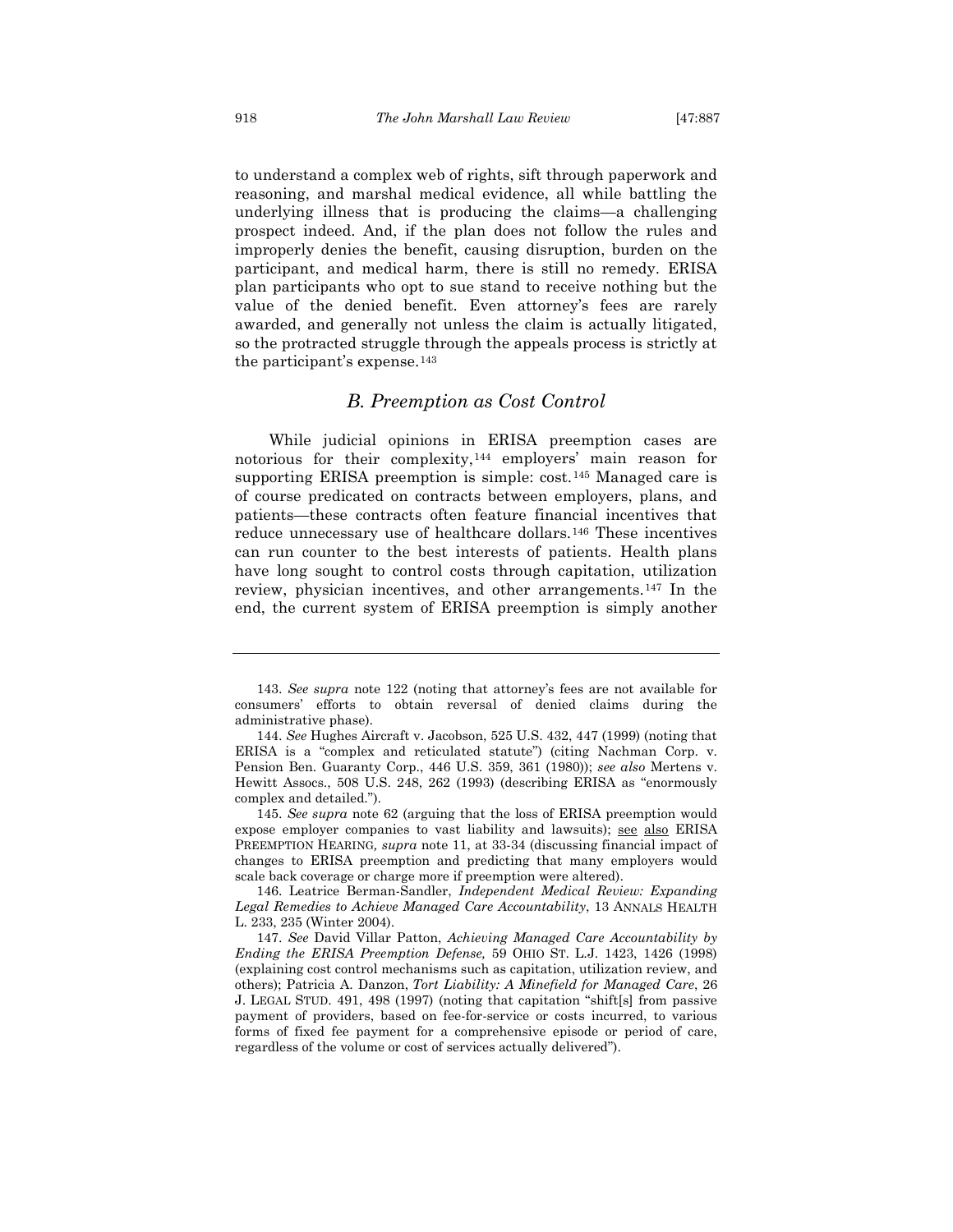such form of cost control.

Both sides of the ERISA preemption debate agree that if there were no ERISA preemption, individuals who suffer from the consequences of improper claims processing would seek a remedy, and the incentive of state-law damages would encourage more attorneys to participate.[148](#page-33-1) This would naturally cost plans more, as they would have to defend against the lawsuits and pay damages when necessary, which they do not currently have to pay. A rejection of preemption reform does not, of course, make the cost of improper claim denials disappear, but instead places them back on the individual participants who have suffered the denied claims and any consequences.

When a benefit is improperly denied, a plan participant can do one of two things: absorb the cost of the denied benefit himself, or go forward in the multi-level appeal process and attempt to have the denial reversed. Currently, and particularly with regard to smaller claim amounts, the overwhelming majority of plan participants are opting to absorb the cost of improperly denied claims themselves.[149](#page-33-2) Those with the time and energy to go forward and advocate for themselves (or perhaps for a relative) meet with an excellent chance of success: when pursued to the level of external review, denials are overturned at a rate of about forty percent.[150](#page-33-3) To reach external review, however, participants must remain tenacious through multiple levels of internal review, with the necessary deadlines, gathering of evidence, and marshalling of evidence.[151](#page-33-4)

<span id="page-33-4"></span>151. *See* The Iowa Insurance Division, Consumer Advocate Bureau, *A Consumer's Guide to Internal and External Reviews*, *available at* http://insuranceca.iowa.gov/health/aconsumersguidetoappealsandexternalrevi ew.pdf (noting that The Iowa Department of Insurance warns individuals with denied claims that they should plan ahead, request documents, and be prepared to make their case: "If your claim was denied as being not medically necessary, you should ask your medical provider for your medical records and

<span id="page-33-0"></span><sup>148.</sup> *See, e.g.,* Senate Hearing*, supra* note [11,](#page-5-0) at 33-34.

<sup>149.</sup> *Supra* note [114.](#page-24-5)

<span id="page-33-3"></span><span id="page-33-2"></span><span id="page-33-1"></span><sup>150.</sup> Karen Pollitz et al., *Assessing State External Review Programs & the Effects of Pending Federal Patients' Right Legislation*, at v. (May 2002), *available at* www.docin.com/p-347938894.html. *See also* New York State Insurance Department Annual Report of the Superintendent (2010), *available at* www.dfs.ny.gov/reportpub/insurance/annrpt2010.pdf (providing that New York State reports annually on its state external review program. While the results may not necessarily be similar to the results of external review under the new ACA rules, the results are still instructive. In 2010, the Department of Insurance received 4,955 applications for external review; of those, 1,869 were not eligible for external review. With regard to 361 applications, the insurance company spontaneously paid the claim, even before the external review took place. Of the 2,370 assigned to external review, 940, or 40 percent, were overturned in favor of the consumer.).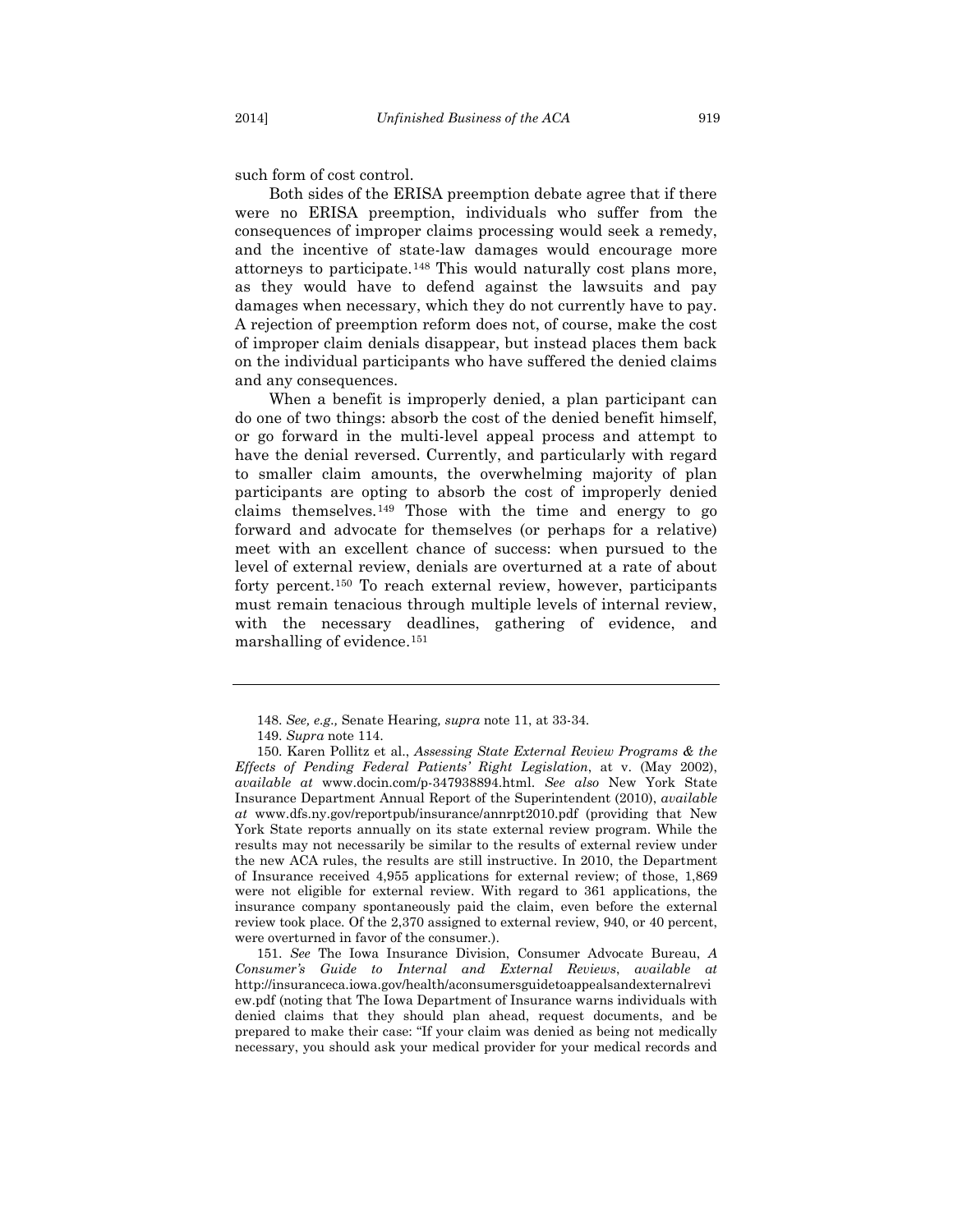Those who are in the most difficulty—those too overwhelmed to learn about appeal processes and actually appeal—end up paying for medical care that the plan should have paid. In addition, less sophisticated plan participants may not fully understand their appeal rights or may feel uncomfortable advocating against institutions linked to their employment. These plan participants too, if they abandon appeals of improperlydenied claims, absorb the cost of plan errors and keep costs lower for other participants. This represents part of ERISA preemption's cost savings, because if preemption were removed, the availability of state law remedies would mean that attorneys would be more likely to participate and help participants sue.

<span id="page-34-0"></span>Are plan participants from the middle and lower socioeconomic classes contributing more to ERISA plans' cost savings than participants from the middle to upper socioeconomic classes? Some commentators suspect so. Well before external review became part of the ACA, one commentator predicted that required external review of denied healthcare claims would "further rig the system still further in favor of the privileged minority of upper-middle-class consumers."[152](#page-34-1) As an illustration, he noted the heroic efforts of the plaintiff in *Rush Prudential HMO v. Moran*[153](#page-34-2) to obtain her choice of treatment and then successfully seek reimbursement for it.[154](#page-34-3) When conventional therapies failed her, she sought an unusual surgery from an out-of-state expert; her plan refused to approve the surgery.[155](#page-34-4) She underwent the surgery anyway, paying \$94,841.27 and then suing the plan for reimbursement.[156](#page-34-5) When only a few are able to take such steps and work through the system with such persistence, wherewithal, and financial resources, then those who cannot take these steps bear the costs—the plan ends up paying for treatments sought by such individuals, while those who cannot negotiate the system

a letter explaining why the denied treatment was prescribed and why other forms of treatment were not appropriate. If your claim was denied as being 'experimental or investigational,' you should ask your medical provider for your medical records, studies establishing the effectiveness of this service, and a letter explaining these studies and the treatment rationale. It may take some time for your medical providers to produce the supporting documents you request. Allow several weeks to get your medical records and a letter from your medical provider, especially if you are requesting them from a large hospital or clinic." Claimants must prepare themselves for a considerable paper chase).

<span id="page-34-1"></span><sup>152.</sup> *Supra* note [20,](#page-6-5) at 92.

<span id="page-34-2"></span><sup>153.</sup> Rush Prudential HMO v. Moran, 536 U.S. 355 (2002).

<span id="page-34-3"></span><sup>154.</sup> *Supra* note [20,](#page-6-5) at 92.

<span id="page-34-4"></span><sup>155.</sup> *Supra* note [153,](#page-34-0) at 360-61.

<span id="page-34-5"></span><sup>156.</sup> *Id.* at 361.